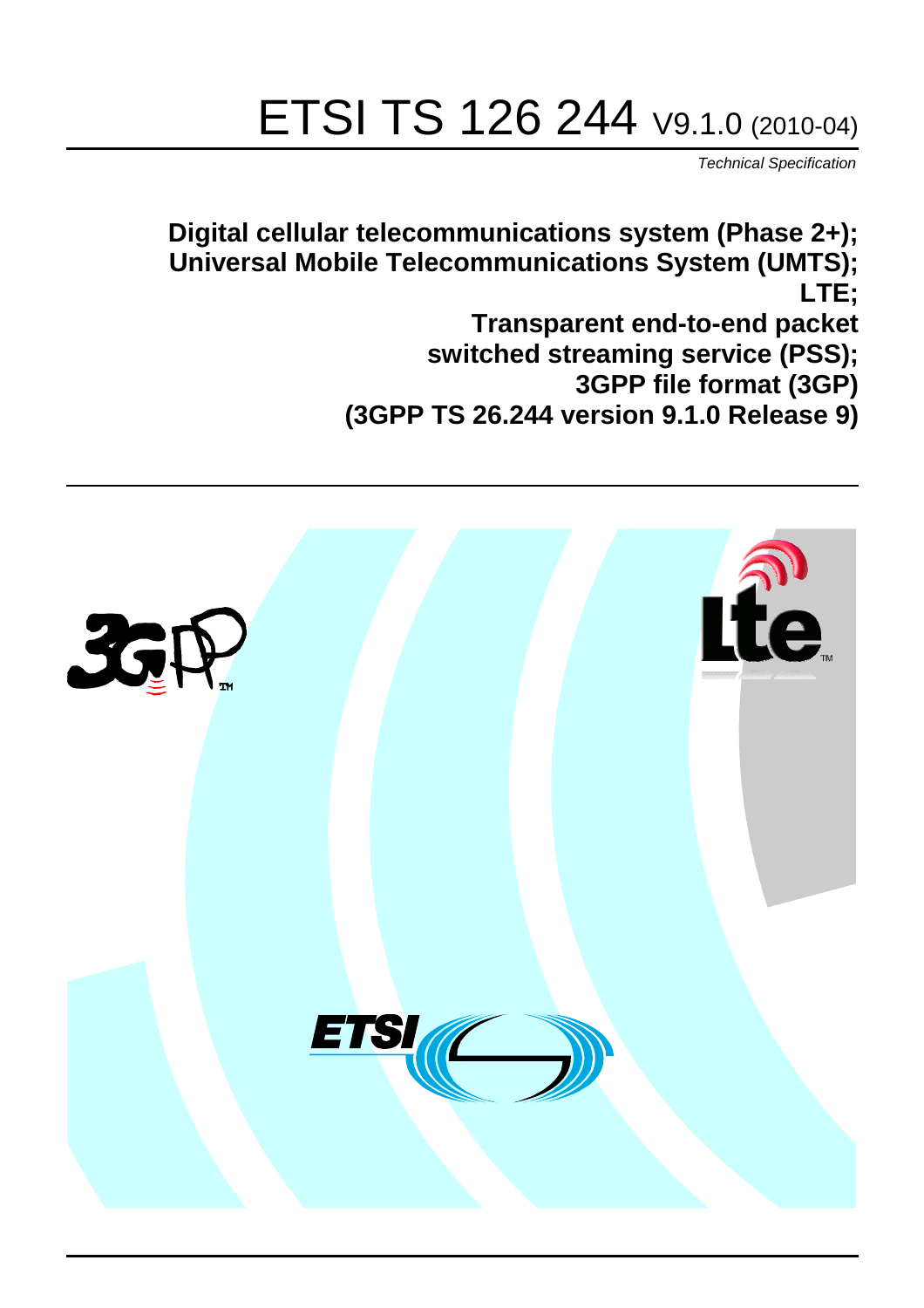Reference RTS/TSGS-0426244v910

Keywords

GSM, LTE, UMTS

#### *ETSI*

#### 650 Route des Lucioles F-06921 Sophia Antipolis Cedex - FRANCE

Tel.: +33 4 92 94 42 00 Fax: +33 4 93 65 47 16

Siret N° 348 623 562 00017 - NAF 742 C Association à but non lucratif enregistrée à la Sous-Préfecture de Grasse (06) N° 7803/88

#### *Important notice*

Individual copies of the present document can be downloaded from: [http://www.etsi.org](http://www.etsi.org/)

The present document may be made available in more than one electronic version or in print. In any case of existing or perceived difference in contents between such versions, the reference version is the Portable Document Format (PDF). In case of dispute, the reference shall be the printing on ETSI printers of the PDF version kept on a specific network drive within ETSI Secretariat.

Users of the present document should be aware that the document may be subject to revision or change of status. Information on the current status of this and other ETSI documents is available at <http://portal.etsi.org/tb/status/status.asp>

If you find errors in the present document, please send your comment to one of the following services: [http://portal.etsi.org/chaircor/ETSI\\_support.asp](http://portal.etsi.org/chaircor/ETSI_support.asp)

#### *Copyright Notification*

No part may be reproduced except as authorized by written permission. The copyright and the foregoing restriction extend to reproduction in all media.

> © European Telecommunications Standards Institute 2010. All rights reserved.

**DECT**TM, **PLUGTESTS**TM, **UMTS**TM, **TIPHON**TM, the TIPHON logo and the ETSI logo are Trade Marks of ETSI registered for the benefit of its Members.

**3GPP**TM is a Trade Mark of ETSI registered for the benefit of its Members and of the 3GPP Organizational Partners. **LTE**™ is a Trade Mark of ETSI currently being registered

for the benefit of its Members and of the 3GPP Organizational Partners.

**GSM**® and the GSM logo are Trade Marks registered and owned by the GSM Association.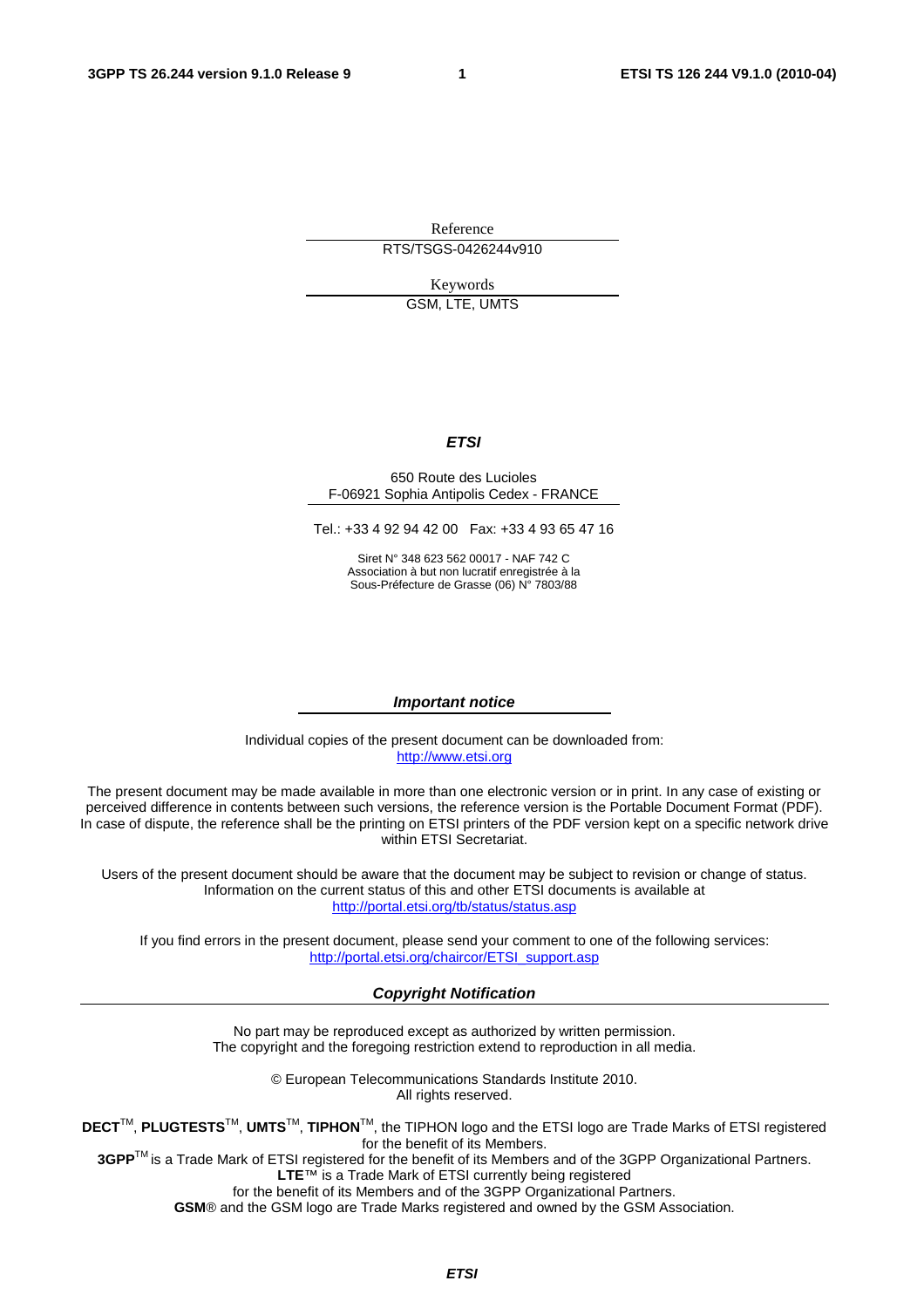## Intellectual Property Rights

IPRs essential or potentially essential to the present document may have been declared to ETSI. The information pertaining to these essential IPRs, if any, is publicly available for **ETSI members and non-members**, and can be found in ETSI SR 000 314: *"Intellectual Property Rights (IPRs); Essential, or potentially Essential, IPRs notified to ETSI in respect of ETSI standards"*, which is available from the ETSI Secretariat. Latest updates are available on the ETSI Web server [\(http://webapp.etsi.org/IPR/home.asp\)](http://webapp.etsi.org/IPR/home.asp).

Pursuant to the ETSI IPR Policy, no investigation, including IPR searches, has been carried out by ETSI. No guarantee can be given as to the existence of other IPRs not referenced in ETSI SR 000 314 (or the updates on the ETSI Web server) which are, or may be, or may become, essential to the present document.

## Foreword

This Technical Specification (TS) has been produced by ETSI 3rd Generation Partnership Project (3GPP).

The present document may refer to technical specifications or reports using their 3GPP identities, UMTS identities or GSM identities. These should be interpreted as being references to the corresponding ETSI deliverables.

The cross reference between GSM, UMTS, 3GPP and ETSI identities can be found under [http://webapp.etsi.org/key/queryform.asp.](http://webapp.etsi.org/key/queryform.asp)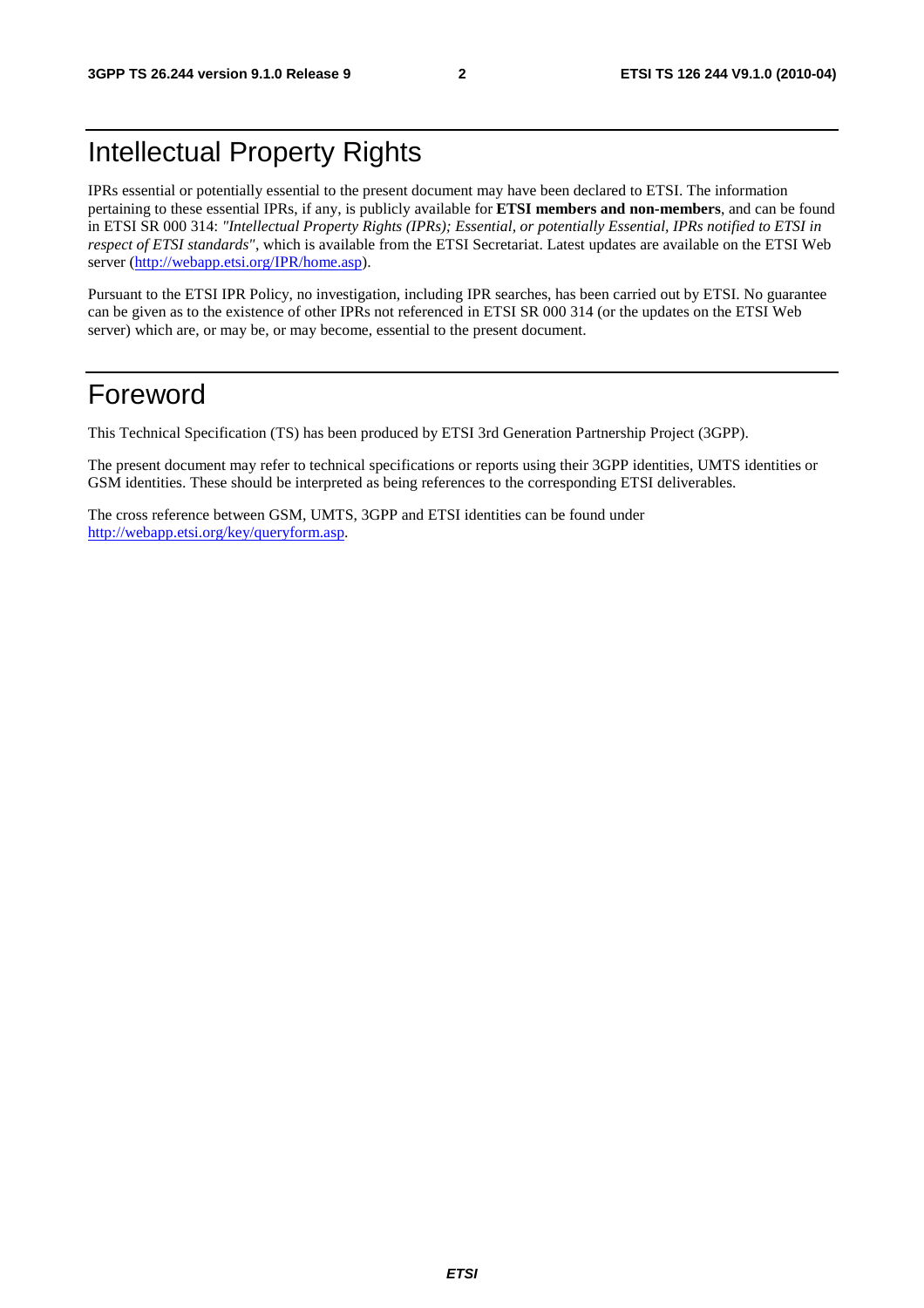#### $\mathbf{3}$

## Contents

| 1              |  |
|----------------|--|
| 2              |  |
| 3              |  |
| 3.1<br>3.2     |  |
| $\overline{4}$ |  |
| 5              |  |
| 5.1            |  |
| 5.2            |  |
| 5.2.1          |  |
| 5.2.2          |  |
| 5.2.3          |  |
| 5.2.4          |  |
| 5.2.5          |  |
| 5.2.6          |  |
| 5.3            |  |
| 5.3.1          |  |
| 5.3.2          |  |
| 5.3.3          |  |
| 5.3.4          |  |
| 5.4            |  |
| 5.4.1          |  |
| 5.4.2          |  |
| 5.4.3          |  |
| 5.4.4          |  |
| 5.4.5          |  |
| 5.4.6          |  |
| 5.4.7          |  |
| 5.4.8          |  |
| 5.4.9          |  |
| 5.4.10         |  |
| 5.5            |  |
| 6              |  |
| 6.1            |  |
| 6.2            |  |
| 6.3            |  |
| 6.4            |  |
| 6.5            |  |
| 6.6            |  |
| 6.7            |  |
| 6.8            |  |
| 6.9            |  |
| 6.10           |  |
| 7              |  |
| 7.1            |  |
| 7.2            |  |
| 7.2.1          |  |
|                |  |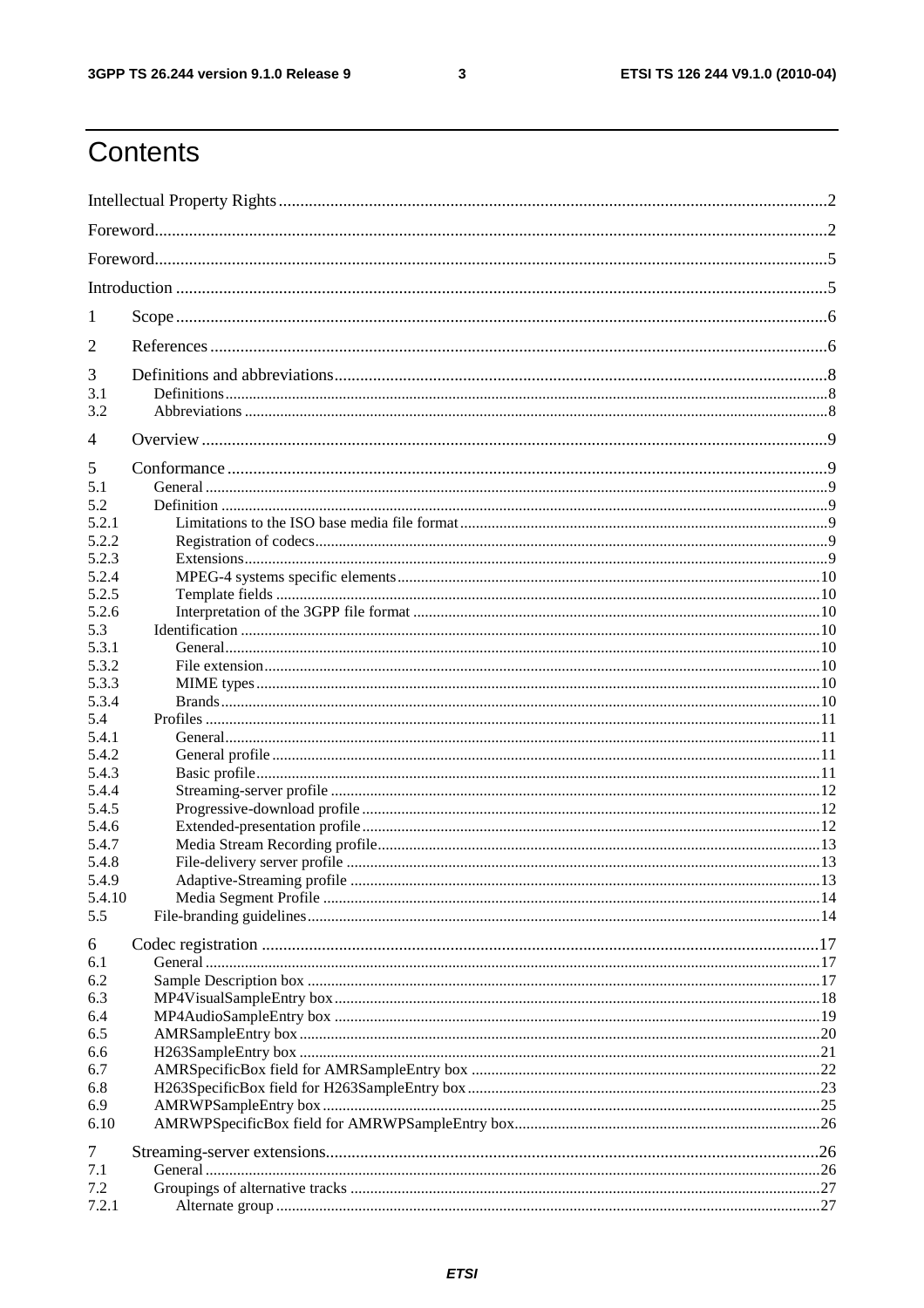#### $\overline{\mathbf{4}}$

| A.1<br>A.1.1<br>A.1.2 | <b>Annex A (normative):</b> |  |
|-----------------------|-----------------------------|--|
|                       |                             |  |
|                       |                             |  |
|                       |                             |  |
|                       |                             |  |
| 13.4                  |                             |  |
| 13.3                  |                             |  |
| 13.2                  |                             |  |
| 13.1                  |                             |  |
| 13                    |                             |  |
| 12.3                  |                             |  |
| 12.2.2                |                             |  |
| 12.2<br>12.2.1        |                             |  |
| 12.1                  |                             |  |
| 12                    |                             |  |
|                       |                             |  |
| 11.4.1<br>11.4.2      |                             |  |
| 11.4                  |                             |  |
| 11.3                  |                             |  |
| 11.2                  |                             |  |
| 11.1                  |                             |  |
| 11                    |                             |  |
| 10.3                  |                             |  |
| 10.2                  |                             |  |
| 10.1                  |                             |  |
| 10                    |                             |  |
| 9.2.2                 |                             |  |
| 9.2.1                 |                             |  |
| 9.2                   |                             |  |
| 9.1                   |                             |  |
| 9                     |                             |  |
| 8.3                   |                             |  |
| 8.2                   |                             |  |
| 8.1                   |                             |  |
| 8                     |                             |  |
| 7.7                   |                             |  |
| 7.6                   |                             |  |
| 7.5.3                 |                             |  |
| 7.5.2                 |                             |  |
| 7.5.1                 |                             |  |
| 7.4<br>7.5            |                             |  |
| 7.3                   |                             |  |
|                       |                             |  |
| 7.2.2                 |                             |  |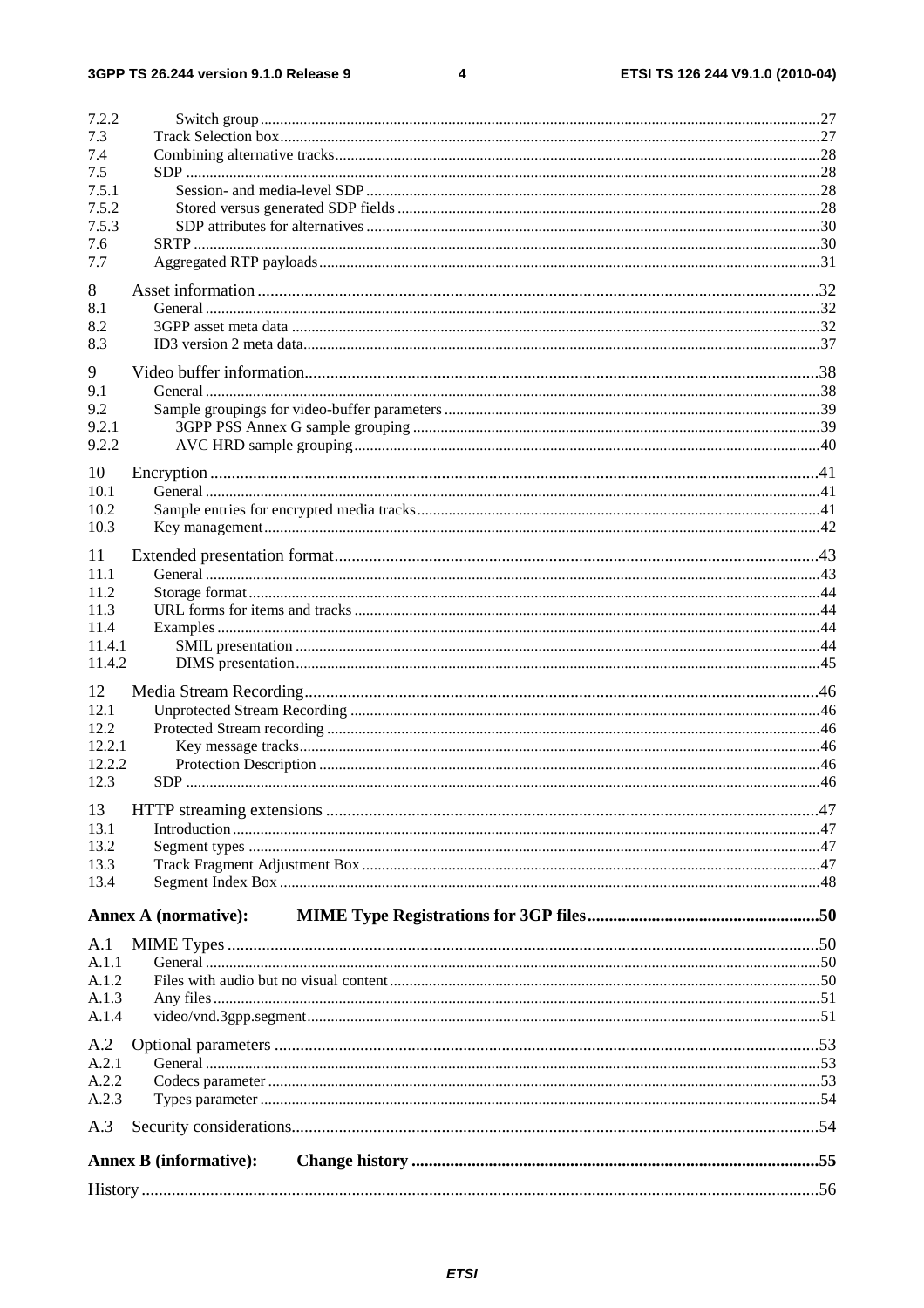## Foreword

This Technical Specification has been produced by the 3<sup>rd</sup> Generation Partnership Project (3GPP).

The contents of the present document are subject to continuing work within the TSG and may change following formal TSG approval. Should the TSG modify the contents of the present document, it will be re-released by the TSG with an identifying change of release date and an increase in version number as follows:

Version x.y.z

where:

- x the first digit:
	- 1 presented to TSG for information;
	- 2 presented to TSG for approval;
	- 3 or greater indicates TSG approved document under change control.
- y the second digit is incremented for all changes of substance, i.e. technical enhancements, corrections, updates, etc.
- z the third digit is incremented when editorial only changes have been incorporated in the document.

The 3GPP transparent end-to-end packet-switched streaming service (PSS) specification consists of six 3GPP TSs: 3GPP TS 22.233 [1], 3GPP TS 26.233 [2], 3GPP TS 26.234 [3], 3GPP TS 26.245 [4], 3GPP TS 26.246 [5] and the present document.

The TS 22.233 contains the service requirements for the PSS. The TS 26.233 provides an overview of the PSS. The TS 26.234 provides the details of protocol and codecs used by the PSS. The TS 26.245 defines the Timed text format used by the PSS. The TS 26.246 defines the 3GPP SMIL language profile. The present document defines the 3GPP file format (3GP) used by the PPS and MMS services.

The TS 26.244 (present document), TS 26.245 and TS 26.246 started with Release 6. Earlier releases of the 3GPP file format, the Timed text format and the 3GPP SMIL language profile can be found in TS 26.234.

## Introduction

A file format contains data in a structured way. The 3GPP file format can contain timing, structure and media data for multimedia streams. It is used by MMS, PSS and MBMS for timed visual and aural multimedia.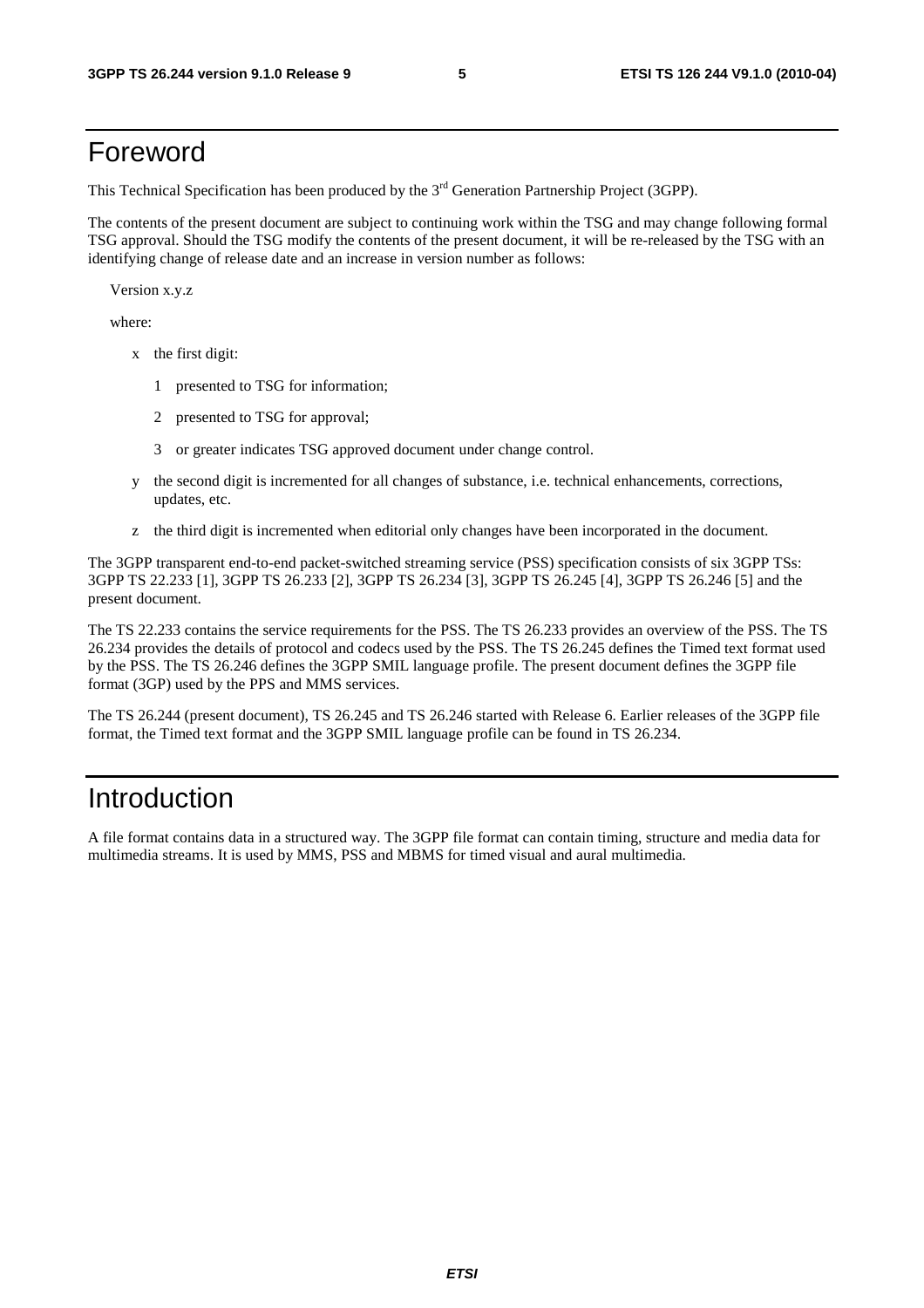## 1 Scope

The present document defines the 3GPP file format (3GP) as an instance of the ISO base media file format. The definition addresses 3GPP specific features such as codec registration and conformance within the MMS, PSS and MBMS services.

## 2 References

The following documents contain provisions which, through reference in this text, constitute provisions of the present document.

- References are either specific (identified by date of publication, edition number, version number, etc.) or non-specific.
- For a specific reference, subsequent revisions do not apply.
- For a non-specific reference, the latest version applies. In the case of a reference to a 3GPP document (including a GSM document), a non-specific reference implicitly refers to the latest version of that document *in the same Release as the present document*.
- [1] 3GPP TS 22.233: "Transparent End-to-End Packet-switched Streaming Service; Stage 1".
- [2] 3GPP TS 26.233: "Transparent end-to-end packet switched streaming service (PSS); General description".
- [3] 3GPP TS 26.234: "Transparent end-to-end packet switched streaming service (PSS); Protocols and codecs".
- [4] 3GPP TS 26.24: "Transparent end-to-end packet switched streaming service (PSS); Timed text format".
- [5] 3GPP TS 26.246: "Transparent end-to-end packet switched streaming service (PSS); 3GPP SMIL Language Profile".
- [6] 3GPP TR 21.905: "Vocabulary for 3GPP Specifications".
- [7] ISO/IEC 14496-12:2008 | 15444-12:2008: "Information technology Coding of audio-visual objects – Part 12: ISO base media file format" | "Information technology – JPEG 2000 image coding system – Part 12: ISO base media file format".
- [8] 3GPP TS 26.140: "Multimedia Messaging Service (MMS); Media formats and codecs".
- [9] ITU-T Recommendation H.263 (01/05): "Video coding for low bit rate communication".
- [10] ISO/IEC 14496-2:2004: "Information technology Coding of audio-visual objects Part 2: Visual".
- [11] 3GPP TS 26.071: "Mandatory Speech CODEC speech processing functions; AMR Speech CODEC; General description".
- [12] 3GPP TS 26.171: "AMR Wideband Speech Codec; General Description".
- [13] ISO/IEC 14496-3:2005: "Information technology Coding of audio-visual objects Part 3: Audio".
- [14] ISO/IEC 14496-14:2003: "Information technology Coding of audio-visual objects Part 14: MP4 file format".
- [15] IETF RFC 4867: " RTP Payload Format and File Storage Format for the Adaptive Multi-Rate (AMR) Adaptive Multi-Rate Wideband (AMR-WB) Audio Codecs", Sjoberg J. et al., April 2007.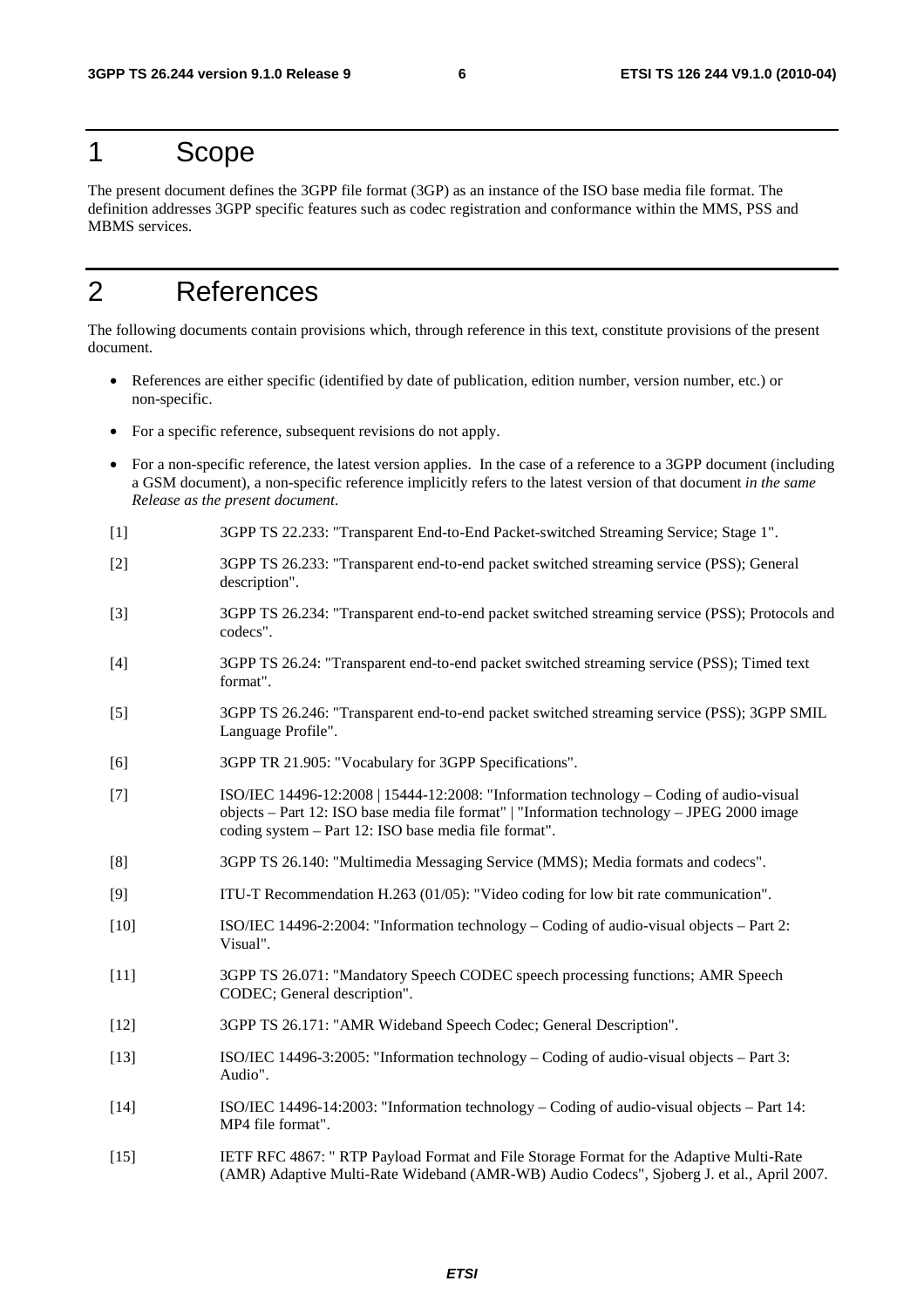- [16] 3GPP TS 26.101: "Mandatory Speech Codec speech processing functions; Adaptive Multi-Rate (AMR) speech codec frame structure".
- [17] 3GPP TS 26.201: "Speech Codec speech processing functions; AMR Wideband Speech Codec; Frame Structure".
- [18] void
- [19] IETF RFC 3711: "The Secure Real-time Transport Protocol", Baugher M. et al., March 2004.
- [20] ISO/IEC 14496-15: 2004: "Information technology Coding of audio-visual objects Part 15: Advanced Video Coding (AVC) file format".
- [21] 3GPP TS 26.290: "Extended AMR Wideband codec; Transcoding functions".
- [22] void
- [23] 3GPP TS 26.401: "General audio codec audio processing functions; Enhanced aacPlus general audio codec; General description".
- [24] 3GPP TS 26.410: "General audio codec audio processing functions; Enhanced aacPlus general audio codec; Floating-point ANSI-C code".
- [25] 3GPP TS 26.411: "General audio codec audio processing functions; Enhanced aacPlus general audio codec; Fixed-point ANSI-C code".
- [26] void
- [27] IETF RFC 3839: "MIME Type Registrations for 3rd Generation Partnership Project (3GPP) Multimedia files", Castagno R. and Singer D., July 2004.
- [28] IETF RFC 4396: "RTP Payload Format for 3rd Generation Partnership Project (3GPP) Timed Text", Rey J. and Matsui Y., February 2006.
- [29] ITU-T Recommendation H.264 (03/05): "Advanced video coding for generic audiovisual services" | ISO/IEC 14496-10:2005: "Information technology – Coding of audio-visual objects – Part 10: Advanced Video Coding".
- [30] IETF RFC 3984: "RTP Payload Format for H.264 Video", Wenger S. et al, February 2005.
- [31] IETF RFC 4234: "Augmented BNF for Syntax Specifications: ABNF", Crocker D. and Overell P., October 2005.
- [32] MP4REG, MP4 Registration Authority, [www.mp4ra.org.](http://www.mp4ra.org/)
- [33] ID3v2, [http://www.id3.org/.](http://www.id3.org/)
- [34] IETF RFC 4281: "The Codecs Parameter for ``Bucket´´ Media Types", Gellens R., Singer D. and Frojdh P., November 2005.
- [35] IETF RFC 4648: "The Base16, Base32, and Base64 Data Encodings", Josefsson S., October 2006.
- [36] 3GPP TS 26.142: "Dynamic and Interactive Multimedia Scene".
- [37] OMA DRM v2.0 Extensions for Broadcast Support, Draft Version 1.0 28 Oct 2008 (OMA-TS-DRM\_XBS-V1\_0-20081028-D).
- [38] ISO/IEC 14496-12:2008/PDAM1: "Part 12: ISO base media file format/AMENDMENT 1: General improvements including hint tracks, metadata support, and sample groups".
- [39] 3GPP TS 33.246: 'Security of Multimedia Broadcast/Multicast Service (MBMS)'.
- [40] 3GPP TS 26.346: 'Multimedia Broadcast/Multicast Service (MBMS); Protocols and codecs'
- [41] Void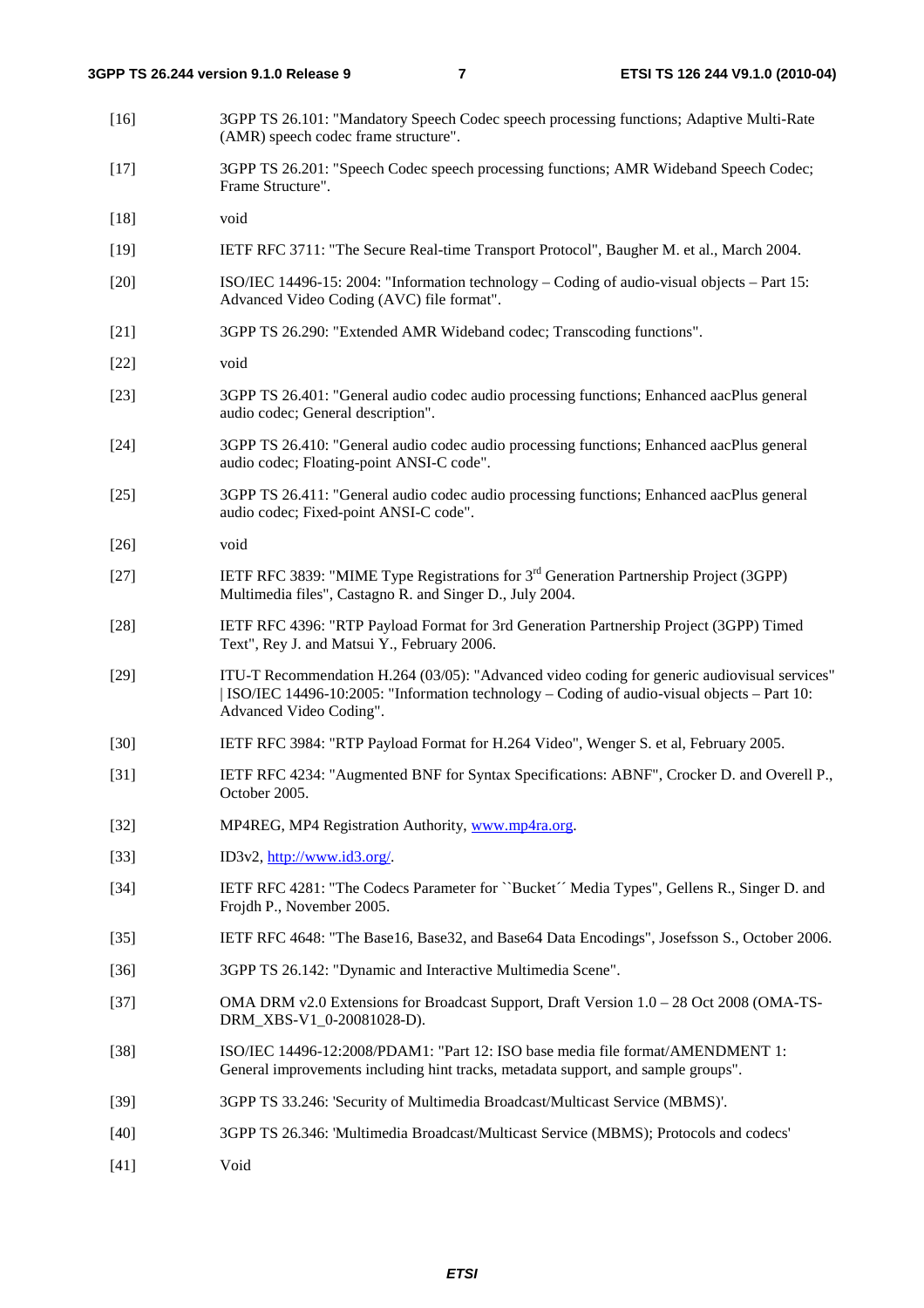- [42] IETF RFC 4288: " Media Type Specifications and Registration Procedures", Freed N. and Klensin J., December 2005.
- [43] IETF RFC 5322: 'Internet Message Format', Resnick, P. October 2008.
- [44] IETF RFC 5234: 'Augmented BNF for Syntax Specifications: ABNF', Crocker D., Overell, P., January 2008
- [45] IETF RFC 2045: 'Multipurpose Internet Mail Extensions, (MIME) Part One: Format of Internet Message Bodies', Freed, N., Borenstein, N., November 1996
- [46] IETF RFC 3926: "FLUTE File Delivery over Unidirectional Transport", Paila T., Luby M., Lehtonen R., Roca V., and Walsh R., October 2004.
- [47] ISO/IEC 14496-15/Amd 1:2006: "Information technology Coding of audio-visual objects Part 15: Advanced Video Coding (AVC) file format – Amendment 1: Support of FRExt".

## 3 Definitions and abbreviations

### 3.1 Definitions

For the purposes of the present document, the following terms and definitions apply:

**continuous media:** media with an inherent notion of time. In the present document speech, audio, video, timed text and DIMS

**discrete media:** media that itself does not contain an element of time. In the present document all media not defined as continuous media

**PSS client:** client for the 3GPP packet switched streaming service based on the IETF RTSP/SDP and/or HTTP standards, with possible additional 3GPP requirements according to [3]

**PSS server:** server for the 3GPP packet switched streaming service based on the IETF RTSP/SDP and/or HTTP standards, with possible additional 3GPP requirements according to [3]

### 3.2 Abbreviations

For the purposes of the present document, the abbreviations given in 3GPP TR 21.905 [6] and the following apply.

| 3GP              | 3GPP file format                                                                 |
|------------------|----------------------------------------------------------------------------------|
| AAC              | Advanced Audio Coding                                                            |
| $AMR-WB+$        | Extended Adaptive Multi-Rate Wideband Codec                                      |
| <b>AVC</b>       | <b>Advanced Video Coding</b>                                                     |
| ADU              | <b>Application Data Unit</b>                                                     |
| <b>BIFS</b>      | <b>Binary Format for Scenes</b>                                                  |
| <b>DIMS</b>      | Dynamic and Interactive Multimedia Scenes                                        |
| Enhanced aacPlus | MPEG-4 High Efficiency AAC plus MPEG-4 Parametric StereoFLUTE File Delivery over |
|                  | Unidirectional Transport                                                         |
| ITU-T            | International Telecommunications Union – Telecommunications                      |
| <b>MIKEY</b>     | Multimedia Internet KEYing                                                       |
| <b>MIME</b>      | Multipurpose Internet Mail Extensions                                            |
| <b>MMS</b>       | Multimedia Messaging Service                                                     |
| MP4              | MPEG-4 file format                                                               |
| <b>PSS</b>       | Packet-switched Streaming Service                                                |
| <b>RTP</b>       | Real-time Transport Protocol                                                     |
| <b>RTSP</b>      | Real-Time Streaming Protocol                                                     |
| <b>SDP</b>       | <b>Session Description Protocol</b>                                              |
| <b>SRTP</b>      | Secure Real-time Transport Protocol                                              |
|                  |                                                                                  |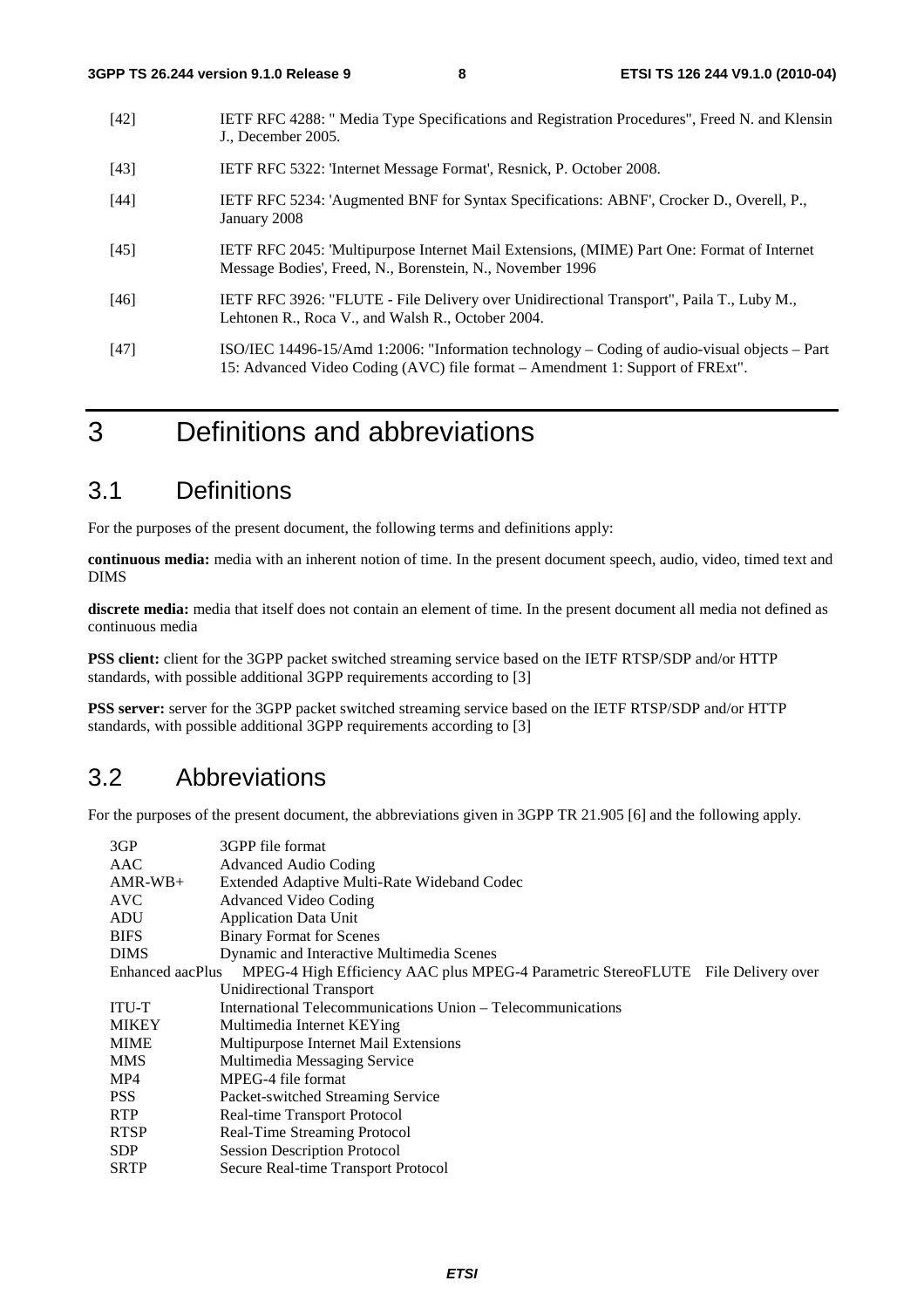## 4 Overview

The 3GPP file format (3GP) is defined in this specification as an instance of the ISO base media file format [7]. 3GP is mandated in [8] to be used for continuous media along the entire delivery chain envisaged by the MMS, independent of whether the final delivery is done by streaming or download, thus enhancing interoperability.

In particular, the following stages are considered:

- upload from the originating terminal to the MMS proxy;
- file exchange between MMS servers;
- transfer of the media content to the receiving terminal, either by file download or by streaming. In the first case the self-contained file is transferred, whereas in the second case the content is extracted from the file and streamed according to open payload formats. In this case, no trace of the file format remains in the content that goes on the wire/in the air.

For the PSS, the 3GPP file format is mandated in [3] to be used for timed text and it should be supported by PSS servers; 3GP files with streaming-server extensions should be used for storage in streaming servers and the "hint track" mechanism should be used for the preparation for streaming.

## 5 Conformance

## 5.1 General

The 3GPP file format is structurally based on the ISO base media file format defined in [7]. However, the conformance statement for 3GP files is defined here by addressing constraints and extensions to the ISO base media file format, registration of codecs, file identification (file extension, brand identifier and MIME type) and profiles. If a 3GP file contains codecs or functionalities not conforming to this specification they may be ignored, i.e. a 3GP compliant file parser may ignore non-compliant boxes.

## 5.2 Definition

### 5.2.1 Limitations to the ISO base media file format

The following limitation to the ISO base media file format [7] shall apply to a 3GP file:

- compact sample sizes ('stz2') shall not be used for tracks containing H.263, MPEG-4 video, AMR, AMR-WB, AAC or Timed text.
- NOTE: The extended presentation format (see clause 11) is defined by using the Meta box of the ISO base media file format [7] that was not present in the first edition. Hence, extended presentations in 3GP files are explicitly signalled via the Extended-presentation profile (see clause 5.4.6).

### 5.2.2 Registration of codecs

Code streams for H.263 video [9], MPEG-4 video [10], H.264 (AVC) video [29], AMR narrow-band speech [11], AMR wide-band speech [12], Extended AMR wide-band audio [21], Enhanced aacPlus audio [23, 24, 25], MPEG-4 AAC audio [13], and timed text [4] can be included in 3GP files as described in clause 6 of the present document.

### 5.2.3 Extensions

The following extensions to the ISO base media file format [7] can be used in a 3GP file:

- streaming-server extensions (see clause 7);
- asset information (see clause 8);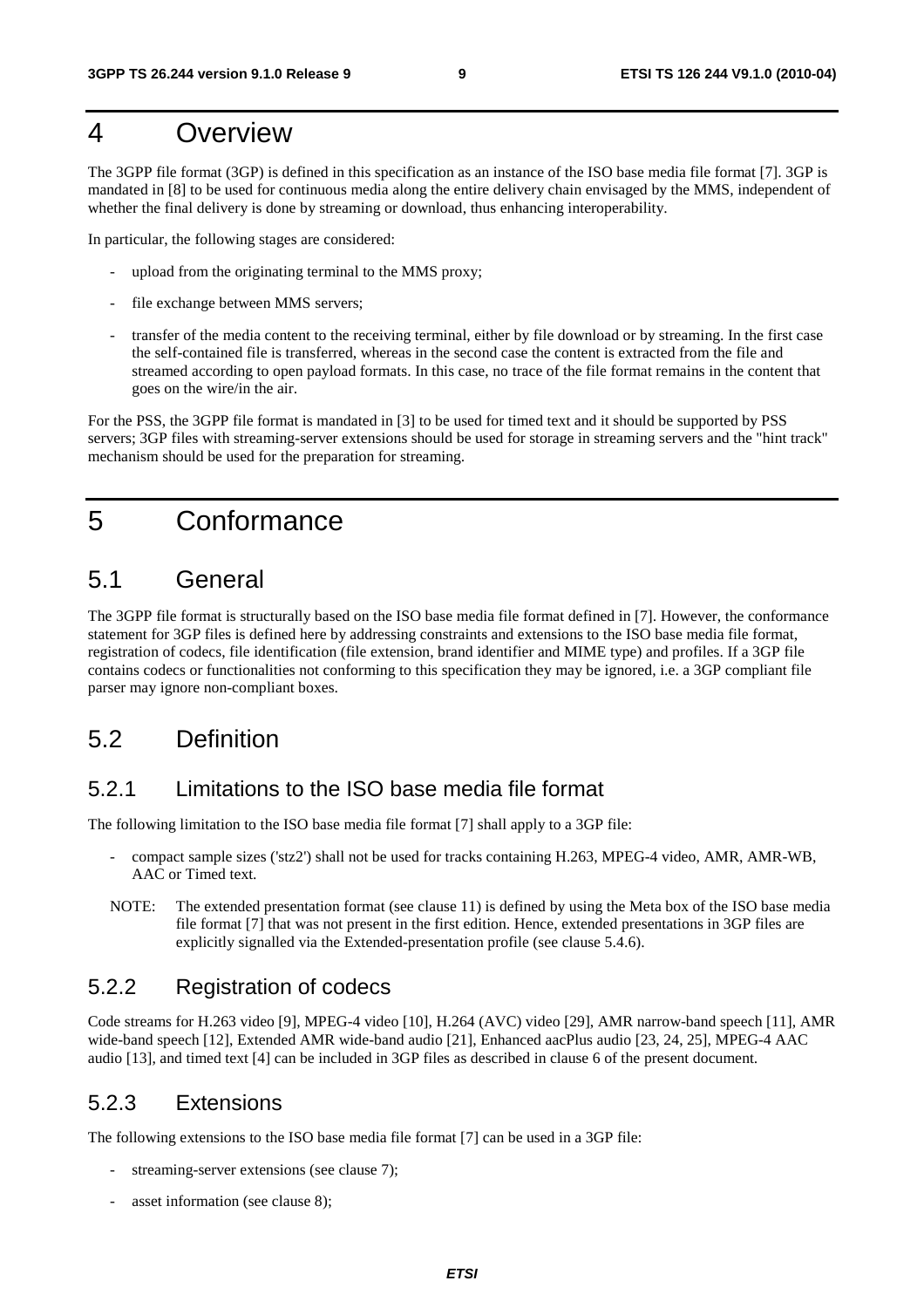- video-buffer information (see clause 9);
- AVC file format (see [20] [47]);
- RTP and RTCP reception hint tracks (see [38]);
- SRTP and SRTCP reception hint tracks with key management information for SRTP recordings (see [38] and clause 12).

If SDP information is included in a 3GP file, it shall be used as defined by the streaming-server extensions.

### 5.2.4 MPEG-4 systems specific elements

For the storage of MPEG-4 media specific information in 3GP files, this specification refers to MP4 [14] and the AVC file format [20] [47], which are also based on the ISO base media file format. However, tracks relative to MPEG-4 system architectural elements (e.g. BIFS scene description tracks or OD Object descriptors) are optional in 3GP files and shall be ignored. The inclusion of MPEG-4 media does not imply the usage of MPEG-4 systems architecture. Terminals and servers are not required to implement any of the specific MPEG-4 system architectural elements.

### 5.2.5 Template fields

The ISO base media file format [7] defines the concept of template fields that may be used by derived file formats. The template field 'alternate group' can be used in 3GP files, as defined in clause 7.2. No other template fields are used.

### 5.2.6 Interpretation of the 3GPP file format

All index numbers used in the 3GPP file format start with the value one rather than zero, in particular 'first-chunk' in Sample to chunk box, 'sample-number' in Sync sample box and 'shadowed-sample-number', 'sync-sample-number' in Shadow sync sample box.

### 5.3 Identification

#### 5.3.1 General

3GP files can be identified using several mechanisms: file extension, MIME types and brands.

### 5.3.2 File extension

When stored in traditional computer file systems, 3GP files should be given the file extension '.3gp'. Readers should allow mixed case for the alphabetic characters.

### 5.3.3 MIME types

The MIME types 'video/3gpp' (for visual or audio/visual content, where visual includes both video and timed text) and 'audio/3gpp' (for purely audio content) shall be used as defined in [27].

#### 5.3.4 Brands

This specification defines several brand identifiers corresponding to the profiles defined in clause 5.4. Brands are indicated in a file-type box, defined in [7], which shall be present in conforming files. The fields of the file-type box shall be used as follows:

- Brand: Identifies the "best use" of the file and should match the file extension. For files with extension '.3gp' and conforming to this specification, the brand shall be one of the profile brands defined in clause 5.4.
- MinorVersion: This identifies the minor version of the brand. For files with brand '3gLZ', where L is a letter and Z a digit, and conforming to version Z.x.y of this specification, this field takes the value  $x*256 + y$ .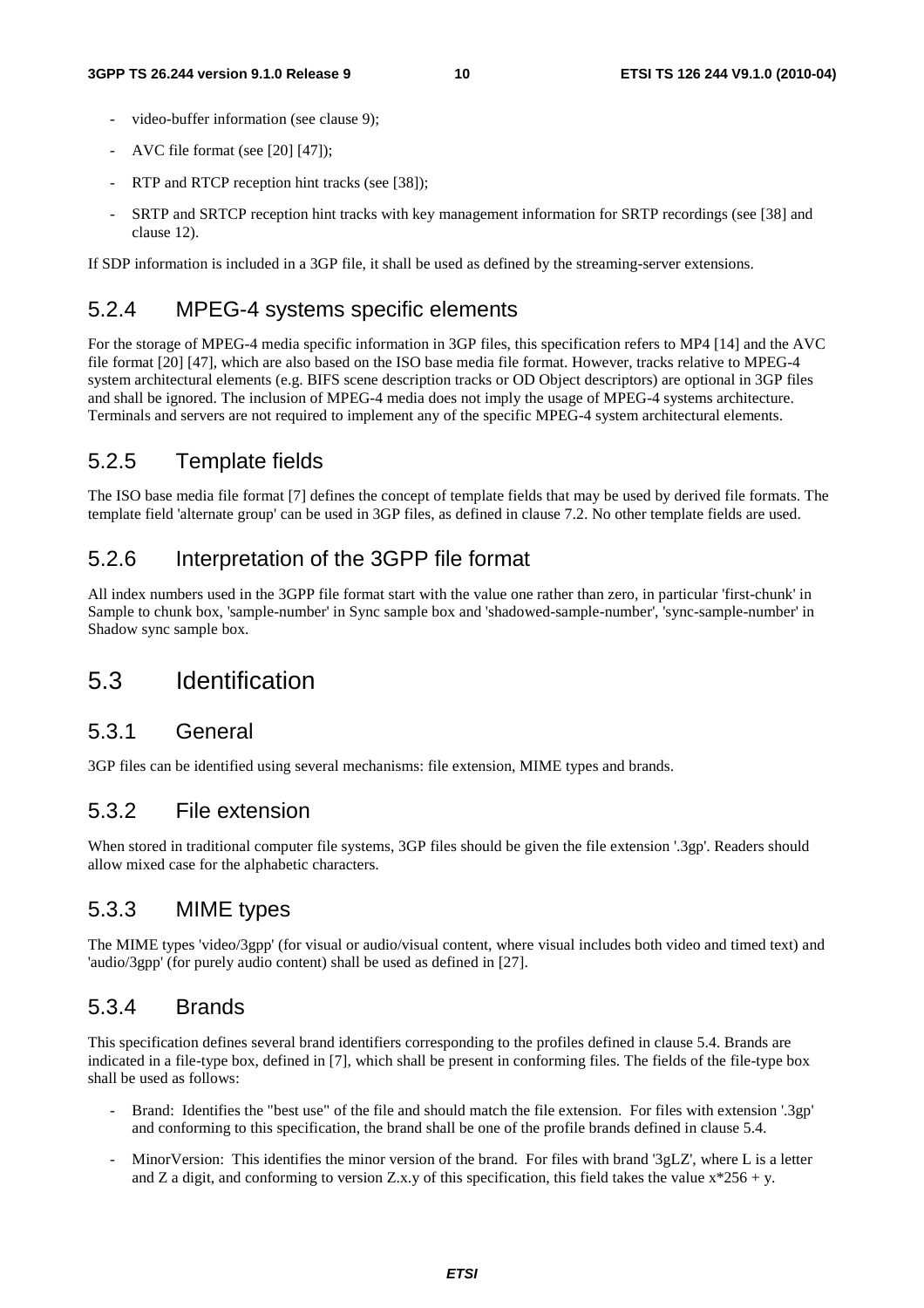- CompatibleBrands: a list of brand identifiers (to the end of the box). Any profile of a 3GP file is declared by including the corresponding brand from clause 5.4 in this list.

The brand identifier (of one of the profiles) must occur in the compatible-brands list, and may also be the primary brand. Conformance to more than one profile is indicated by listing the corresponding brands in the compatible-brands list. If the file is also conformant to earlier releases of this specification, it is recommended that the corresponding brands ('3gp4', '3gp5', '3gp6', '3gp7' and/or '3gp8') also occur in the compatible-brands list. If, for instance, '3gp4' is not in the compatible-brands list, then the file will not be processed by a Release 4 reader. Readers should check the compatible-brands list for the identifiers they recognize, and not rely on the file having a particular primary brand, for maximum compatibility. Files may be compatible with more than one brand, and have a 'best use' other than this specification, yet still be compatible with this specification.

### 5.4 Profiles

#### 5.4.1 General

All 3GP files of this release shall conform to the general definitions in clauses 5.1-5.3. Additional profile-specific constraints are listed below. A 3GP file must conform to at least one profile and may conform to several profiles.

#### 5.4.2 General profile

The 3GP General profile is branded "3gg9" and is a superset of all other profiles. It is used to identify 3GP files conformant to this specification, although they may not conform to any of the specific profiles listed below.

NOTE: The General profile of 3GP has fewer restrictions than other profiles and is suitable for files not yet ready to be delivered by MMS or to be streamed by a PSS server. A General 3GP file may for instance contain several alternative tracks of media. After extracting a suitable set of tracks the file may be ready for MMS and can be re-profiled as a Basic file. Alternatively, by adding streaming-server extensions, it may be reprofiled as a Streaming-server profile.

### 5.4.3 Basic profile

The 3GP Basic profile is branded "3gp9".

The following constraints shall apply to a 3GP file conforming to Basic profile:

- there shall be no references to external media outside the file, i.e. a file shall be self-contained;
- the maximum number of tracks shall be one for video (or alternatively one for scene description), one for audio and one for text;
- the maximum number of sample entries shall be one per track for video and audio (but unrestricted for text and scene description);
- there shall be no references between tracks, e.g., a scene description track shall not refer to a media track since all tracks are on equal footing and played in parallel by a conforming player.
- NOTE 1: The Basic profile of 3GP in Release 6 or higher corresponds to 3GP files of earlier releases, which did not define profiles.
- NOTE 2: In order to maintain backward compatibility with Release 4 and Release 5, it is not recommended to use movie fragments in 3GP files for MMS.
- NOTE 3: For H.264 (AVC) video in a Basic profile 3GP file, the restriction on the number of video tracks implies in particular that there shall be no alternative tracks (including switching tracks) and no separate tracks for parameter sets.
- NOTE 4: For DIMS scene description in a Basic profile 3GP file, the restriction on the number of scene description tracks implies in particular that there shall be no separate tracks for redundant DIMS units.
- NOTE 5: The handler types for tracks with video, audio, text and scene description are "vide", "soun", "text", and "sdsm", respectively.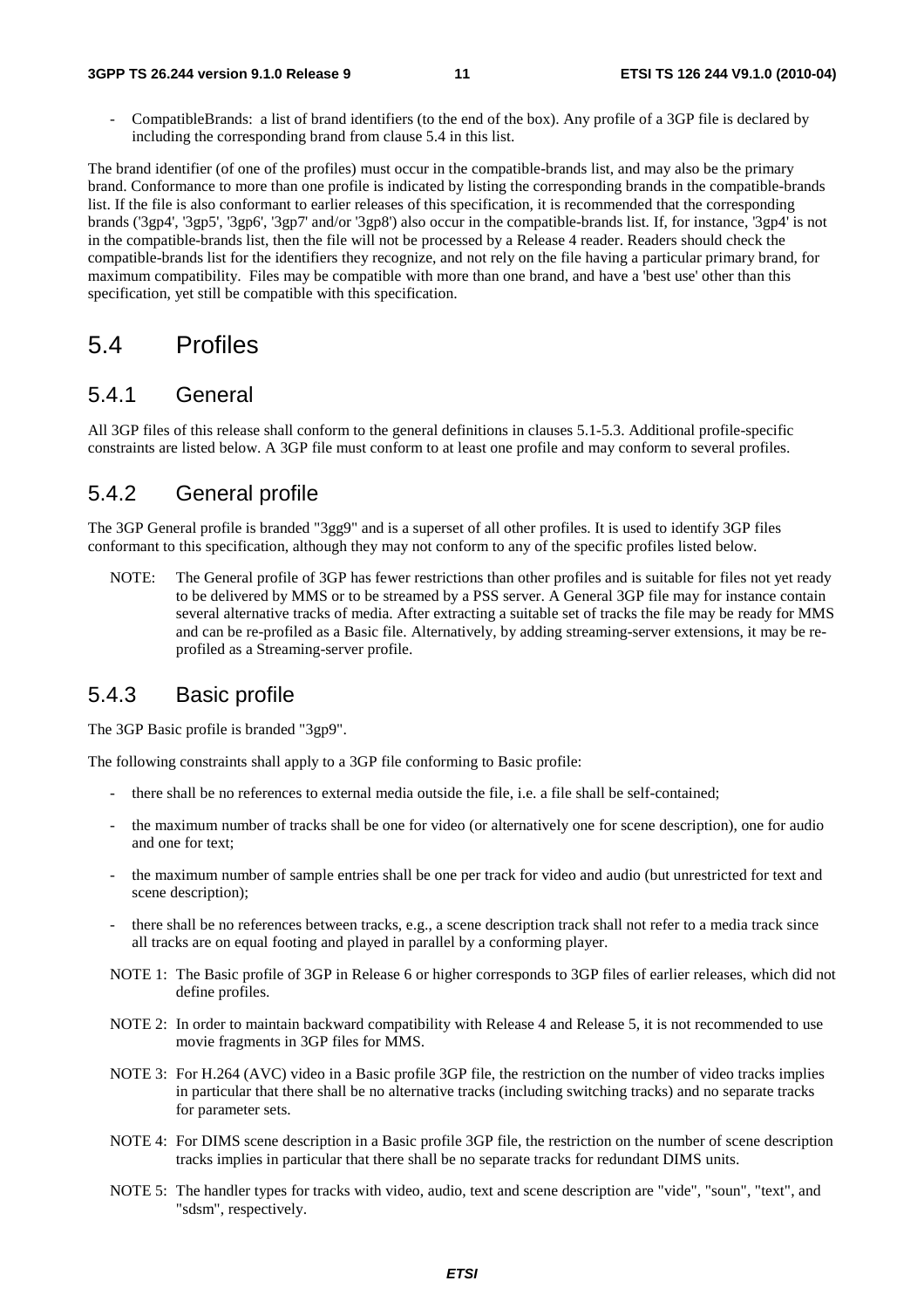### 5.4.4 Streaming-server profile

The 3GP Streaming-server profile is branded "3gs9" and is used in PSS. Conformance to this profile will guarantee interoperability between content creation tools and streaming servers, in particular for the selection of alternative encodings of content and adaptation during streaming.

The following constraints shall apply to 3GP files conforming to Streaming-server profile:

- RTP hint tracks shall be included for all media tracks:
- RTP hint tracks shall comply with streaming as specified by PSS [3];
- SDP information shall be included, as specified in clause 7.5, where SDP fragments shall be stored in the hint tracks with media-level control URLs referring to (the same) hint tracks.
- streaming-server extensions should be used for hint tracks, as defined in chapter 7.

The following requirements shall apply to servers conforming to this profile. A conforming server

- shall understand and respect directions given in the streaming-server extensions, as defined in chapter 7;
- should understand hint tracks;
- may override instructions in hint tracks.
- NOTE 1: The instructions given in RTP hint tracks shall be consistent with the PSS. In particular, sending times of RTP packets shall respect buffer constraints and be consistent with parameters used in SDP.
- NOTE 2: Earlier releases of the 3GPP file format did not define streaming-server extensions or profiles. The usage of hint tracks was an internal implementation matter for servers outside the scope of the PSS specification.

### 5.4.5 Progressive-download profile

The 3GP Progressive-download profile is branded "3gr9". It is used to label 3GP files that are suitable for progressive download, i.e. a scenario where a file may be played during download (with some delay).

The following constraints shall apply to 3GP files conforming to Progressive-download profile:

- the "moov" box shall be placed right after the "ftyp" box in the beginning of the file;
- all media tracks (if more than one) shall be interleaved with an interleaving depth of one second or less.
- NOTE 1: This profile functions as an aid and not a requirement for progressive download, which has been an inherent feature of the 3GPP file format since the first version in Release 4. By parsing a 3GP file, a client can always determine whether a file can be progressively downloaded, and then calculate the interleaving depth from the meta-data in the "moov" box.
- NOTE 2: The "interleaving depth of one second or less" means that:
	- Each chunk contains one or more samples, with the total duration of the samples being either: no greater than 1 second, or the duration of a single sample if that sample"s duration is greater than 1 second;
	- Within a track, chunks must be in decoding time order within the media-data box "mdat";
	- It is recommended that, in "mdat", regardless of media type, the chunks for all tracks are stored in ascending order by decoding time. However, this order may be perturbed so that, when two chunks from different tracks overlap in time, the chunk of one track (e.g. audio) is stored before the chunk of the other track (e.g. video), even if the first sample in the second track has a slightly earlier timestamp than the first sample in the first track.

### 5.4.6 Extended-presentation profile

The 3GP Extended-presentation profile is branded "3ge9". It enables a 3GP file to carry any kind of multimedia presentation composed of tracks, media files and a scene description.

The following constraint shall apply to 3GP files conforming to Extended-presentation profile: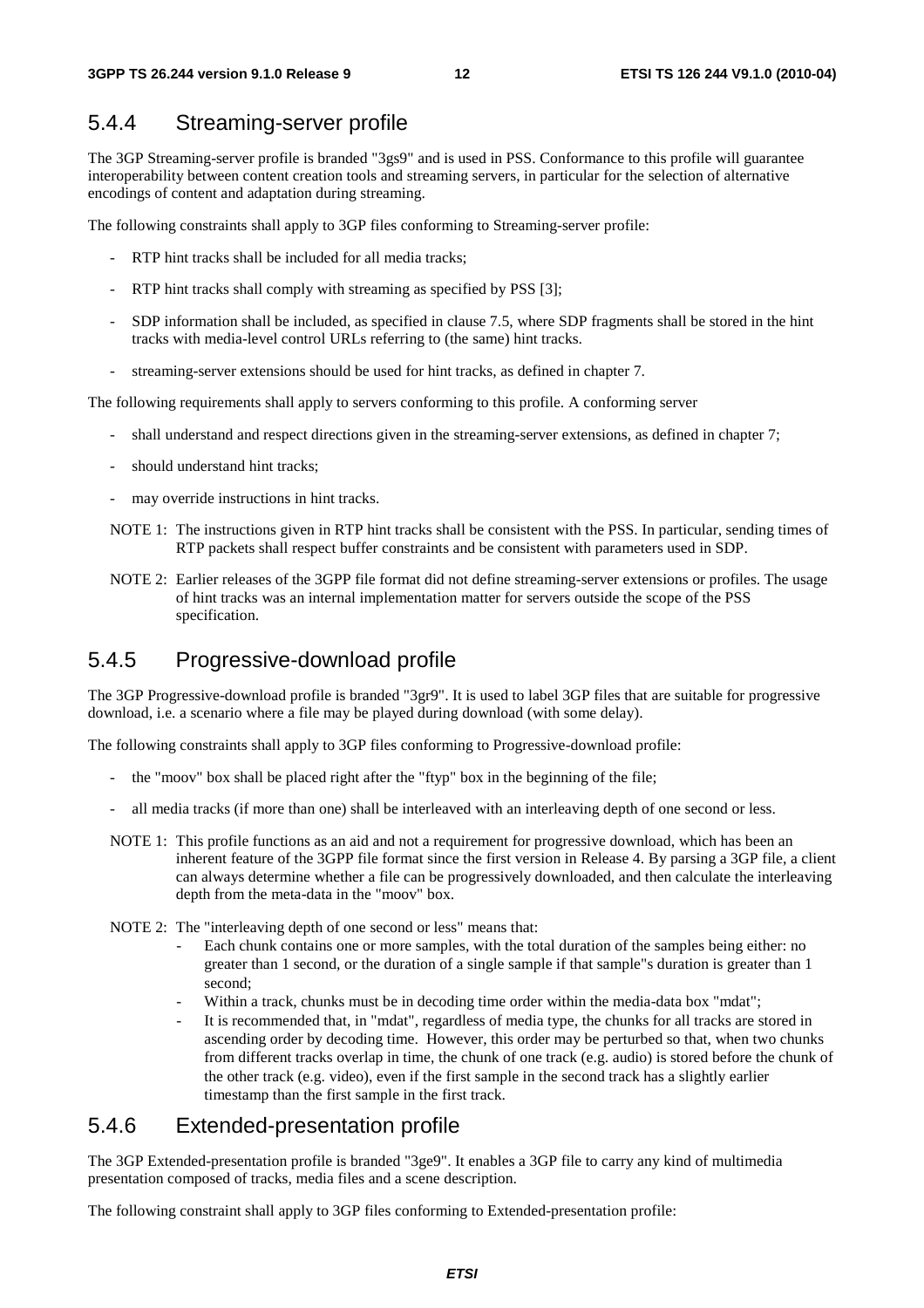- there shall be an extended presentation as defined in clause 11.

The following requirement shall apply to a player conforming to this profile. A conforming player

- shall render the content of the 3GP file as prescribed by the contained scene description (primary item).
- NOTE: The scene description can address resources by using URLs as described in clause 11.3. In particular, it can refer to media in tracks and items and also to scene description updates in scene description tracks.

### 5.4.7 Media Stream Recording profile

The 3GP Media Stream Recording Profile is branded "3gt9". It is used to label 3GP files that contain recordings of multimedia streams, e.g., from a PSS or an MBMS session.

The following constraints apply to 3GP files conforming to the Media Stream Recording Profile:

Non-protected media streams may be contained in RTP reception hint tracks or in media tracks or in both as specified in [38]

- One RTCP hint track per media stream may be contained as specified in [38].
- Protected media data may be contained in SRTP reception hint tracks as specified in [38].

- Control information, i.e., SRTCP sender reports, necessary to render the protected media in SRTP reception hint tracks shall be contained in one SRTCP reception hint track per SRTP reception hint tracks specified in [38].

- MIKEY MBMS Traffic Key messages [39] necessary to access the information stored in SRTP and SRTCP reception hint tracks shall be contained in key message tracks as described in clause 12.2.

- Key management information necessary to render the content of the 3GP file shall be contained as described in clause 12.2, provided that at least one SRTP reception hint track is present.

- SDP information shall be included as specified in clause 12.3.

The following requirements shall apply to 3GP players conforming to this profile. A conforming player:

- shall be able to reconstruct the received media stream from media tracks and RTP/RTCP hint tracks.

- shall be able to extract the unprotected content from the 3GP file, provided that the player has access to required MBMS Service Keys or is able to obtain these using the methods specified in [39].

#### 5.4.8 File-delivery server profile

The File-delivery server profile is branded "3gf9". Conformance to this profile will guarantee interoperability between content creation tools and file delivery servers.

The following constraints shall apply to 3GP files conforming to File-delivery server profile:

- File Delivery Hint Tracks and File Delivery Format Extensions, as specified in [7], shall be used for files intended for transmission over FLUTE [42].

The following requirements shall apply to servers conforming to this profile.

- A conforming server shall understand and respect Filed Delivery Hint Tracks and File Delivery Format Extensions, as specified in [7].

#### 5.4.9 Adaptive-Streaming profile

The 3GP Adaptive-Streaming profile is branded "3gh9". It is used to label 3GP files that are primarily suitable for adaptive file-based streaming.

The following constraints shall apply to 3GP files conforming to Adaptive-Streaming profile: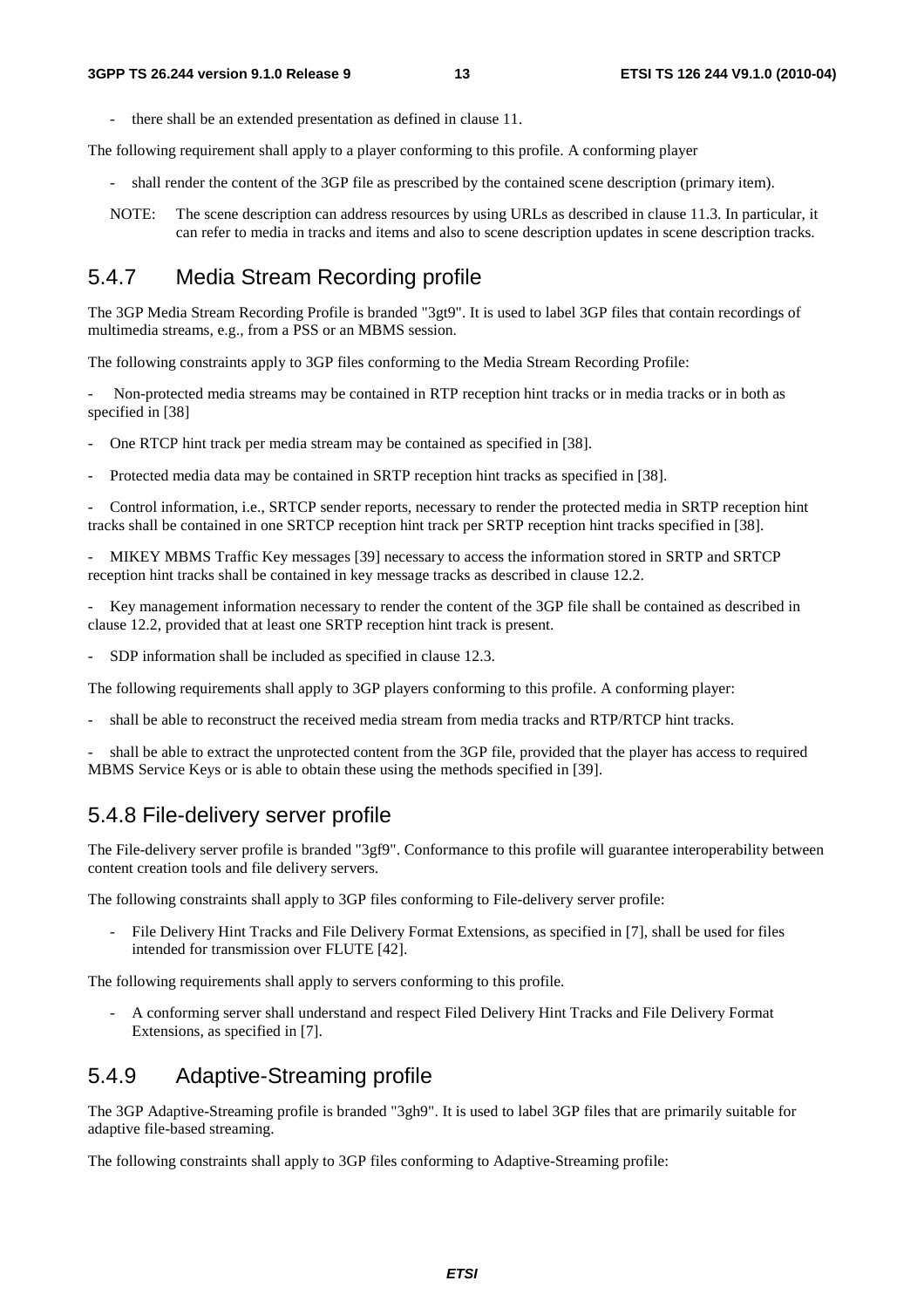- the "moov" box shall be placed in the beginning of the file right after the "ftyp" box and a possibly present "pdin" box;
- all movie data shall be contained in Movie Fragments, i.e. the "moov" box shall not contain any samples.
- the "moov" box shall contain an "mvex" box to indicate the presence of movie fragments
- the "moov" box shall be followed by one or more "moof" and optionally "mdat" box pairs.
- each "moof" box shall contain at least one track fragment.

If the "meta" box is present and contains the Media Presentation Description (MPD as defined in TS 26.234 [xx]) then the "meta" box shall be contained within the "moov" box. In this case the "meta" box shall contain a 'hdlr' box with handler\_type 'mpd ' followed by an 'xml ' box containing the MPD.

If the 'meta' box is present and contains a link to the MPD, then the 'meta' box shall be contained within the 'moov' box. In this case the 'meta' box shall contain a 'hdlr' box with handler type 'mpdl' followed by a 'dinf' box. The 'dinf' box shall contain a 'dref' box with exactly one entry, which is a 'url ' box containing the URL of the MPD.

### 5.4.10 Media Segment Profile

The 3GP Media Segment profile is branded "3gm9". It is used to label segments conforming to this release. Segments are defined in clause 12.4 of TS 26.234 [3].

## 5.5 File-branding guidelines

The file-type brands defined in this specification are used to label 3GP files belonging to this release and conforming to one or more profiles. 3GP files may also conform to earlier Releases or even to other file formats, such as MP4, which is also derived from the ISO base media file format [7].

Table 5.1 contains a non-exhaustive list of examples with 3GP files for various purposes. Note, however, that it only gives typical or suggested uses. Both writers and readers of files should exercise care when using brand identifiers. It is worth repeating the general guidelines here, remembering that a brand identifies a specification or a conformance point in a specification; its presence in a file indicates both:

- that the file conforms to the specification; it includes everything required by, and nothing contrary to the specification (though there may be other material);
- that a reader implementing that specification (possibly only that specification) is given permission to read and interpret the file.

All 3GP files of Release 5 or later shall contain the compatible brand "isom" indicating that they conform to the ISO base media file format, unless the reader is required to interpret extensions specific to the AVC file format [20], for which case the compatible brand "avc1" shall be used instead (see note 2), or extensions specific to extended presentations (see clause 11), for which case the compatible brand "iso2" shall be used (see note 3). The major brand shall be included in the compatible brands list as well. If a file contains more than one (3GPP) brand in the compatible brands list, the major brand indicates the 'best use' of the file. For example, a Release-5 file with audio combined with Timed text is best played by a Release-5 player, but may also be played by a Release-4 player that does not support timed text.

- NOTE 1: Since movie fragments are not allowed in Release 4 and Release 5, a fragmented 3GP file should not contain "3gp4" or "3gp5" as brand or compatible brand. A player that does not support movie fragments will only be able to play the first fragment of a fragmented file.
- NOTE 2: Consider the brands "isom" and "avc1". The first indicates conformance to the base structure of the ISO base media file format [7]. The second, conformance to the AVC-specific extensions (structures such as sample groups, for example) [20]. A file labelled as "isom" and "avc1" conformant is indicating that either these extensions are not present, or if present, they can be ignored (as an "isom" reader will not understand them). If the writer desires that only readers supporting the extensions read a file, then the "isom" brand would be omitted. These extensions are all optional (i.e. none are required to be in a file, though if they are, an "avc1"-conformant reader must interpret them), and therefore a file not using them is still "avc1" conformant.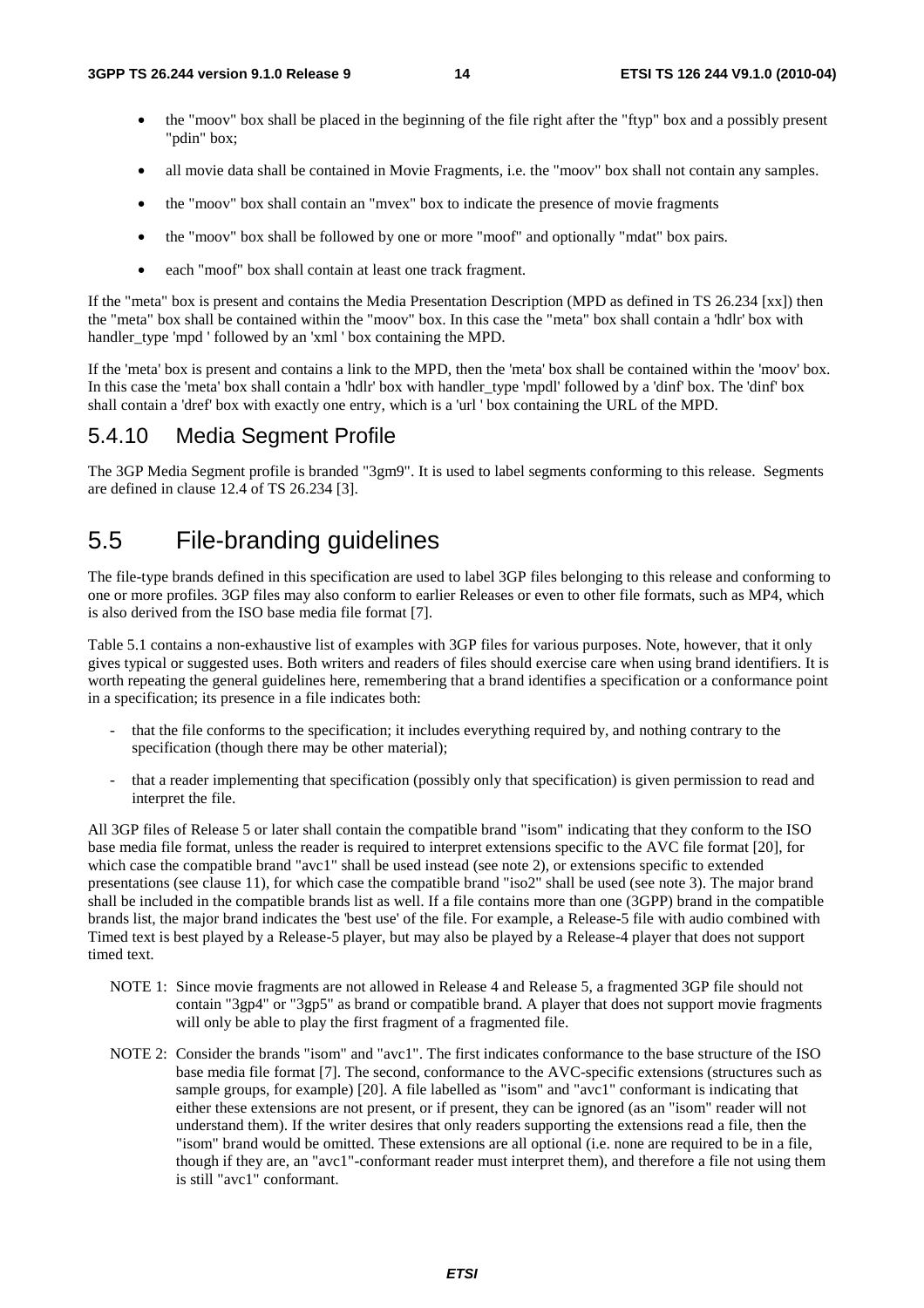NOTE 3: The second version of the ISO base media file format defines the brand "iso2" that in addition to "isom" indicates conformance to extensions to the first version.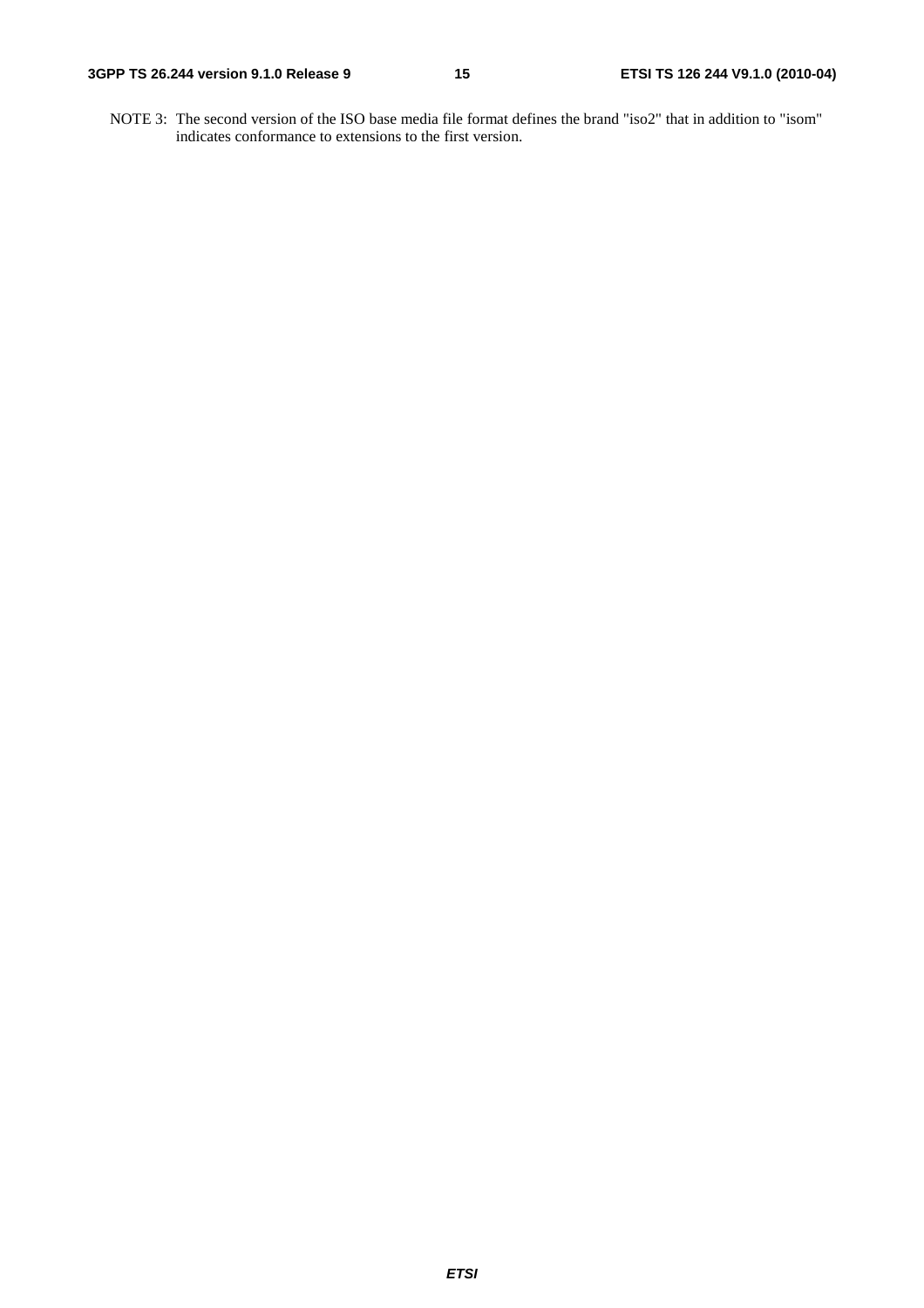| Conformance                                                                                           | <b>Suffix</b>    | <b>Brand</b>       | <b>Compatible brands</b>                                                                     | <b>Example content</b>                                                                                                                                                             |  |  |
|-------------------------------------------------------------------------------------------------------|------------------|--------------------|----------------------------------------------------------------------------------------------|------------------------------------------------------------------------------------------------------------------------------------------------------------------------------------|--|--|
|                                                                                                       |                  |                    |                                                                                              | MMS and download: Files shall contain one or more of the brands 3gp4, 3gp5, 3gp6, 3gp7 and 3gp8. It is good                                                                        |  |  |
| practice to include compatible brands of earlier releases to enable legacy players to play the files. |                  |                    |                                                                                              |                                                                                                                                                                                    |  |  |
| Release 4                                                                                             | 3gp              | 3gp4               | 3gp4                                                                                         | H.263 and AMR                                                                                                                                                                      |  |  |
| Release 5, 4                                                                                          | .3gp             | 3gp5               | 3gp5, 3gp4, isom                                                                             | H.263 and AMR                                                                                                                                                                      |  |  |
| Release 6, 5, 4                                                                                       | .3gp             | 3gp6               | 3gp6, 3gp5, 3gp4, isom                                                                       | H.263 and AMR                                                                                                                                                                      |  |  |
| Release 7, 6, 5, 4                                                                                    | .3gp             | 3gp7               | 3gp7, 3gp6, 3gp5, 3gp4, isom                                                                 | H.263 and AMR                                                                                                                                                                      |  |  |
| Release 8, 7, 6, 5, 4                                                                                 | .3 <sub>gp</sub> | 3gp8               | 3gp8, 3gp7, 3gp6, 3gp5, 3gp4,<br>isom                                                        | H.263 and AMR                                                                                                                                                                      |  |  |
| Release 6, 5, 4                                                                                       | .3gp             | 3gp6               | 3gp6, 3gp5, 3gp4, isom                                                                       | H.263, AMR and Timed text                                                                                                                                                          |  |  |
| Release 6, 5                                                                                          | .3gp             | 3gp6               | 3gp6, 3gp5, isom                                                                             | <b>Timed text</b>                                                                                                                                                                  |  |  |
| Release 6                                                                                             | .3 <sub>gp</sub> | 3gp6               | 3gp6, isom                                                                                   | H.264 (AVC) Baseline profile and<br>AMR                                                                                                                                            |  |  |
| Release 6                                                                                             | .3gp             | 3gp6               | 3gp6, isom                                                                                   | fragmented H.263 and AMR                                                                                                                                                           |  |  |
| Release 7                                                                                             | .3 <sub>gp</sub> | 3gp7               | 3gp7, isom                                                                                   | DIMS and AMR                                                                                                                                                                       |  |  |
|                                                                                                       |                  |                    |                                                                                              |                                                                                                                                                                                    |  |  |
| Progressive download and MMS                                                                          |                  |                    |                                                                                              |                                                                                                                                                                                    |  |  |
| Release 6, 5, 4                                                                                       | .3 <sub>gp</sub> | 3gr <sub>6</sub>   | 3gr6, 3gp6, 3gp5, 3gp4, isom                                                                 | H.263                                                                                                                                                                              |  |  |
| Release 6, 5, 4                                                                                       | .3gp             | 3gr <sub>6</sub>   | 3gr6, 3gp6, 3gp5, 3gp4, isom                                                                 | interleaved H.263 and AMR                                                                                                                                                          |  |  |
| Release 6                                                                                             | .3 <sub>gp</sub> | 3gr <sub>6</sub>   | 3gr6, 3gp6, isom                                                                             | fragmented and interleaved H.263 and<br>AMR                                                                                                                                        |  |  |
| Release 6                                                                                             | .3 <sub>gp</sub> | 3gr <sub>6</sub>   | 3gr6, 3gp6, avc1                                                                             | interleaved H.264 (AVC) Baseline<br>profile and AMR                                                                                                                                |  |  |
|                                                                                                       |                  |                    |                                                                                              |                                                                                                                                                                                    |  |  |
|                                                                                                       |                  |                    | Streaming servers: Some files may in principle also be used for MMS or download.             |                                                                                                                                                                                    |  |  |
| Release 6                                                                                             | .3gp             | $\overline{3}$ gs6 | 3gs6, isom                                                                                   | AMR and hint track                                                                                                                                                                 |  |  |
| Release 6                                                                                             | .3gp             | 3gs6               | 3gs6, isom                                                                                   | 2 tracks H.263 and 2 hint tracks                                                                                                                                                   |  |  |
| Release 6, 5, 4                                                                                       | .3 <sub>gp</sub> | 3gs6               | 3gs6, 3gp6, 3gp5, 3gp4, isom                                                                 | H.263, AMR and hint tracks                                                                                                                                                         |  |  |
|                                                                                                       |                  |                    |                                                                                              |                                                                                                                                                                                    |  |  |
| Extended presentations:                                                                               |                  |                    |                                                                                              |                                                                                                                                                                                    |  |  |
| Release 7, 6                                                                                          | .3 <sub>gp</sub> | 3ge7               | 3ge7, 3ge6, iso2                                                                             | SMIL, AMR and JPEG images                                                                                                                                                          |  |  |
| Release 7                                                                                             | .3 <sub>gp</sub> | 3ge7               | 3ge7, iso2                                                                                   | DIMS, AMR, H.264 (AVC) Baseline<br>profile and JPEG images                                                                                                                         |  |  |
|                                                                                                       |                  |                    |                                                                                              |                                                                                                                                                                                    |  |  |
|                                                                                                       |                  |                    | General purpose: Files that are not yet suitable for MMS, download or PSS streaming servers. |                                                                                                                                                                                    |  |  |
| Release 6                                                                                             | .3gp             | 3gg6               | 3gg6, isom                                                                                   | 4 tracks H.263 (and no hint tracks)                                                                                                                                                |  |  |
| Release 6                                                                                             | .3 <sub>gp</sub> | 3gg6               | 3gg6, isom                                                                                   | 2 tracks H.263, 3 tracks AMR                                                                                                                                                       |  |  |
|                                                                                                       |                  |                    |                                                                                              |                                                                                                                                                                                    |  |  |
| 3GP file, also conforming to MP4                                                                      |                  |                    |                                                                                              |                                                                                                                                                                                    |  |  |
| Release 4, 5 and MP4                                                                                  | .3 <sub>gp</sub> | 3gp5               | 3gp5, 3gp4, mp42, isom                                                                       | MPEG-4 video                                                                                                                                                                       |  |  |
|                                                                                                       |                  |                    |                                                                                              |                                                                                                                                                                                    |  |  |
| MP4 file, also conforming to 3GP                                                                      |                  |                    |                                                                                              |                                                                                                                                                                                    |  |  |
| Release 5 and MP4                                                                                     | .mp4             | mp42               | mp42, 3gp5, isom                                                                             | MPEG-4 video and AAC                                                                                                                                                               |  |  |
|                                                                                                       |                  |                    |                                                                                              |                                                                                                                                                                                    |  |  |
| Media Stream Recording file                                                                           |                  |                    |                                                                                              |                                                                                                                                                                                    |  |  |
| Release 8                                                                                             | .3 <sub>gp</sub> | 3gt8               | 3gt8, isom                                                                                   | SRTP reception hint and key message<br>tracks                                                                                                                                      |  |  |
| Release 8                                                                                             | .3 <sub>gp</sub> | 3gt8               | 3gt8, isom                                                                                   | H.264 (AVC) Baseline profile and<br>corresponding RTP reception hint                                                                                                               |  |  |
|                                                                                                       |                  |                    |                                                                                              | track, reception hint track for AAC                                                                                                                                                |  |  |
| Release 9                                                                                             | .3 <sub>gp</sub> | 3gt9               | 3gt9, isom                                                                                   | H.264 (AVC) High Profile and<br>corresponding RTP reception hint<br>track, reception hint track for AAC                                                                            |  |  |
| Adaptive HTTP                                                                                         |                  |                    |                                                                                              |                                                                                                                                                                                    |  |  |
| Streaming:                                                                                            |                  |                    |                                                                                              |                                                                                                                                                                                    |  |  |
| Release 9                                                                                             | .3 <sub>gp</sub> | 3gh9               | 3gp6, 3gp7, 3gp8, 3ge7, isom                                                                 | 7 H.264 (AVC) tracks at different<br>bitrates in one alternate track group, 3<br>AAC tracks with different languages in<br>one alternate group, no hint tracks,<br>movie fragments |  |  |

|  | Table 5.1: Examples of brand usage in 3GP files |  |  |  |
|--|-------------------------------------------------|--|--|--|
|--|-------------------------------------------------|--|--|--|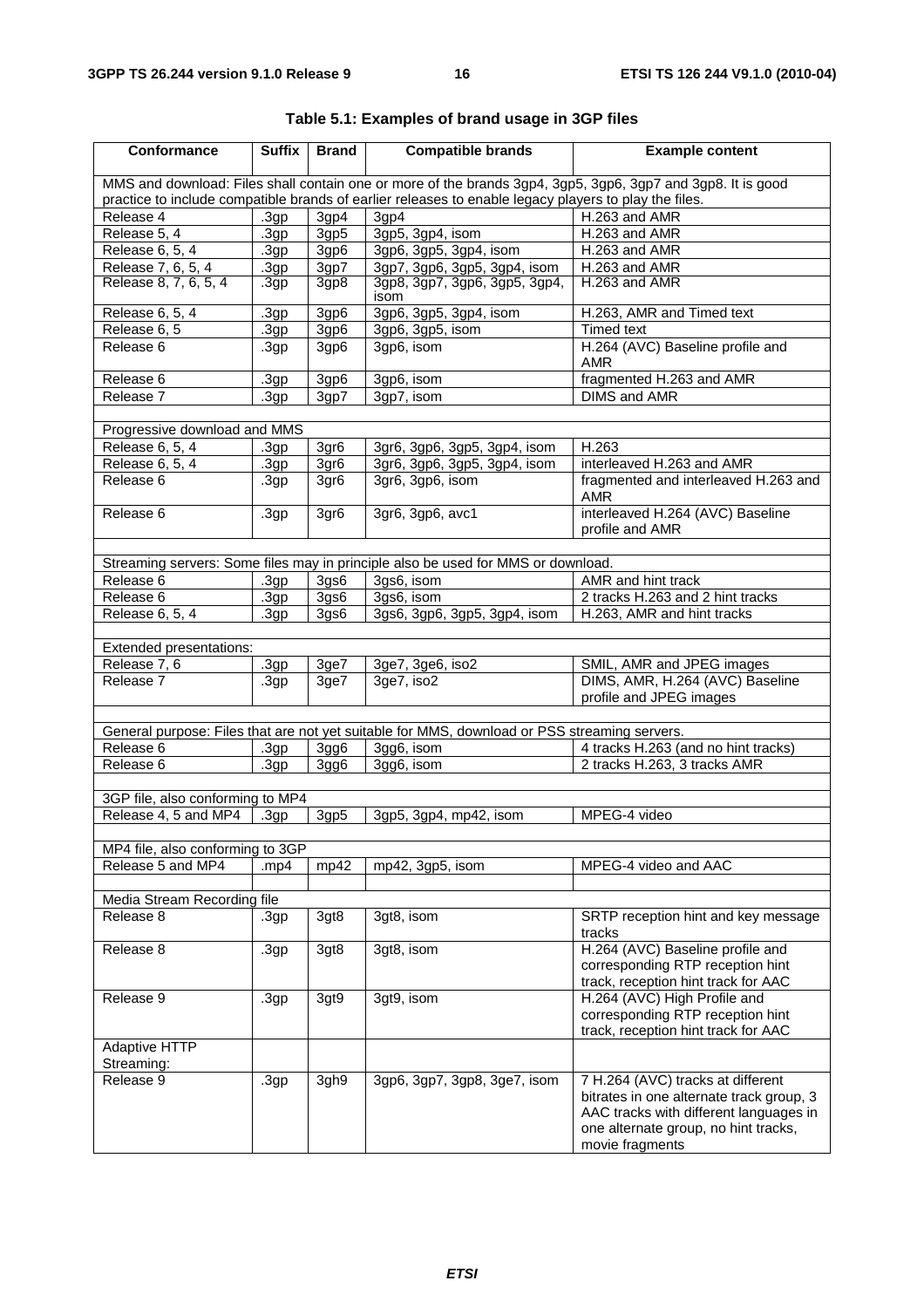## 6 Codec registration

### 6.1 General

The purpose of this clause is to define the necessary structure for integration of the H.263, MPEG-4 Visual, AMR, AMR-WB, Extended AMR-WB (AMR-WB+), Enhanced aacPlus and AAC media specific information in a 3GP file. Clause 6.2 gives some background information about the Sample Description box in the ISO base media file format [7] and clauses 6.3 and 6.4 about the MP4VisualSampleEntry box and the MP4AudioSampleEntry box in the MPEG-4 file format [14]. The definitions of the Sample Entry boxes for AMR, AMR-WB, AMR-WB+ and H.263 are given in clauses 6.5 to 6.10. The integration of timed text in a 3GP file is specified in [4], the integration of H.264 (AVC) is specified in [20] [47] and the integration of DIMS is specified in [36] and clauses 5.4.3, 5.4.6 and 11 of the present document.

AMR and AMR-WB data is stored in the stream according to the AMR and AMR-WB storage format for single channel header of Annex E [15], without the AMR magic numbers.

The 3GPP file format is the native storage format for AMR-WB+. The data stream, stored in samples of a 3GP file, shall be formatted according to clause 8.3 of [21]. Each sample contains one or more AMR-WB+ storage units. The number of storage units per sample may differ from sample to sample.

### 6.2 Sample Description box

In an ISO file, Sample Description Box gives detailed information about the coding type used, and any initialisation information needed for that coding. The Sample Description Box can be found in the ISO file format Box Structure Hierarchy shown in figure 6.1.



**Figure 6.1: ISO File Format Box Structure Hierarchy**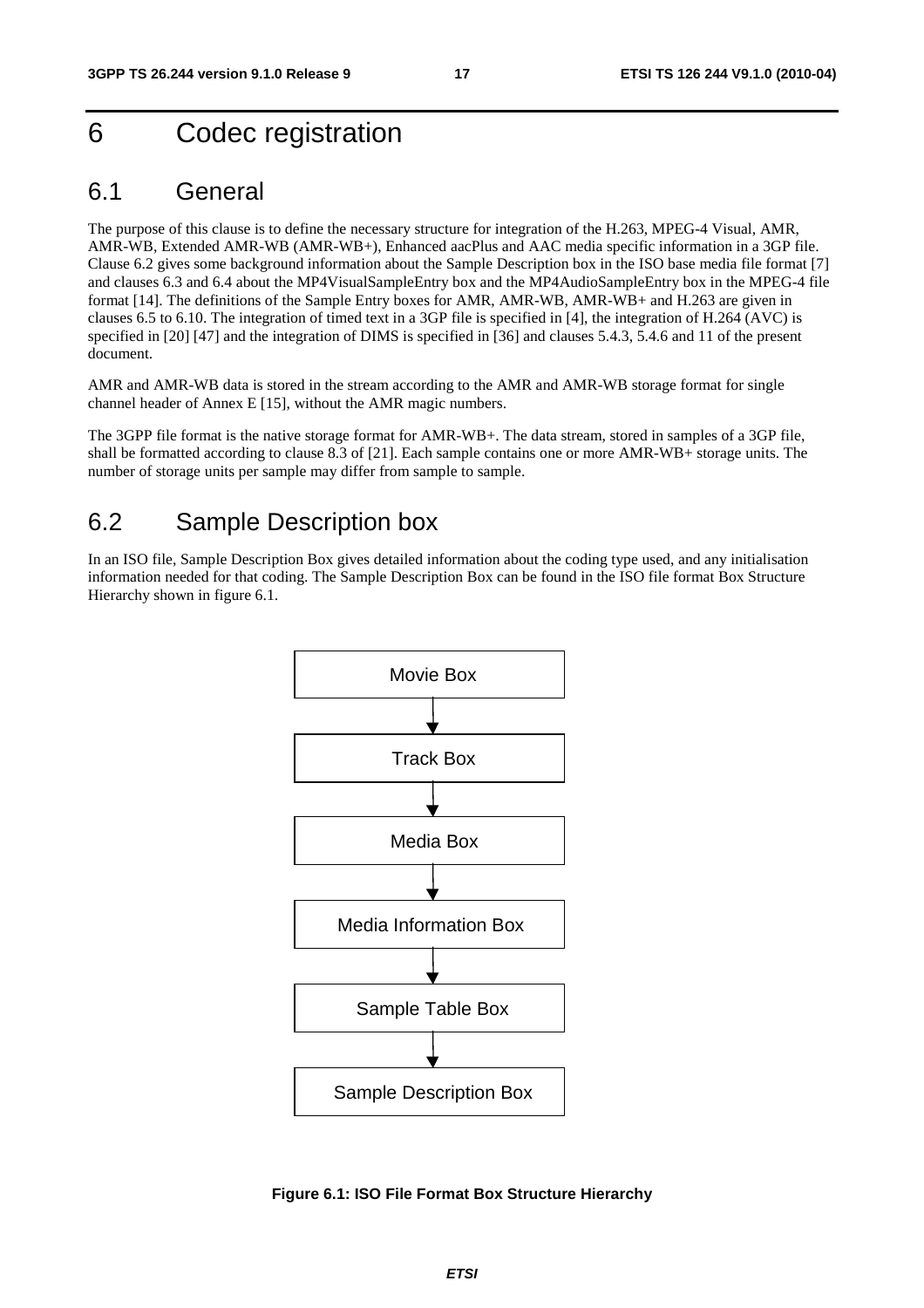The Sample Description Box can have one or more Sample Entries. Valid Sample Entries already defined for ISO and MP4 include MP4AudioSampleEntry, MP4VisualSampleEntry and HintSampleEntry. The Sample Entries for AMR and AMR-WB shall be AMRSampleEntry, for AMR-WB+ it shall be AMRWPSampleEntry, for H.263 it shall be H263SampleEntry, for H.264 (AVC) it shall be AVCSampleEntry, for timed text it shall be TextSampleEntry, for DIMS it shall be DIMSSampleEntry, and for hint tracks it shall be HintSampleEntry.

The format of SampleEntry and its fields are explained as follows:

**SampleEntry ::= MP4VisualSampleEntry | MP4AudioSampleEntry | AMRSampleEntry | AMRWPSampleEntry | H263SampleEntry | AVCSampleEntry | TextSampleEntry | DIMSSampleEntry | HintSampleEntry** 

| <b>Field</b>           | <b>Type</b> | <b>Details</b>                          | Value |
|------------------------|-------------|-----------------------------------------|-------|
| MP4VisualSampleEntry   |             | Entry type for visual samples defined   |       |
|                        |             | in the MP4 specification.               |       |
| MP4AudioSampleEntry    |             | Entry type for audio samples defined    |       |
|                        |             | in the MP4 specification.               |       |
| AMRSampleEntry         |             | Entry type for AMR and AMR-WB           |       |
|                        |             | speech samples defined in clause 6.5    |       |
|                        |             | of the present document.                |       |
| AMRWPSampleEntry       |             | Entry type for AMR-WB+ audio            |       |
|                        |             | samples defined in clause 6.9 of the    |       |
|                        |             | present document.                       |       |
| H263SampleEntry        |             | Entry type for H.263 visual samples     |       |
|                        |             | defined in clause 6.6 of the present    |       |
|                        |             | document.                               |       |
| AVCSampleEntry         |             | Entry type for H.264 (AVC) visual       |       |
|                        |             | samples defined in the AVC file         |       |
|                        |             | format specification.                   |       |
| TextSampleEntry        |             | Entry type for timed text samples       |       |
|                        |             | defined in the timed text specification |       |
| <b>DIMSSampleEntry</b> |             | Entry type for DIMS scene description   |       |
|                        |             | samples defined in the DIMS             |       |
|                        |             | specification.                          |       |
| <b>HintSampleEntry</b> |             | Entry type for hint track samples       |       |
|                        |             | defined in the ISO specification.       |       |

#### **Table 6.1: SampleEntry fields**

From the above 9 Sample Entries, only the MP4VisualSampleEntry, MP4AudioSampleEntry, H263SampleEntry, AMRSampleEntry and AMRWPSampleEntry are taken into consideration here. TextSampleEntry is defined in [4], HintSampleEntry in [7], AVCSampleEntry in [20], and DIMSSampleEntry in [36].

## 6.3 MP4VisualSampleEntry box

The MP4VisualSampleEntry Box is defined as follows:

#### **MP4VisualSampleEntry ::= BoxHeader**

 Reserved\_6 Data-reference-index Reserved\_16 Width Height Reserved\_4 Reserved\_4 Reserved\_4 Reserved\_2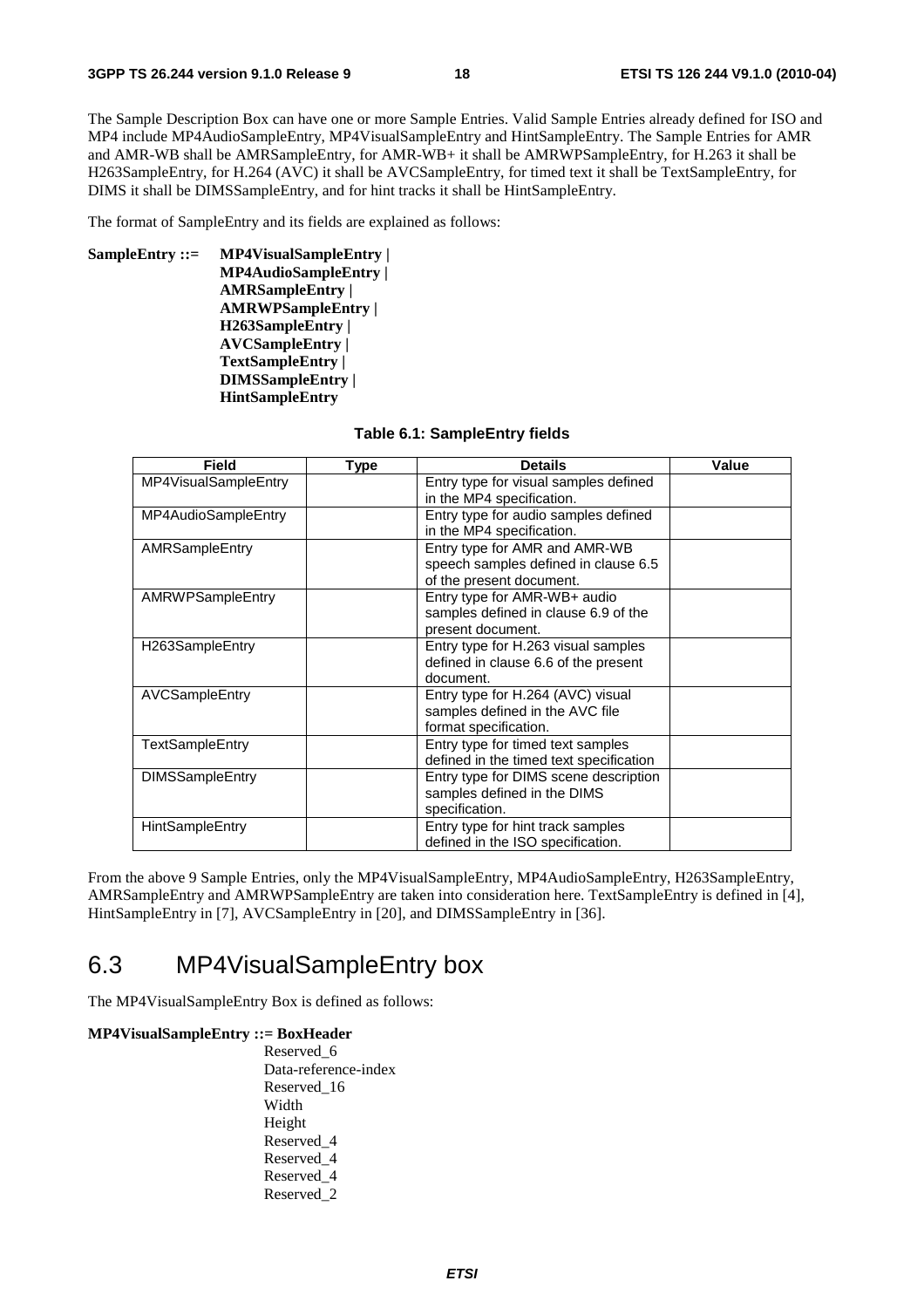| Reserved 32   |
|---------------|
| Reserved 2    |
| Reserved 2    |
| <b>ESDBox</b> |

#### **Table 6.2: MP4VisualSampleEntry fields**

| <b>Field</b>          | Type                          | <b>Details</b>                     | Value      |
|-----------------------|-------------------------------|------------------------------------|------------|
| BoxHeader.Size        | Unsigned int(32)              |                                    |            |
| BoxHeader.Type        | Unsigned int(32)              |                                    | 'mp4v'     |
| Reserved 6            | Unsigned int(8) [6]           |                                    | $\Omega$   |
| Data-reference-index  | Unsigned int(16)              | Index to a data reference that to  |            |
|                       |                               | use to retrieve the sample data.   |            |
|                       |                               | Data references are stored in data |            |
|                       |                               | reference boxes.                   |            |
| Reserved 16           | Const unsigned<br>int(32) [4] |                                    | $\Omega$   |
| Width                 | Unsigned int(16)              | Maximum width, in pixels of the    |            |
|                       |                               | stream                             |            |
| Height                | Unsigned int(16)              | Maximum height, in pixels of the   |            |
|                       |                               | stream                             |            |
| Reserved 4            | Const unsigned                |                                    | 0x00480000 |
|                       | int(32)                       |                                    |            |
| Reserved 4            | Const unsigned                |                                    | 0x00480000 |
|                       | int(32)                       |                                    |            |
| Reserved 4            | Const unsigned                |                                    | $\Omega$   |
|                       | int(32)                       |                                    |            |
| Reserved 2            | Const unsigned                |                                    | 1          |
| Reserved 32           | int(16)<br>Const unsigned     |                                    | $\Omega$   |
|                       | $int(8)$ [32]                 |                                    |            |
| Reserved <sub>2</sub> | Const unsigned                |                                    | 24         |
|                       | int(16)                       |                                    |            |
| Reserved 2            | Const int(16)                 |                                    | $-1$       |
| <b>ESDBox</b>         |                               | Box containing an elementary       |            |
|                       |                               | stream descriptor for this stream. |            |

The stream type specific information is in the ESDBox structure, as defined in [14].

This version of the MP4VisualSampleEntry, with explicit width and height, shall be used for MPEG-4 video streams conformant to this specification.

NOTE: width and height parameters together may be used to allocate the necessary memory in the playback device without need to analyse the video stream.

## 6.4 MP4AudioSampleEntry box

MP4AudioSampleEntryBox is defined as follows:

#### **MP4AudioSampleEntry ::= BoxHeader**

 Reserved\_6 Data-reference-index Reserved\_8 Reserved\_2 Reserved\_2 Reserved\_4 TimeScale Reserved\_2 **ESDBox**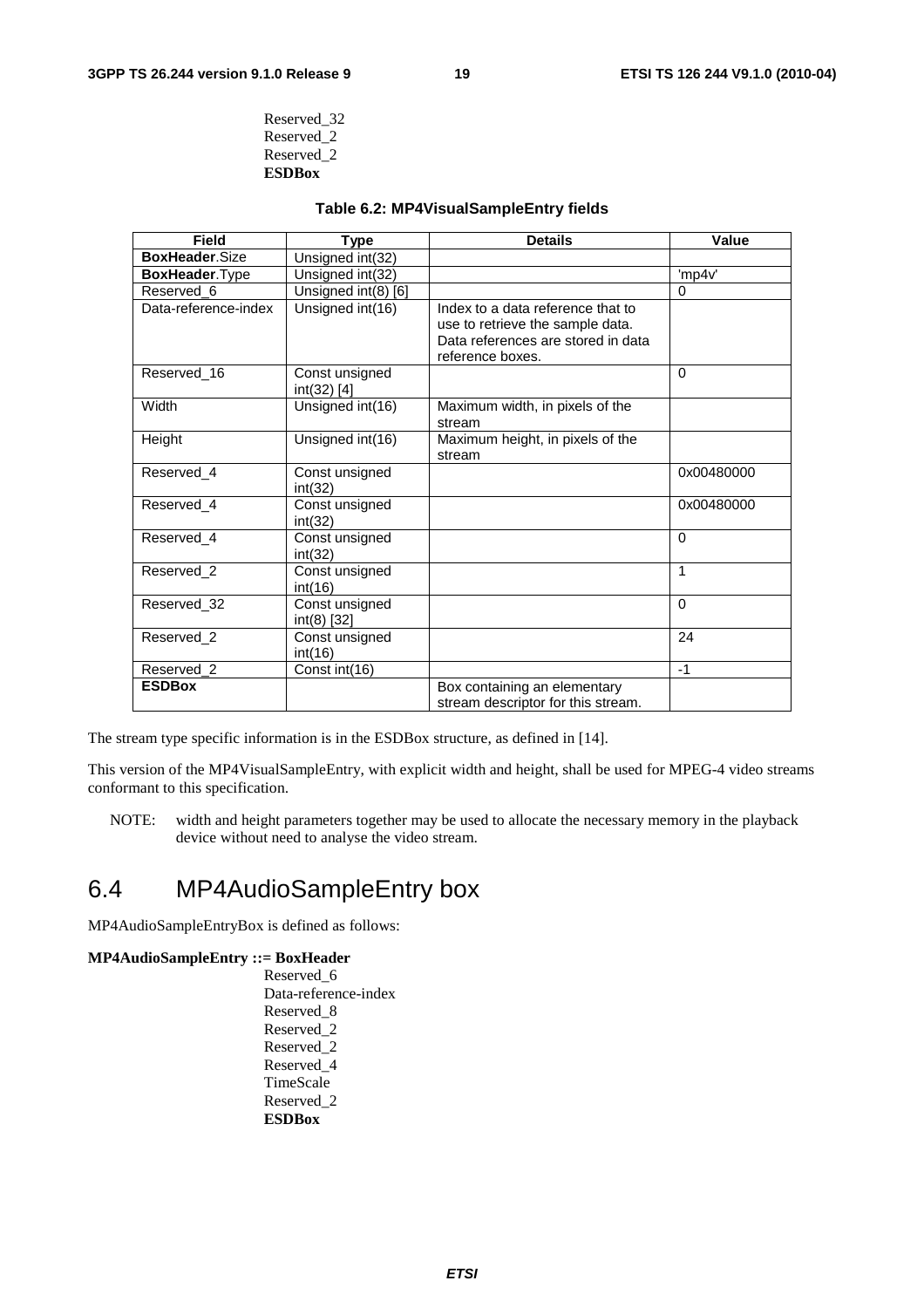| <b>Field</b>          | Type                          | <b>Details</b>                                                                                                                  | Value          |
|-----------------------|-------------------------------|---------------------------------------------------------------------------------------------------------------------------------|----------------|
| BoxHeader.Size        | Unsigned int(32)              |                                                                                                                                 |                |
| <b>BoxHeader.Type</b> | Unsigned int(32)              |                                                                                                                                 | 'mp4a'         |
| Reserved 6            | Unsigned int(8) [6]           |                                                                                                                                 | 0              |
| Data-reference-index  | Unsigned int(16)              | Index to a data reference that to<br>use to retrieve the sample data.<br>Data references are stored in data<br>reference boxes. |                |
| Reserved 8            | Const unsigned<br>int(32) [2] |                                                                                                                                 | $\Omega$       |
| Reserved 2            | Const unsigned<br>int(16)     |                                                                                                                                 | $\overline{2}$ |
| Reserved 2            | Const unsigned<br>int(16)     |                                                                                                                                 | 16             |
| Reserved 4            | Const unsigned<br>int(32)     |                                                                                                                                 | $\Omega$       |
| TimeScale             | Unsigned int(16)              | Copied from track                                                                                                               |                |
| Reserved 2            | Const unsigned<br>int(16)     |                                                                                                                                 | $\Omega$       |
| <b>ESDBox</b>         |                               | Box containing an elementary<br>stream descriptor for this stream.                                                              |                |

#### **Table 6.3: MP4AudioSampleEntry fields**

The stream type specific information is in the ESDBox structure, as defined in [14]. Enhanced aacPlus stored in .3GP files shall not use implicit signalling (as defined in [13]).

## 6.5 AMRSampleEntry box

For narrow-band AMR, the box type of the AMRSampleEntry Box shall be 'samr'. For AMR wideband (AMR-WB), the box type of the AMRSampleEntry Box shall be 'sawb'.

The AMRSampleEntry Box is defined as follows:

**AMRSampleEntry ::= BoxHeader** Reserved\_6 Data-reference-index Reserved\_8 Reserved\_2 Reserved\_2 Reserved\_4 TimeScale Reserved\_2 **AMRSpecificBox**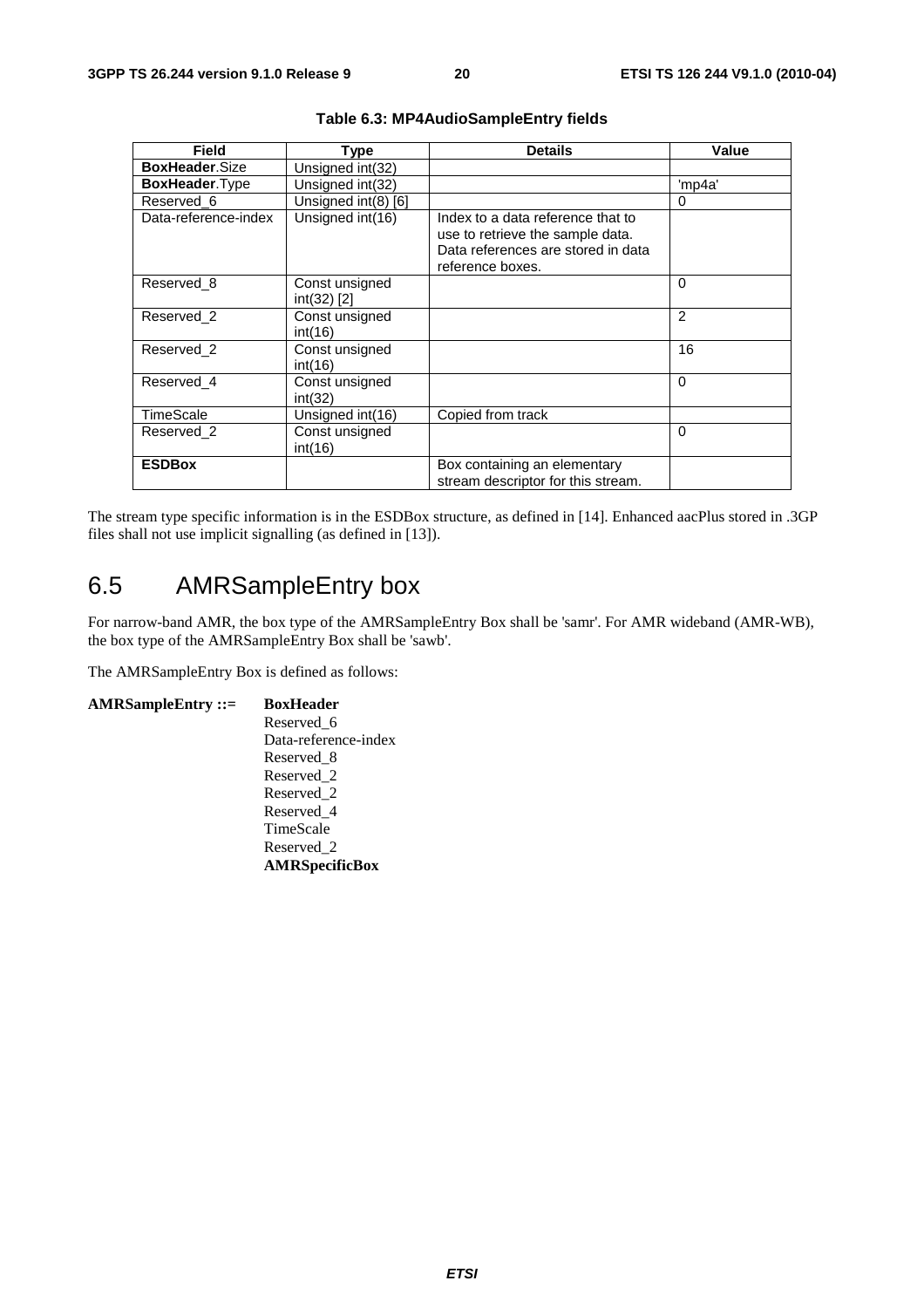| Field                 | Type                          | <b>Details</b>                                                                                                                  | Value            |
|-----------------------|-------------------------------|---------------------------------------------------------------------------------------------------------------------------------|------------------|
| <b>BoxHeader.Size</b> | Unsigned int(32)              |                                                                                                                                 |                  |
| <b>BoxHeader.Type</b> | Unsigned int(32)              |                                                                                                                                 | 'samr' or "sawb" |
| Reserved 6            | Unsigned int(8) [6]           |                                                                                                                                 | 0                |
| Data-reference-index  | Unsigned int(16)              | Index to a data reference that to<br>use to retrieve the sample data.<br>Data references are stored in data<br>reference boxes. |                  |
| Reserved 8            | Const unsigned<br>int(32) [2] |                                                                                                                                 | $\Omega$         |
| Reserved 2            | Const unsigned<br>int(16)     |                                                                                                                                 | $\overline{2}$   |
| Reserved 2            | Const unsigned<br>int(16)     |                                                                                                                                 | 16               |
| Reserved 4            | Const unsigned<br>int(32)     |                                                                                                                                 | $\Omega$         |
| TimeScale             | Unsigned int(16)              | Copied from media header box of<br>this media                                                                                   |                  |
| Reserved 2            | Const unsigned<br>int(16)     |                                                                                                                                 | $\Omega$         |
| <b>AMRSpecificBox</b> |                               | Information specific to the decoder.                                                                                            |                  |

| Table 6.4: AMRSampleEntry fields |  |  |
|----------------------------------|--|--|
|----------------------------------|--|--|

If one compares the MP4AudioSampleEntry Box - AMRSampleEntry Box the main difference is in the replacement of the ESDBox, which is specific to MPEG-4 systems, with a box suitable for AMR and AMR-WB. The **AMRSpecificBox** field structure is described in clause 6.7.

## 6.6 H263SampleEntry box

The box type of the H263SampleEntry Box shall be 's263'.

The H263SampleEntry Box is defined as follows:

**H263SampleEntry ::= BoxHeader**  Reserved\_6 Data-reference-index Reserved\_16 Width Height Reserved\_4 Reserved\_4 Reserved\_4 Reserved\_2 Reserved\_32 Reserved\_2 Reserved\_2 **H263SpecificBox**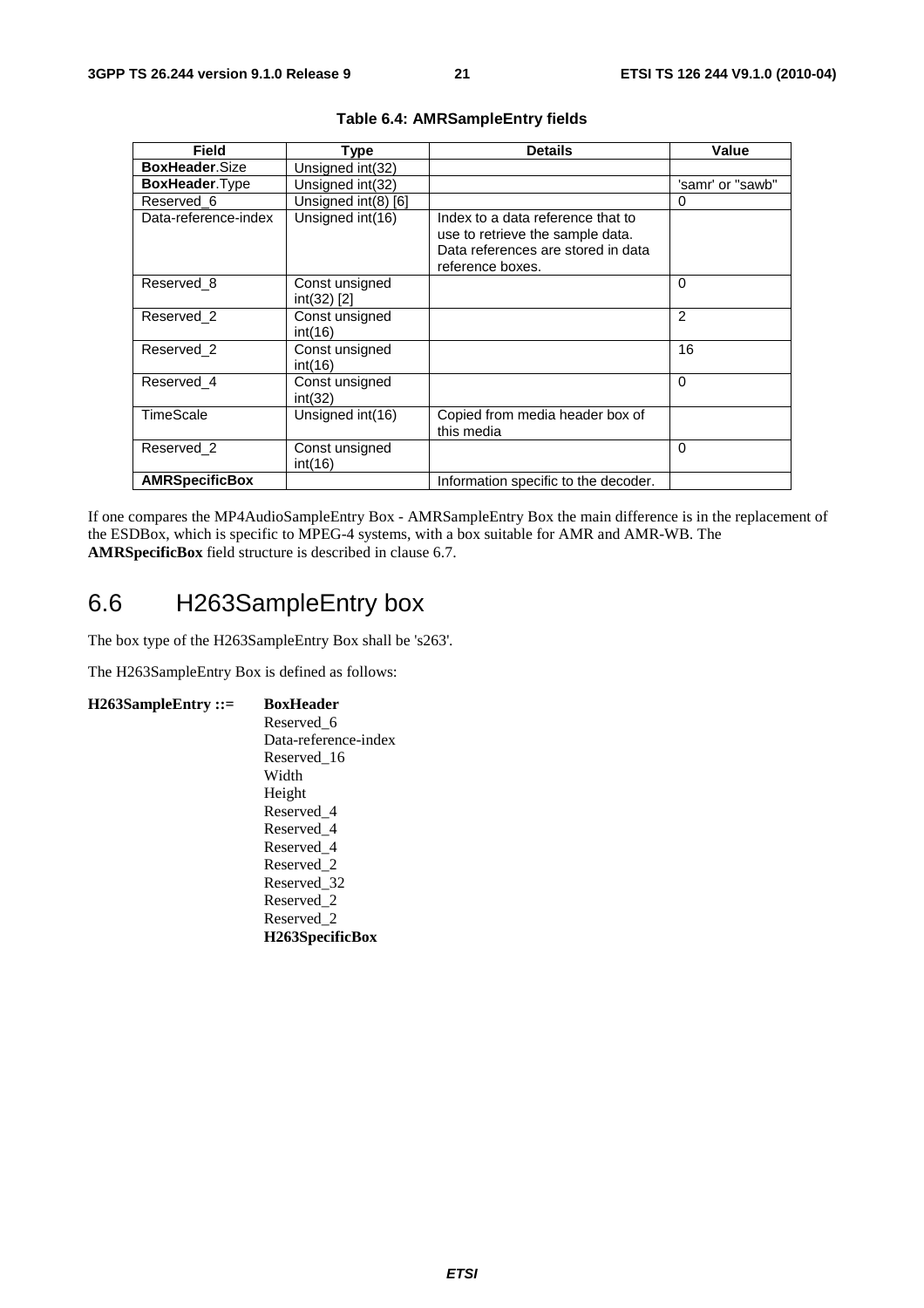| Field                 | <b>Type</b>                   | <b>Details</b>                                                                                                                  | Value      |
|-----------------------|-------------------------------|---------------------------------------------------------------------------------------------------------------------------------|------------|
| <b>BoxHeader Size</b> | Unsigned int(32)              |                                                                                                                                 |            |
| BoxHeader.Type        | Unsigned int(32)              |                                                                                                                                 | 's263'     |
| Reserved 6            | Unsigned int(8) [6]           |                                                                                                                                 | 0          |
| Data-reference-index  | Unsigned int(16)              | Index to a data reference that to<br>use to retrieve the sample data.<br>Data references are stored in data<br>reference boxes. |            |
| Reserved_16           | Const unsigned<br>int(32) [4] |                                                                                                                                 | $\Omega$   |
| Width                 | Unsigned int(16)              | Maximum width, in pixels of the<br>stream                                                                                       |            |
| Height                | Unsigned int(16)              | Maximum height, in pixels of the<br>stream                                                                                      |            |
| Reserved 4            | Const unsigned<br>int(32)     |                                                                                                                                 | 0x00480000 |
| Reserved 4            | Const unsigned<br>int(32)     |                                                                                                                                 | 0x00480000 |
| Reserved 4            | Const unsigned<br>int(32)     |                                                                                                                                 | 0          |
| Reserved 2            | Const unsigned<br>int(16)     |                                                                                                                                 | 1          |
| Reserved_32           | Const unsigned<br>int(8) [32] |                                                                                                                                 | $\Omega$   |
| Reserved 2            | Const unsigned<br>int(16)     |                                                                                                                                 | 24         |
| Reserved 2            | Const int(16)                 |                                                                                                                                 | $-1$       |
| H263SpecificBox       |                               | Information specific to the H.263<br>decoder.                                                                                   |            |

**Table 6.5: H263SampleEntry fields** 

If one compares the MP4VisualSampleEntry – H263SampleEntry Box the main difference is in the replacement of the ESDBox, which is specific to MPEG-4 systems, with a box suitable for H.263. The **H263SpecificBox** field structure for H.263 is described in clause 6.8.

## 6.7 AMRSpecificBox field for AMRSampleEntry box

The AMRSpecificBox fields for AMR and AMR-WB shall be as defined in table 6.6. The AMRSpecificBox for the AMRSampleEntry Box shall always be included if the 3GP file contains AMR or AMR-WB media.

| <b>Field</b>    | ⊺vpe             | <b>Details</b>                                                   | Value  |
|-----------------|------------------|------------------------------------------------------------------|--------|
| BoxHeader.Size  | Unsigned int(32) |                                                                  |        |
| BoxHeader.Type  | Unsigned int(32) |                                                                  | "damr" |
| DecSpecificInfo | AMRDecSpecStruc  | Structure which holds the AMR<br>and AMR-WB Specific information |        |

|  | Table 6.6: The AMRSpecificBox fields for AMRSampleEntry |  |
|--|---------------------------------------------------------|--|
|--|---------------------------------------------------------|--|

**BoxHeader Size and Type:** indicate the size and type of the AMR decoder-specific box. The type must be "damr".

**DecSpecificInfo:** the structure where the AMR and AMR-WB stream specific information resides.

The AMRDecSpecStruc is defined as follows:

#### *struct* **AMRDecSpecStruc**{

| Unsigned int $(32)$ | vendor             |
|---------------------|--------------------|
| Unsigned int $(8)$  | decoder version    |
| Unsigned int $(16)$ | mode set           |
| Unsigned int $(8)$  | mode_change_period |
| Unsigned int $(8)$  | frames_per_sample  |
|                     |                    |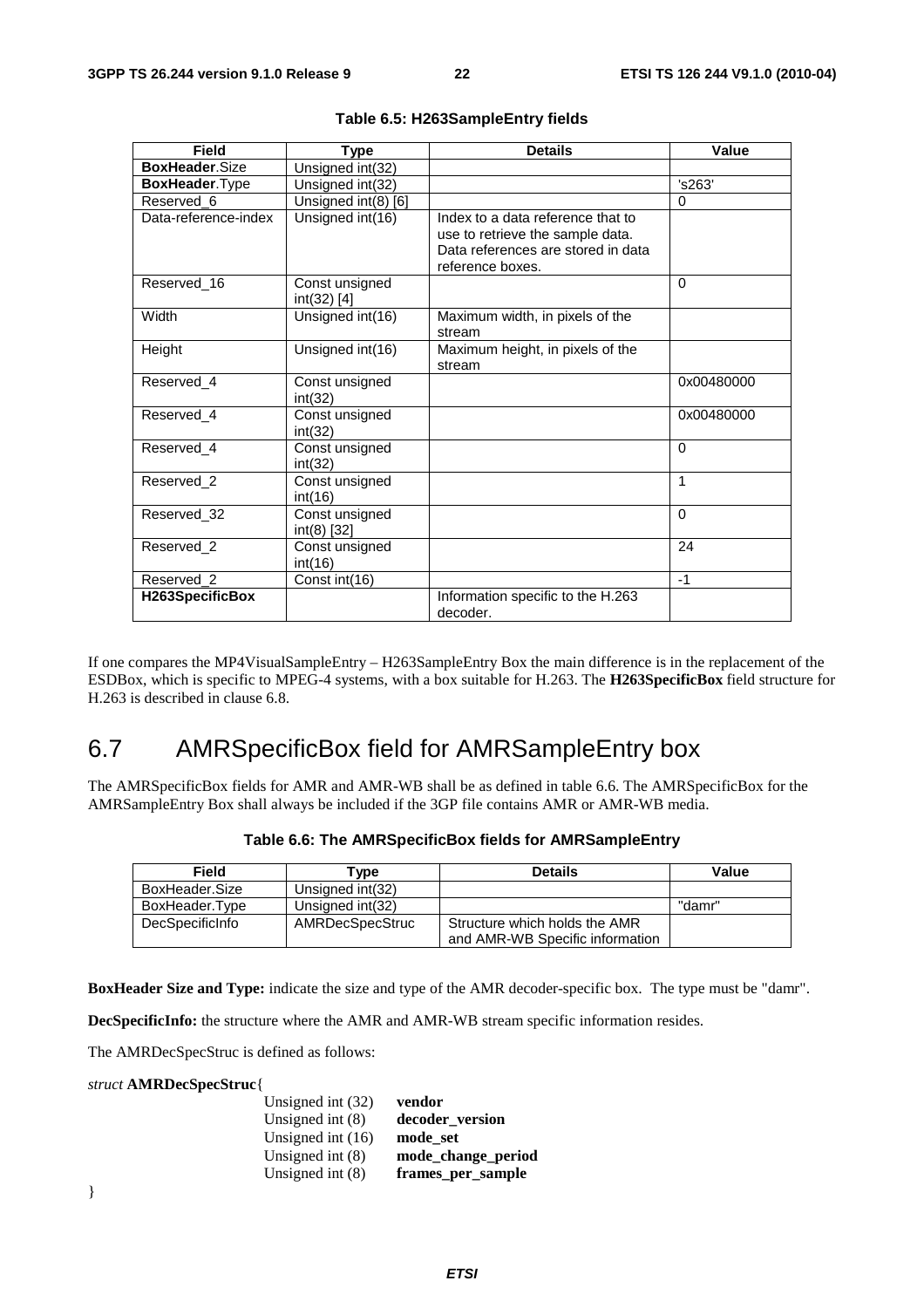The definitions of AMRDecSpecStruc members are as follows:

**vendor:** four character code of the manufacturer of the codec, e.g. 'VXYZ'. The vendor field gives information about the vendor whose codec is used to create the encoded data. It is an informative field, which may be used by the decoding end. If a manufacturer already has a four-character code, it is recommended that it uses the same code in this field. Else, it is recommended that the manufacturer creates a four character code which best addresses the manufacturer"s name. It can be safely ignored.

**decoder\_version:** version of the vendor"s decoder which can decode the encoded stream in the best (i.e. optimal) way. This field is closely tied to the vendor field. It may give advantage to the vendor which has optimal encoder-decoder version pairs. The value is set to 0 if decoder version has no importance for the vendor. It can be safely ignored.

**mode** set: the active codec modes. Each bit of the mode set parameter corresponds to one mode. The bit index of the mode is calculated according to the 4 bit FT field of the AMR or AMR-WB frame structure. The mode set bit structure is as follows: (B15xxxxxxB8B7xxxxxxB0) where B0 (Least Significant Bit) corresponds to Mode 0, and B8 corresponds to Mode 8.

The mapping of existing AMR modes to FT is given in table 1.a in [16]. A value of 0x81FF means all modes and comfort noise frames are possibly present in an AMR stream.

The mapping of existing AMR-WB modes to FT is given in Table 1.a in TS 26.201 [17]. A value of 0x83FF means all modes and comfort noise frames are possibly present in an AMR-WB stream.

As an example, if mode set =  $0000000110010101$ b, only Modes 0, 2, 4, 7 and 8 are present in the stream.

**mode\_change\_period:** defines a number N, which restricts the mode changes only at a multiple of N frames. If no restriction is applied, this value should be set to 0. If mode\_change\_period is not 0, the following restrictions apply to it according to the frames\_per\_sample field:

*if (mode\_change\_period < frames\_per\_sample)* 

*frames\_per\_sample = k x (mode\_change\_period)* 

*else if (mode\_change\_period > frames\_per\_sample)* 

*mode\_change\_period = k x (frames\_per\_sample)* 

*where k : integer [2, …]* 

If mode change period is equal to frames per sample, then the mode is the same for all frames inside one sample.

**frames per sample:** defines the number of frames to be considered as 'one sample' inside the 3GP file. This number shall be greater than 0 and less than 16. A value of 1 means each frame is treated as one sample. A value of 10 means that 10 frames (of duration 20 msec each) are put together and treated as one sample. It must be noted that, in this case, one sample duration is 20 (msec/frame) x 10 (frame) = 200 msec. For the last sample of the stream, the number of frames can be smaller than frames\_per\_sample, if the number of remaining frames is smaller than frames\_per\_sample.

- NOTE1: The "hinter", for the creation of the hint tracks, can use the information given by the AMRDecSpecStruc members.
- NOTE2: The following AMR MIME parameters are not relevant to PSS: {mode\_set, mode\_change\_period, mode change neighbor}. PSS servers should not send these parameters in SDP, and PSS clients shall ignore these parameters if received.

## 6.8 H263SpecificBox field for H263SampleEntry box

The H263SpecificBox fields for H. 263 shall be as defined in table 6.7. The H263SpecificBox for the H263SampleEntry Box shall always be included if the 3GP file contains H.263 media.

The H263SpecificBox for H263 is composed of the following fields.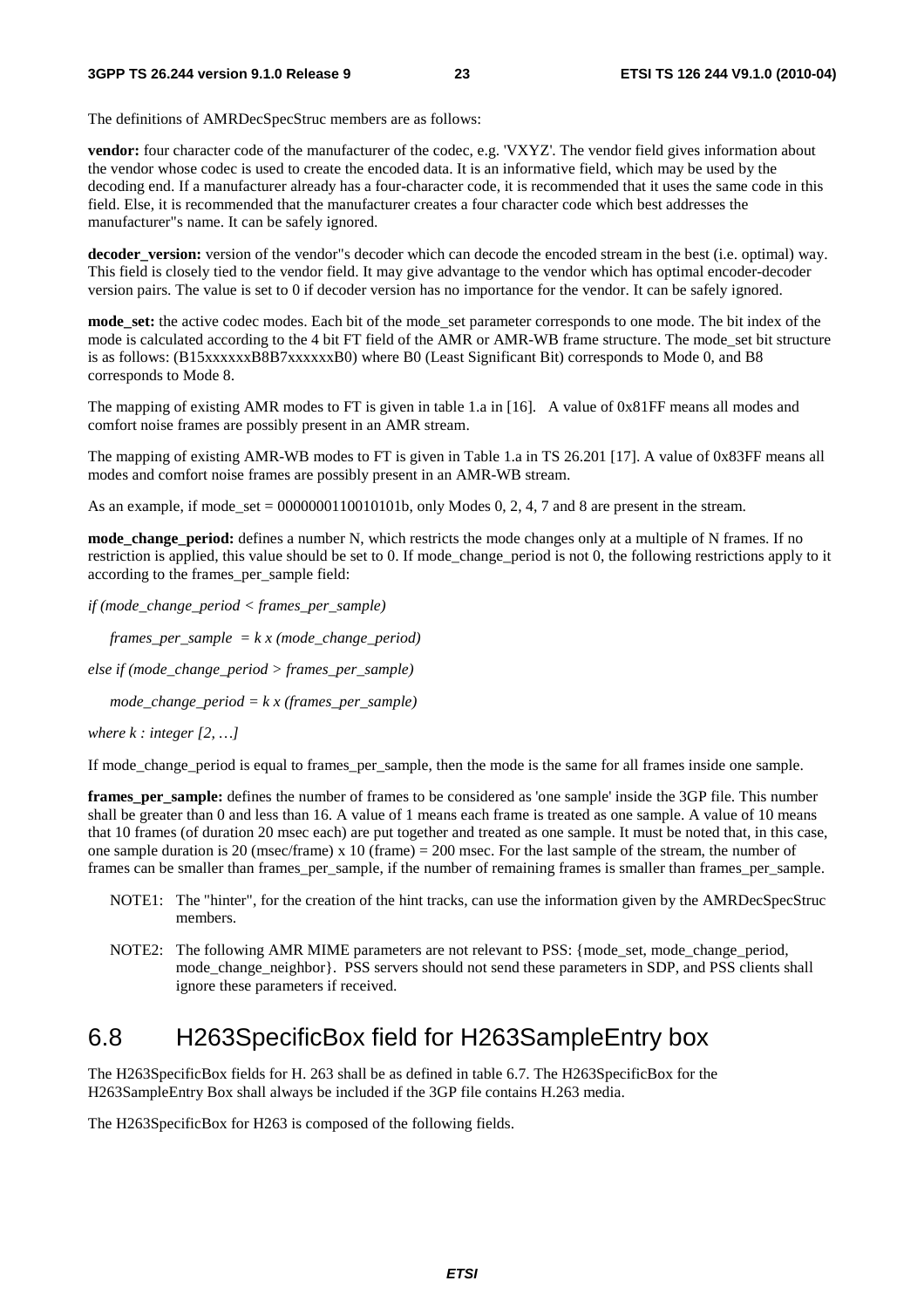| <b>Field</b>      | Гуре             | <b>Details</b>                  | Value  |
|-------------------|------------------|---------------------------------|--------|
| BoxHeader, Size   | Unsigned int(32) |                                 |        |
| BoxHeader.Type    | Unsigned int(32) |                                 | "d263" |
| DecSpecificInfo   | H263DecSpecStruc | Structure which holds the H.263 |        |
|                   |                  | Specific information            |        |
| <b>BitrateBox</b> |                  | Specific bitrate information    |        |
|                   |                  | (optional)                      |        |

**Table 6.7: The H263SpecificBox fields H263SampleEntry** 

**BoxHeader Size and Type:** indicate the size and type of the H.263 decoder-specific box. The type must be "d263".

**DecSpecificInfo:** This is the structure where the H263 stream specific information resides.

H263DecSpecStruc is defined as follows:

#### *struct* **H263DecSpecStruc**{

| Unsigned int $(32)$ | vendor                   |
|---------------------|--------------------------|
| Unsigned int $(8)$  | decoder_version          |
| Unsigned int $(8)$  | H <sub>263</sub> Level   |
| Unsigned int $(8)$  | H <sub>263</sub> Profile |

}

The definitions of H263DecSpecStruc members are as follows:

**vendor:** four character code of the manufacturer of the codec, e.g. 'VXYZ'. The vendor field gives information about the vendor whose codec is used to create the encoded data. It is an informative field which may be used by the decoding end. If a manufacturer already has a four-character code, it is recommended that it uses the same code in this field. Else, it is recommended that the manufacturer creates a four character code which best addresses the manufacturer"s name. It can be safely ignored.

**decoder\_version:** version of the vendor"s decoder which can decode the encoded stream in the best (i.e. optimal) way. This field is closely tied to the vendor field. It may give advantage to the vendor which has optimal encoder-decoder version pairs. . The value is set to 0 if decoder version has no importance for the vendor. It can be safely ignored.

**H263** Level and H263 Profile: These two parameters define which H263 profile and level is used. These parameters are based on the MIME media type video/H263-2000. The profile and level specifications can be found in [9].

EXAMPLE 1: H.263 Baseline =  ${H263 \text{Level} = 10, H263 \text{ Product} = 0}$ 

EXAMPLE 2: H.263 Profile 3 @ Level  $10 = {H263$  Level = 10, H263 Profile = 3 }

NOTE: The "hinter", for the creation of the hint tracks, can use the information given by the H263DecSpecStruc members.

The BitrateBox field shall be as defined in table 6.8. The BitrateBox may be included if the 3GP file contains H.263 media.

The BitrateBox is composed of the following fields.

| Field          | vpe'                | <b>Details</b>                                   | Value  |
|----------------|---------------------|--------------------------------------------------|--------|
| BoxHeader.Size | Unsianed int(32)    |                                                  |        |
| BoxHeader.Type | Unsigned int(32)    |                                                  | "bitr" |
| DecBitrateInfo | <b>DecBitrStruc</b> | Structure which holds the Bitrate<br>information |        |

**Table 6.8: The BitrateBox fields** 

**BoxHeader Size and Type:** indicate the size and type of the bitrate box. The type must be "bitr".

**DecBitrateInfo:** This is the structure where the stream bitrate information resides.

DecBitrStruc is defined as follows: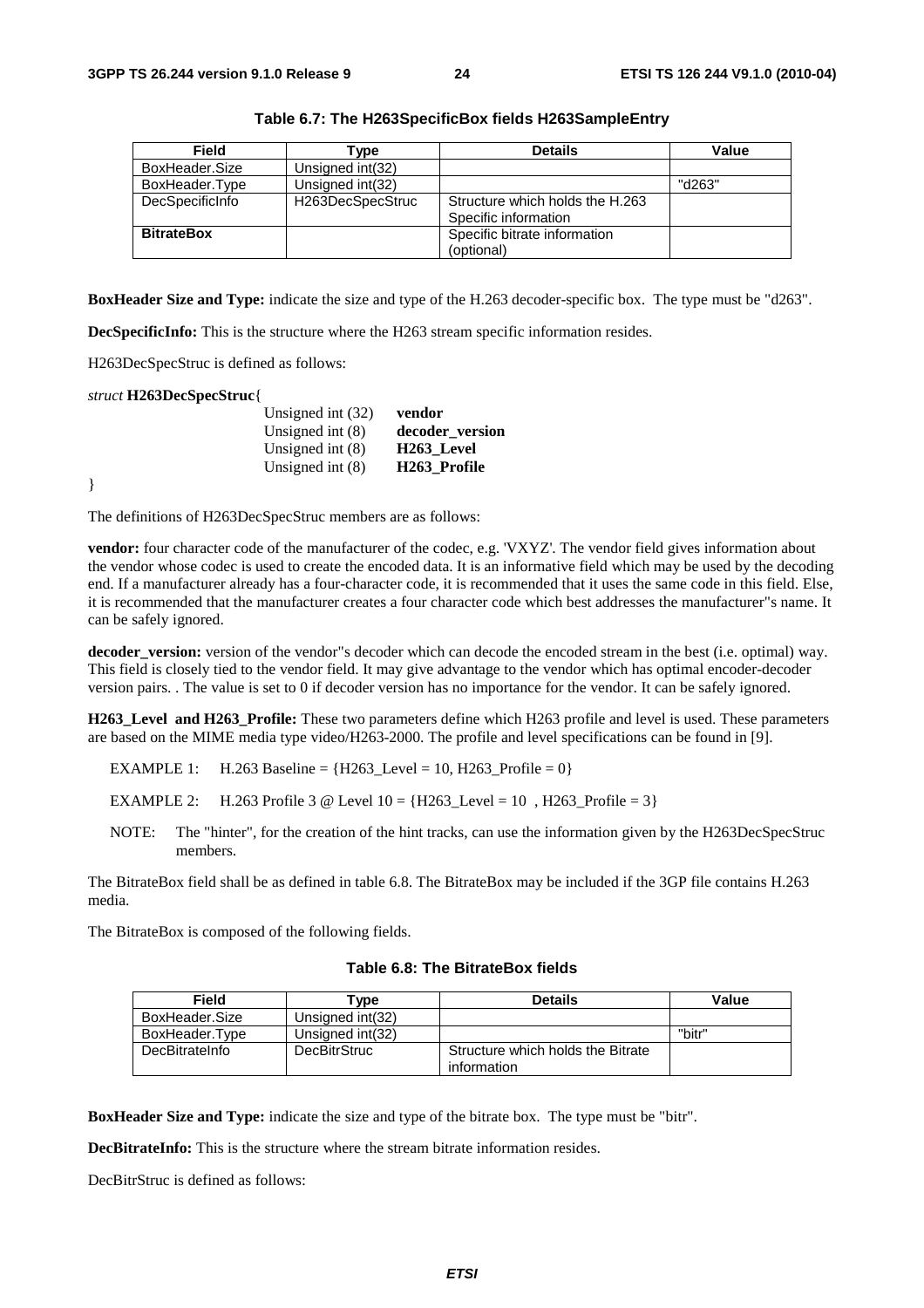*struct* **DecBitrStru**c{

|  | Unsigned int $(32)$ | Avg_Bitrate        |
|--|---------------------|--------------------|
|  | Unsigned int $(32)$ | <b>Max Bitrate</b> |

}

The definitions of DecBitrStruc members are as follows:

**Avg\_Bitrate:** the average bitrate in bits per second of this elementary stream. For streams with variable bitrate this value shall be set to zero.

**Max\_Bitrate:** the maximum bitrate in bits per second of this elementary stream in any time window of one second duration.

### 6.9 AMRWPSampleEntry box

The box type of the AMRWPSampleEntry Box shall be 'sawp'.

The AMRWPSampleEntry Box is defined as follows:

#### **AMRWPSampleEntry ::= BoxHeader**

 Reserved\_6 Data-reference-index Reserved\_8 Reserved\_2 Reserved\_2 Reserved\_4 TimeScale Reserved\_2 **AMRWPSpecificBox**

| <b>Field</b>            | Type                          | <b>Details</b>                                                                                                                  | Value          |
|-------------------------|-------------------------------|---------------------------------------------------------------------------------------------------------------------------------|----------------|
|                         |                               |                                                                                                                                 |                |
| <b>BoxHeader.Size</b>   | Unsigned int(32)              |                                                                                                                                 |                |
| <b>BoxHeader.Type</b>   | Unsigned int(32)              |                                                                                                                                 | "sawp"         |
| Reserved 6              | Unsigned int(8) [6]           |                                                                                                                                 | 0              |
| Data-reference-index    | Unsigned int(16)              | Index to a data reference that to<br>use to retrieve the sample data.<br>Data references are stored in data<br>reference boxes. |                |
| Reserved 8              | Const unsigned<br>int(32) [2] |                                                                                                                                 | $\Omega$       |
| Reserved 2              | Const unsigned<br>int(16)     |                                                                                                                                 | $\overline{2}$ |
| Reserved 2              | Const unsigned<br>int(16)     |                                                                                                                                 | 16             |
| Reserved 4              | Const unsigned<br>int(32)     |                                                                                                                                 | $\Omega$       |
| Sampling rate           | Unsigned int(16)              | See note 3.                                                                                                                     |                |
| Reserved_2              | Const unsigned<br>int(16)     |                                                                                                                                 | $\mathbf{0}$   |
| <b>AMRWPSpecificBox</b> |                               | Information specific to the AMR-<br>WB+ decoder.                                                                                |                |

#### **Table 6.9: AMRWPSampleEntry fields**

If one compares the MP4AudioSampleEntry Box - AMRWPSampleEntry Box the main difference is in the replacement of the ESDBox, which is specific to MPEG-4 systems, with a box suitable for AMR-WB+. The **AMRWPSpecificBox** field structure is described in clause 6.10.

NOTE 1: In order to maintain backward compatibility with Release 4 and 5, the AMRWPSampleEntry should not be used for AMR-WB+ streams that only contain AMR-WB modes. Such streams should be stored as AMR-WB, i.e. by using the AMRSampleEntry with box type 'sawb', defined in clause 6.5, and the storage format for single channel header of Annex E [15], without the AMR magic numbers. This way file readers of previous releases will always be able to read AMR-WB streams stored in 3GP files.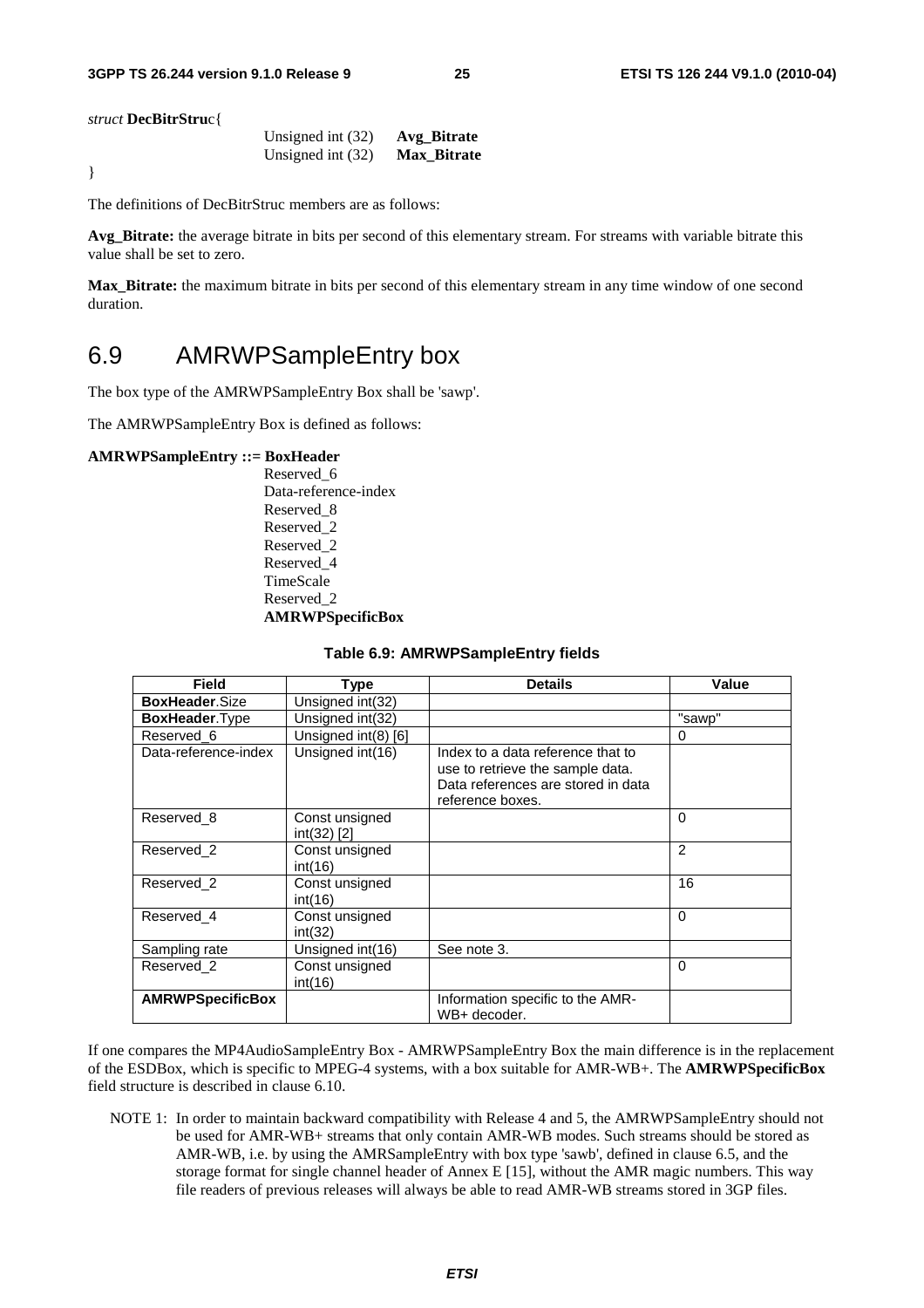- NOTE 2: In order to enhance interoperability in Release 6, file readers capable of parsing tracks with AMR-WB+ should also be capable of parsing AMR-WB tracks (see note 1).
- NOTE 3: The timescale of AMR-WB+ is fixed to 72kHz to accommodate the internal sampling rate which may vary over time. The sampling rate field of the AMRWPSampleEntry is therefore not coupled to the timescale, but contains the recommended playback sampling rate.

### 6.10 AMRWPSpecificBox field for AMRWPSampleEntry box

The AMRWPSpecificBox fields for AMR-WB+ shall be as defined in table 6.10. The AMRWPSpecificBox for the AMRWPSampleEntry Box shall always be included if the 3GP file contains AMR-WB+ media.

|  |  |  | Table 6.10: The AMRWPSpecificBox fields for AMRWPSampleEntry |
|--|--|--|--------------------------------------------------------------|
|--|--|--|--------------------------------------------------------------|

| Field           | Type              | <b>Details</b>                 | Value  |
|-----------------|-------------------|--------------------------------|--------|
| BoxHeader.Size  | Unsigned int(32)  |                                |        |
| BoxHeader.Type  | Unsigned int(32)  |                                | "dawp" |
| DecSpecificInfo | AMRWPDecSpecStruc | Structure which holds the AMR- |        |
|                 |                   | WB+ Specific information       |        |

**BoxHeader Size and Type:** indicate the size and type of the AMR-WB+ decoder-specific box. The type must be "dawp".

**DecSpecificInfo:** the structure where the AMR-WB+ stream specific information resides.

The AMRWPDecSpecStruc is defined as follows:

*struct* **AMRWPDecSpecStruc**{

 Unsigned int (32) **vendor** Unsigned int (8) **decoder** version

}

The definitions of AMRWPDecSpecStruc members are as follows:

**vendor:** four character code of the manufacturer of the codec, e.g. 'VXYZ'. The vendor field gives information about the vendor whose codec is used to create the encoded data. It is an informative field, which may be used by the decoding end. If a manufacturer already has a four-character code, it is recommended that it uses the same code in this field. Else, it is recommended that the manufacturer creates a four character code which best addresses the manufacturer"s name. It can be safely ignored.

**decoder\_version:** version of the vendor"s decoder which can decode the encoded stream in the best (i.e. optimal) way. This field is closely tied to the vendor field. It may give advantage to the vendor which has optimal encoder-decoder version pairs. The value is set to 0 if decoder version has no importance for the vendor. It can be safely ignored.

NOTE: For AMR and AMR-WB the AMRSpecificBox defines the number of frames that are stored in a sample. For AMR-WB+, however, the AMRWPSpecificBox does not specify an overall sample structure, as the number of storage units per sample may differ from sample to sample.

## 7 Streaming-server extensions

### 7.1 General

This clause defines extensions to 3GP files to be used by streaming servers. The extensions enable a PSS server to relate different tracks and use them for selection and adaptation. In particular, they enable a PSS server to

- generate SDP descriptions with alternatives, as specified in subclauses  $5.3.3.3 5.3.3.4$  of [3];
- select and combine tracks with alternative encodings of media before a presentation;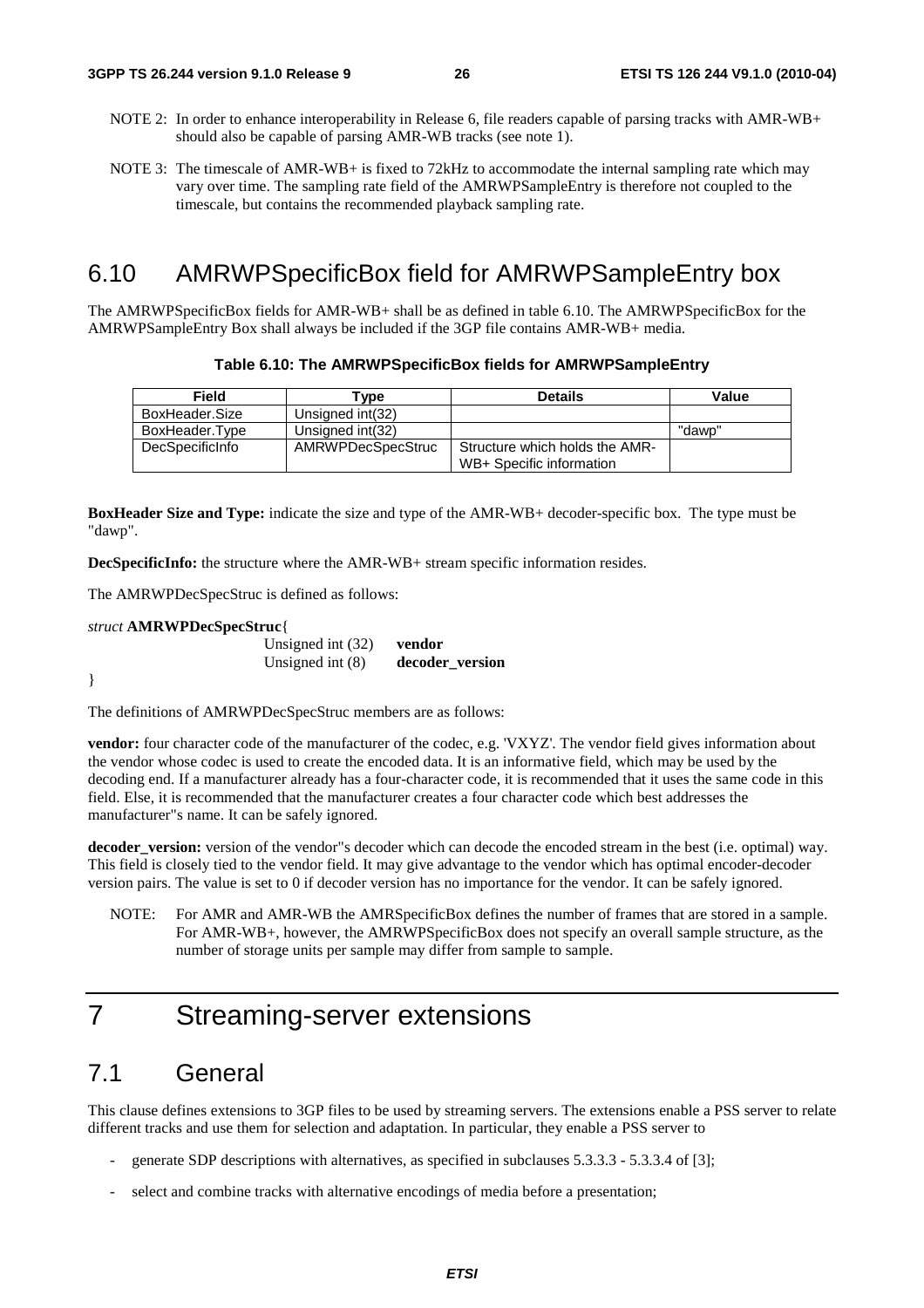- switch between tracks with alternative encodings during a streaming session;
- determine the decoding order, playout timestamp, and size for any ADU in an RTP payload.

In addition, the streaming server extensions enable a PSS server to

use SRTP hint tracks for integrity protection.

The streaming-server extensions are intended to be used with hint tracks, although they are not limited to be used with hint tracks. Hint tracks are defined in the ISO base media file format [7] and provide (RTP) packetization instructions for media stored in a file.

NOTE: The present document defines syntax and semantics for streaming-server extensions in 3GP files. It does not define protocols for, e.g., how a PSS server signals alternative encodings or switches between different bitrate encodings. All protocols used by a PSS server are defined in [3].

## 7.2 Groupings of alternative tracks

By default all enabled tracks in a 3GP file are streamed (played) simultaneously. However, the ISO base media file format [7] specifies that tracks that are alternatives to each other can be grouped into an alternate group. Tracks in an alternate group that can be used for switching can be further grouped into a switch group, as defined here.

### 7.2.1 Alternate group

Alternate group is identified by an integer, alternate group, in the Track Header box of each track. If this integer is 0 (default value), there is no information on possible relations to other tracks. If this integer is not 0, it should be the same for tracks that contain alternate data for one another and different for tracks belonging to different such groups. Only one track within an alternate group should be streamed or played at any time and must be distinguishable from other tracks in the group via attributes such as bitrate, codec, language, packet size etc.

### 7.2.2 Switch group

Switch group is identified by an integer, switch\_group, in the Track Selection box of each track, as defined below. If this box is absent or if this integer is 0 (default value), there is no information on whether the track can be used for switching during streaming or playing. If this integer is not 0, it shall be the same for tracks that can be used for switching between each other. Tracks that belong to the same switch group shall belong to the same alternate group.

## 7.3 Track Selection box

This subclause defines an optional box that aids the selection between tracks. It is used to encode switch groups and the criteria that should be used to differentiate tracks within alternate and switch groups.

The Track Selection box is defined in table 7.1. It is contained in the User data box of the track it modifies.

Note that Track Selection box is also defined in [7], with a slightly different set of defined attributes. One difference is that herein the definition of the attribute "Language" identified by 'lang' is included; while in [7] the definition of the attribute "Media language" identified by 'mela' is included.

| <b>Field</b>              | Type                 | <b>Details</b>                     | Value       |
|---------------------------|----------------------|------------------------------------|-------------|
| <b>BoxHeader.Size</b>     | Unsigned int(32)     |                                    |             |
| <b>BoxHeader.Type</b>     | Unsigned int(32)     |                                    | "tsel"      |
| <b>BoxHeader.</b> Version | Unsigned int(8)      |                                    | U           |
| <b>BoxHeader.Flags</b>    | Bit(24)              |                                    |             |
| SwitchGroup               | int(32)              | Switch group of track.             | 0 (default) |
| AttributeList             | Unsigned int(32) [N] | List of N attributes to the end of |             |
|                           |                      | the box.                           |             |

#### **Table 7.1: Track Selection box fields**

**BoxHeader Size, Type, Version and Flags:** indicate the size, type, version and flags of the Track Selection box. The type shall be "tsel" and the version shall be 0. No flags are defined.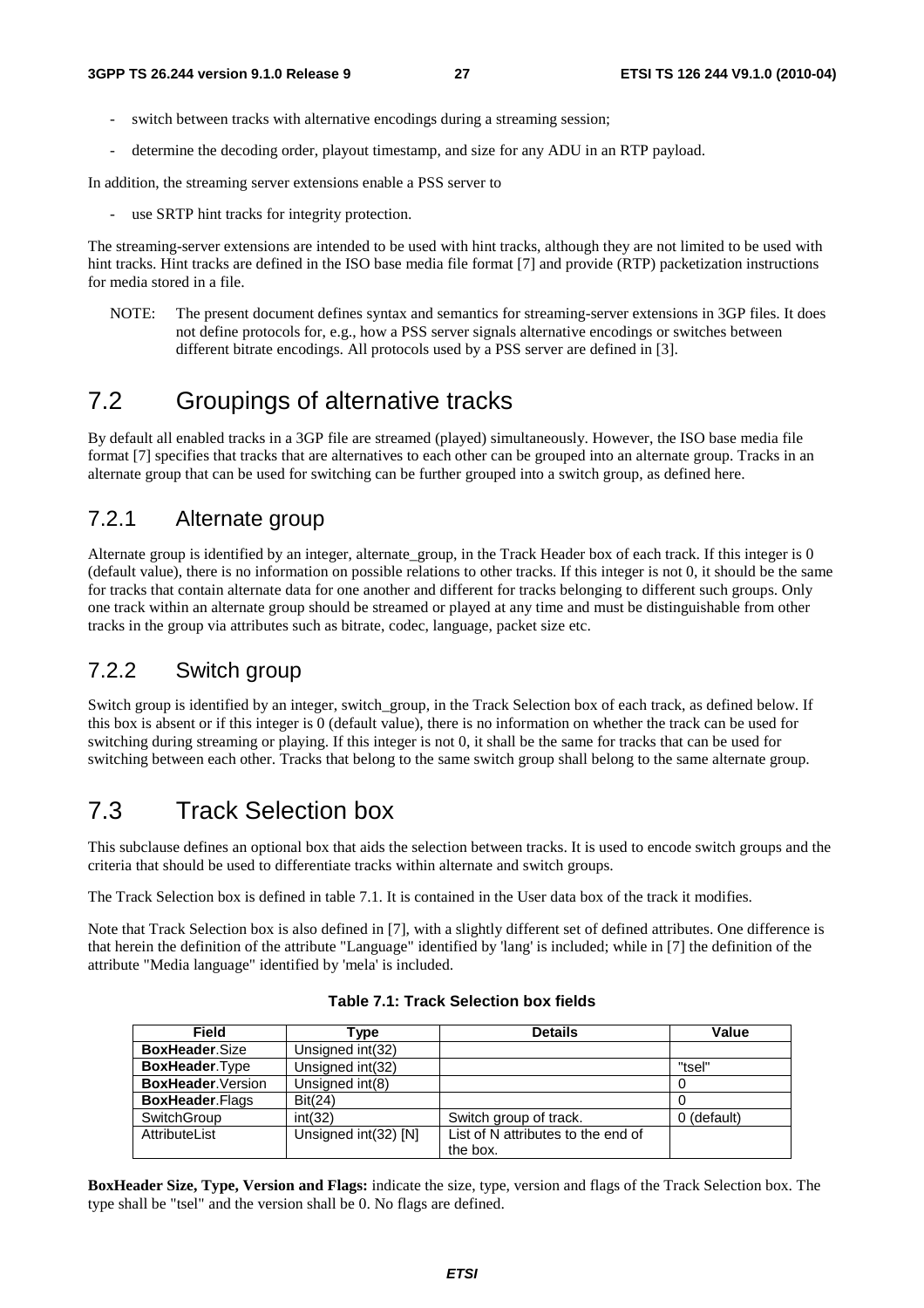**SwitchGroup:** indicates switch group as defined in clause 7.2.2. It shall be 0 if the track is not intended for switching.

**AttributeList:** is a list of attributes to the end of the box. The attributes in this list should be used as differentiation criteria for tracks in the same alternate or switch group. Each attribute is associated with a pointer to the field or information that distinguishes the track. Attributes and pointers are listed in table 7.2.

| <b>Name</b>      | <b>Attribute</b> | <b>Pointer</b>                                          |
|------------------|------------------|---------------------------------------------------------|
| Language         | "lang"           | Value of grouping type LANG of 'alt-group' attribute in |
|                  |                  | session-level SDP (defined in clause 5.3.3.4 of [3])    |
| <b>Bandwidth</b> | "bwas"           | Value of 'b=AS' attribute in media-level SDP            |
| Codec            | "cdec"           | SampleEntry (in Sample Description box of media track)  |
| Screen size      | "SCSZ"           | Width and height fields of MP4VisualSampleEntry and     |
|                  |                  | H263SampleEntry (in media track)                        |
| Max packet size  | "mpsz"           | Maxpacketsize field in RTPHintSampleEntry               |
| Media type       | "mtyp"           | Handlertype in Handler box (of media track)             |

| Table 7.2: Attributes for AttributeList of the Track Selection box |  |  |
|--------------------------------------------------------------------|--|--|
|--------------------------------------------------------------------|--|--|

## 7.4 Combining alternative tracks

Tracks from different alternate groups are streamed (played) simultaneously. However, all combinations of tracks may not form suitable presentations. In order to suggest suitable combinations of tracks and also to reduce the number of possible combinations, a content provider can encode preferred combinations of alternative tracks in a 3GP file. Such combinations are encoded by the 'alt-group' attribute in the session-level SDP fragment, as described in clause 7.5.3.

If information on suitable combinations of tracks is missing, tracks with the lowest track IDs of each alternate group should be streamed (played) by default.

## 7.5 SDP

#### 7.5.1 Session- and media-level SDP

Fragments that together constitute an SDP description shall be contained in a 3GP file with streaming-server extensions. Session-level SDP, i.e. all lines before the first media-specific line ('m=' line), shall be stored as Movie SDP information within the User Data box, as specified in [7]. Media-level SDP, i.e. an 'm=' line and the lines before the next 'm=' line (or end of SDP) shall be stored as Track SDP information within the User data box of the corresponding track. Medialevel SDP shall be contained in hint tracks (if provided).

### 7.5.2 Stored versus generated SDP fields

The SDP information stored in a 3GP file should be as complete as possible, although some fields must be generated or modified by the server when a presentation is composed. Table 7.3 gives an overview of the SDP fields used by PSS, c.f. Table A.1 in [3], and whether they are required to be included in 3GP files or whether the server is required to generate them.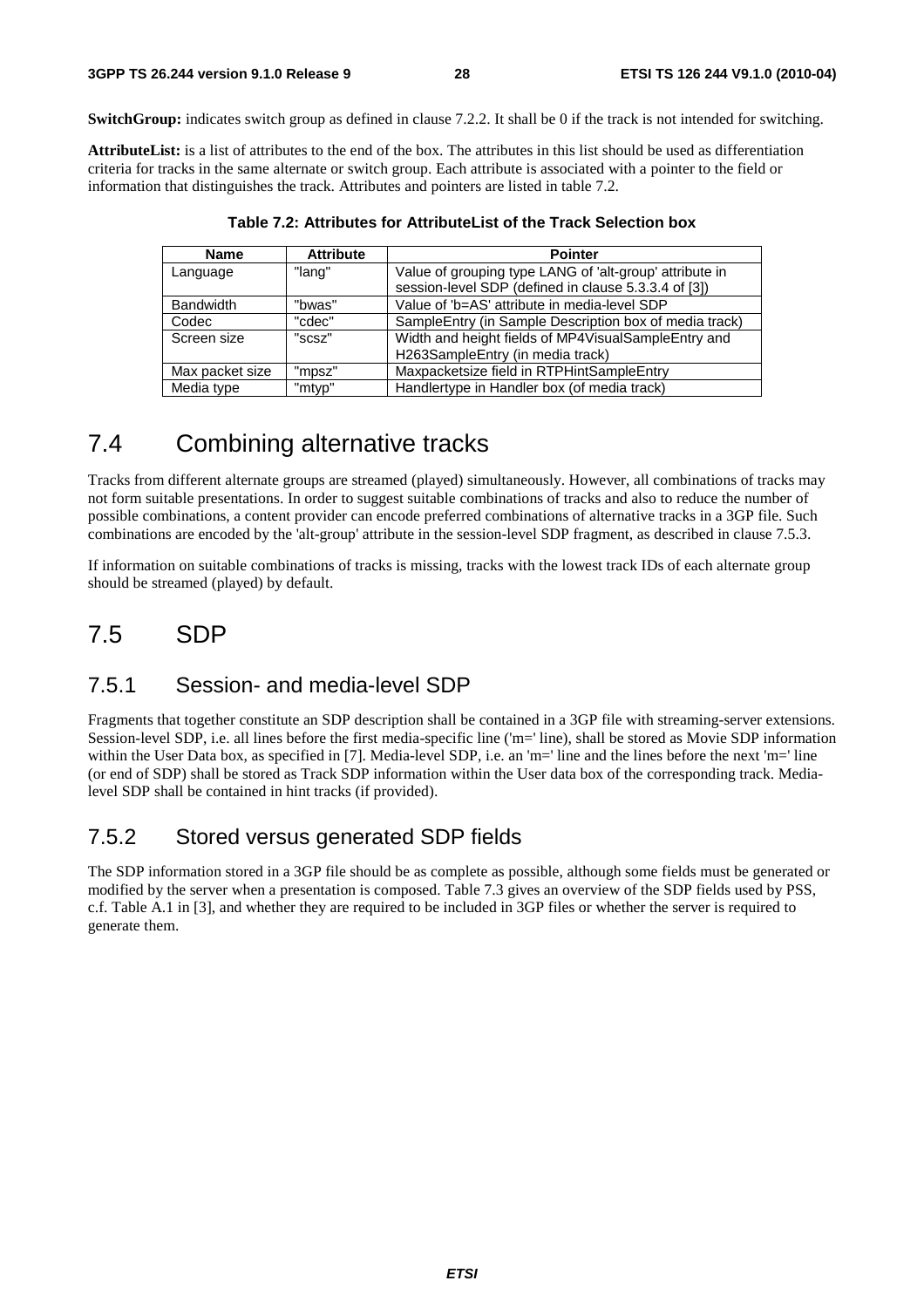| <b>Type</b>              |                                            | <b>Description</b>      | <b>Contained in</b><br>3GP file | <b>Generated by</b><br><b>PSS server</b> |  |  |
|--------------------------|--------------------------------------------|-------------------------|---------------------------------|------------------------------------------|--|--|
|                          | <b>Session Description</b>                 |                         |                                 |                                          |  |  |
| V                        | Protocol version                           |                         | R                               | O                                        |  |  |
| O                        | Owner/creator and session identifier       |                         | O                               | R                                        |  |  |
| S                        | <b>Session Name</b>                        |                         | R                               | O                                        |  |  |
| $\mathbf{I}$             | Session information                        |                         | O                               | O                                        |  |  |
| U                        | URI of description                         |                         | O                               | O                                        |  |  |
| E                        | Email address                              |                         | O                               | O                                        |  |  |
| P                        | Phone number                               |                         | O                               | O                                        |  |  |
| С                        | Connection Information                     |                         | O                               | $\mathsf{R}$                             |  |  |
| B                        | <b>Bandwidth</b>                           | AS                      | O                               | $O$ (see note 7)                         |  |  |
|                          | information                                | <b>RS</b>               | O                               | O                                        |  |  |
|                          |                                            | RR                      | O                               | O                                        |  |  |
|                          |                                            | <b>TIAS</b>             | O                               | O                                        |  |  |
|                          | One or more Time Descriptions (See below)  |                         |                                 |                                          |  |  |
| Ζ                        | Time zone adjustments                      |                         | O                               | O                                        |  |  |
| Κ                        | Encryption key                             |                         | $\circ$                         | O                                        |  |  |
| Α                        | Session attributes                         | control                 | O                               | R                                        |  |  |
|                          |                                            | range                   | R                               | O                                        |  |  |
|                          |                                            | alt-group               | R (see note 4)                  | O                                        |  |  |
|                          |                                            | QoE-Metrics             | O                               | O                                        |  |  |
|                          |                                            | 3GPP-Asset-Information  | O                               | O                                        |  |  |
|                          |                                            |                         | N                               |                                          |  |  |
|                          |                                            | 3GPP-Integrity-Key      |                                 | R (see note 6)                           |  |  |
|                          |                                            | 3GPP-SDP-Auth           | ${\sf N}$                       | R (see note 6)                           |  |  |
|                          |                                            | maxprate                | O                               | O                                        |  |  |
|                          | One or more Media Descriptions (See below) |                         |                                 |                                          |  |  |
|                          |                                            |                         |                                 |                                          |  |  |
| <b>Time Description</b>  |                                            |                         |                                 |                                          |  |  |
| т                        | Time the session is active                 |                         | R                               | O                                        |  |  |
|                          |                                            |                         |                                 |                                          |  |  |
| R                        | <b>Repeat times</b>                        |                         | O                               | O                                        |  |  |
|                          |                                            |                         |                                 |                                          |  |  |
| <b>Media Description</b> |                                            |                         |                                 |                                          |  |  |
| M                        | Media name and transport address           |                         | R<br>$\overline{O}$             | O<br>$\overline{O}$                      |  |  |
|                          | Media title                                |                         | O                               | R                                        |  |  |
| С                        | Connection information<br><b>Bandwidth</b> |                         |                                 |                                          |  |  |
| В                        | information                                | AS                      | R                               | $O$ (see note $7$ )                      |  |  |
|                          |                                            | <b>RS</b>               | O                               | R                                        |  |  |
|                          |                                            | <b>RR</b>               | O                               | $\mathsf R$                              |  |  |
|                          |                                            | <b>TIAS</b>             | R                               | O                                        |  |  |
| $\overline{\mathsf{K}}$  | <b>Encryption Key</b>                      |                         | $\circ$                         | $\circ$                                  |  |  |
| A                        | <b>Attribute Lines</b>                     | control                 | $\circ$                         | $\overline{R}$                           |  |  |
|                          |                                            | range                   | R                               | $\circ$                                  |  |  |
|                          |                                            | fmtp                    | R                               | O                                        |  |  |
|                          |                                            | rtpmap                  | R                               | O                                        |  |  |
|                          |                                            | X-predecbufsize         | R (see note 5)                  | $\mathsf O$                              |  |  |
|                          |                                            | X-initpredecbufperiod   | R (see note 5)                  | O                                        |  |  |
|                          |                                            | X-initpostdecbufperiod  | R (see note 5)                  | $\circ$                                  |  |  |
|                          |                                            | X-decbyterate           | R (see note 5)                  | $\mathsf O$                              |  |  |
|                          |                                            | framesize               | $\overline{R}$                  | $\overline{O}$                           |  |  |
|                          |                                            | alt                     | N                               | R                                        |  |  |
|                          |                                            | alt-default-id          | Ν                               | ${\sf R}$                                |  |  |
|                          |                                            | 3GPP-Adaptation-Support | N                               | $\circ$                                  |  |  |
|                          |                                            | QoE-Metrics             | O                               | $\overline{O}$                           |  |  |
|                          |                                            | 3GPP-Asset-Information  | O                               | $\circ$                                  |  |  |
|                          |                                            | 3GPP-SRTP-Config        | ${\sf N}$                       | R (see note 6)                           |  |  |
|                          |                                            | rtcp-fb                 | $\mathsf{N}$                    | ${\sf R}$                                |  |  |
|                          |                                            | maxprate                | R                               | O                                        |  |  |

**Table 7.3: Overview of stored and generated fields in SDP**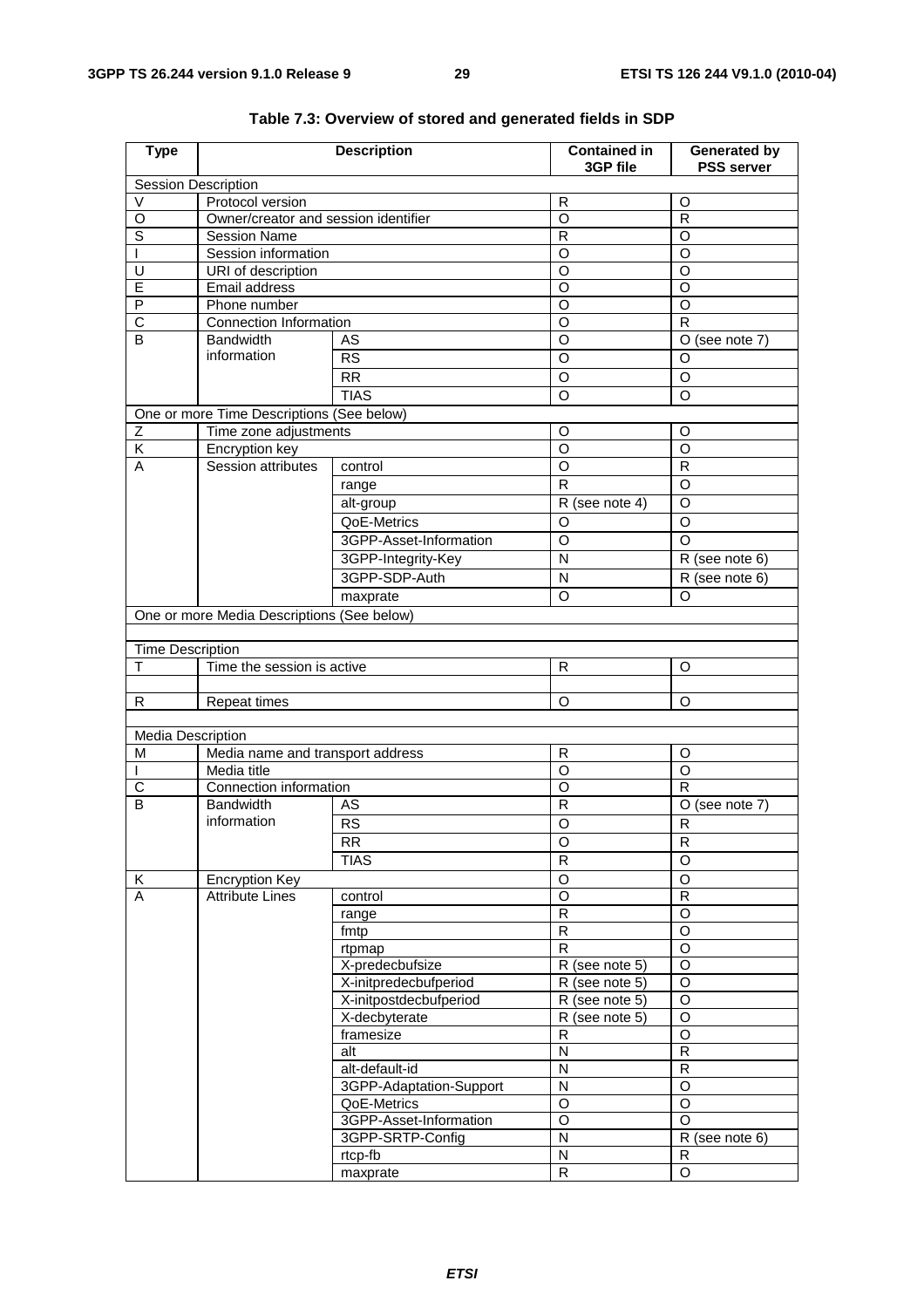Note 1: Fields in 3GP files are Required (R), Optional (O), or Not allowed (N). Note 2: Servers are Required (R) to generate (possibly by copying or modifying from file), or have the Option (O) to generate/copy/modify, or are Not allowed (N) to modify fields. If a field is

present in a file, it shall be copied or modified, but not omitted, by the server.

- Note 3: Some types shall only be included under certain conditions, as specified by PSS [3].
- Note 4: The 'alt-group' attribute is required to be stored in 3GP files if it is used.
- Note 5: The "X-" attributes are required to be stored in 3GP files if they are used. They may either be specified in the PSS Annex G box '3gag' (see Clause 9) or in media-level SDP fragments.
- Note 6: The server is required to generate the "3GPP-Integrity-Key", "3GPP-SDP-Auth", and "3GPP-SRTP-Config" attributes if integrity protection is used.
- Note 7: The "b=AS" session bandwidth shall include UDP/IP overhead. The value shall be based on IPv4 when stored in a file, but may be modified by the server to accommodate for IPv6. The "maxprate" attribute is useful for such a conversion.

### 7.5.3 SDP attributes for alternatives

Clauses 5.3.3.3 and 5.3.3.4 of [3] define SDP attributes that a server can use for presenting options to a client. These attributes can be used to encode suggested groupings of tracks, e.g. for selecting a certain language or target bitrate.

Suggested groupings of tracks from different alternate groups, i.e. groupings of tracks that should be streamed together, are encoded by using the 'alt-group' attribute in the session-level SDP. Note that a server may have to prune options from such groupings if certain tracks are not presented to the client.

Media-level SDP fragments shall not contain alternative-media attributes ('alt' and 'alt-default-id') as they are difficult to pre-encode. When the server combines several media-level SDP fragments from alternative tracks into one media-level SDP, it must generate the appropriate 'alt' and 'alt-default-id' attributes. This can be done by using the information provided in the 'alt-group' attributes in the session-level SDP.

- NOTE 1: Track IDs given by the Track Header boxes shall be used for alternative IDs ('alt-id') in attributes for SDP alternatives.
- NOTE 2: Tracks with the lowest track IDs of each alternate group should be used as default tracks, i.e. used with the 'alt-default-id' attributes.

## 7.6 SRTP

Hinted content may require the use of SRTP [19] for streaming, e.g. for integrity protection, by using the hint-track format for SRTP defined here. It consists of a dedicated sample entry, which will be ignored by 3GP servers not capable of handling SRTP.

SRTP hint tracks are formatted identically to RTP hint tracks defined in [7], except that:

- the sample entry name is changed from 'rtp ' to 'srtp' to indicate to the server that SRTP is required;
- an extra box is added to the sample entry which can be used to instruct the server in the nature of the on-the-fly encryption and integrity protection that must be applied.

Samples of an SRTP hint track follow the same syntax for constructing RTP packets as RTP hint tracks.

An SRTP Hint Sample Entry ('srtp') shall include an SRTP Process Box ('srpp') that may instruct the server as to which SRTP algorithms should be applied. It is defined in [7] and included in Table 7.4 for information.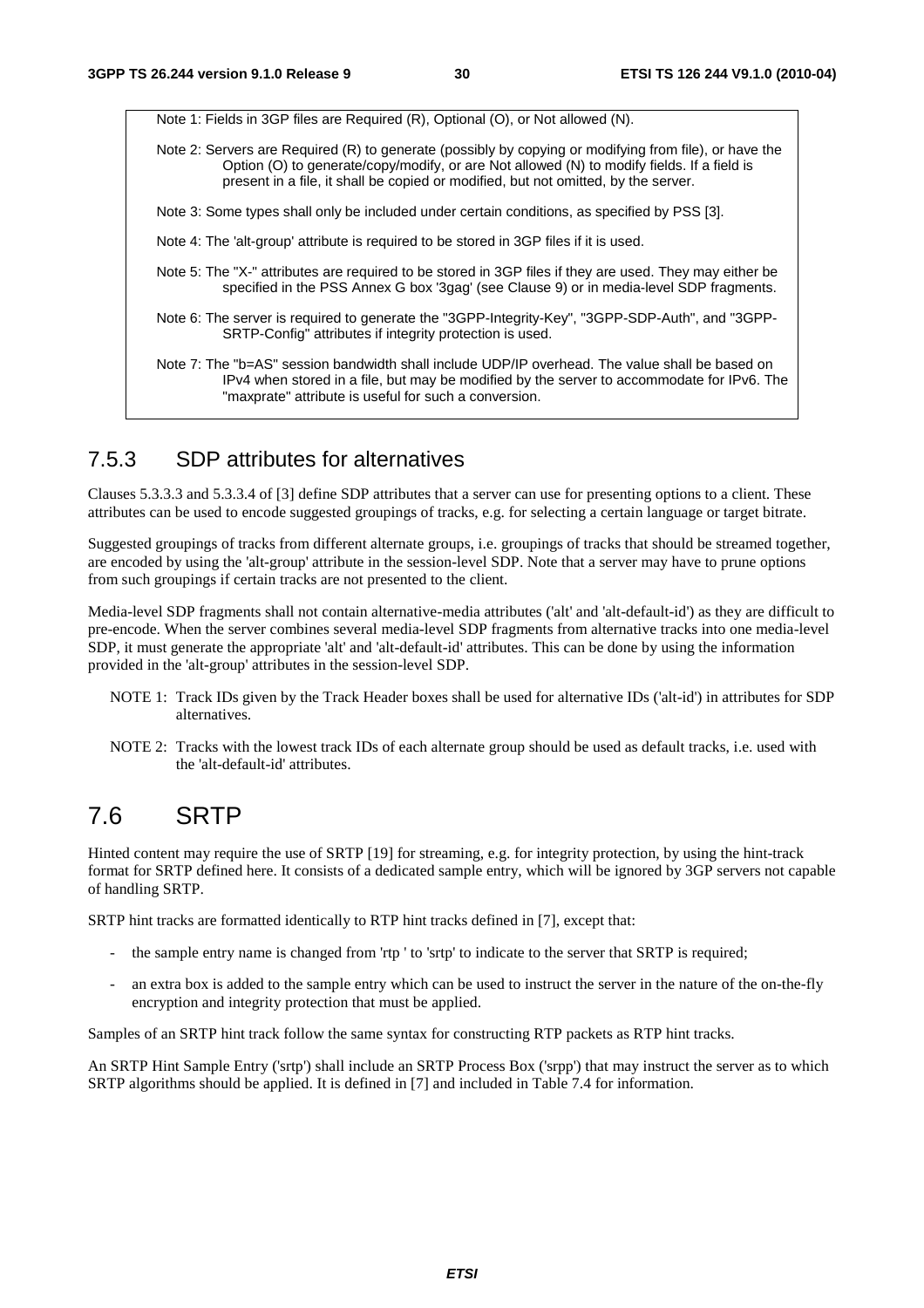| Field                       | Type             | <b>Details</b>                | Value  |
|-----------------------------|------------------|-------------------------------|--------|
| <b>BoxHeader.Size</b>       | Unsigned int(32) |                               |        |
| <b>BoxHeader. Type</b>      | Unsigned int(32) |                               | "srpp" |
| BoxHeader.Version           | Unsigned int(8)  |                               | 0      |
| <b>BoxHeader.Flags</b>      | Bit(24)          |                               | 0      |
| EncryptionAlgorithmRTP      | Unsigned int(32) | 4cc identifying the algorithm |        |
| EncryptionAlgorithmRTCP     | Unsigned int(32) | 4cc identifying the algorithm |        |
| IntegrityAlgorithmRTP       | Unsigned int(32) | 4cc identifying the algorithm |        |
| IntegrityAlgorithmRTCP      | Unsigned int(32) | 4cc identifying the algorithm |        |
| <b>SchemeTypeBox</b>        |                  | Box containing the protection |        |
|                             |                  | scheme.                       |        |
| <b>SchemeInformationBox</b> |                  | Box containing the scheme     |        |
|                             |                  | information.                  |        |

#### **Table 7.4: SRTPProcessBox**

The **SchemeTypeBox** and **SchemeInformationBox** have the syntax defined in Tables 10.7 and 10.8, respectively. They serve to provide the parameters required for applying SRTP. The Scheme Type Box is used to indicate the necessary key management and security policy for the stream in extension to the defined algorithmic pointers provided by the SRTP Process Box. The key management functionality is also used to establish all the necessary SRTP parameters. The key management functionality is also used to establish all the necessary SRTP parameters as listed in section 8.2 of [19]. The exact definition of protection schemes is out of the scope of the file format.

The algorithms for encryption and integrity protection are defined by SRTP. Table 7.5 summarizes the format identifiers defined here. An entry of four spaces (\$20\$20\$20\$20) may be used to indicate that a process outside the file format decides the choice of algorithm for either encryption or integrity protection.

| Format           | <b>Algorithm</b>                                                                 |
|------------------|----------------------------------------------------------------------------------|
| \$20\$20\$20\$20 | The choice of algorithm for either encryption or integrity protection is decided |
|                  | by a process outside the file format                                             |
| ACM <sub>1</sub> | Encryption using AES in Counter Mode with 128-bit key, as defined in             |
|                  | Section 4.1.1 of [19]                                                            |
| AF81             | Encryption using AES in F8-mode with 128-bit key, as defined in Section          |
|                  | 4.1.2 of [19]                                                                    |
| <b>ENUL</b>      | Encryption using the NULL-algorithm as defined in Section 4.1.3 of [19]          |
| SHM <sub>2</sub> | Integrity protection using HMAC-SHA-1 with 160-bit key, as defined in            |
|                  | Section 4.2.1 of [19]                                                            |
| <b>ANUL</b>      | Integrity protection not applied to RTP (but still applied to RTCP). Note: this  |
|                  | is valid only for IntegrityAlgorithmRTP.                                         |

**Table 7.5: Algorithms for encryption and integrity protection**

## 7.7 Aggregated RTP payloads

An application data unit (ADU), normally being the smallest independently usable data unit, is specified as follows for coding formats and RTP payload formats allowed in 3GP files:

- For audio and speech, an ADU is specified as a coded frame intended for transport.
- For H.263 an ADU consists of an entire RTP payload.
- For MPEG-4 Visual an ADU consists of a complete or partial VOP in the RTP payload.
- For H.264 (AVC), an ADU is a Network Adaptation Layer Unit (NALU).
- For timed text, an ADU consists of any of the type 1-5 RTP payload units [28].

For encrypted RTP payloads, the actual ADUs are hidden within the encrypted payload. Some RTP payload formats allow aggregation of multiple ADUs into a single RTP payload. When any hint sample in an RTP hint track defines a payload including multiple ADUs, each hint sample in the hint track shall comply with the following requirements:

The extra-flag in the RTPPacket class of the hint sample shall be set to 1. This indicates that there is extra information before the RTP constructors in the form of type-length-value sets.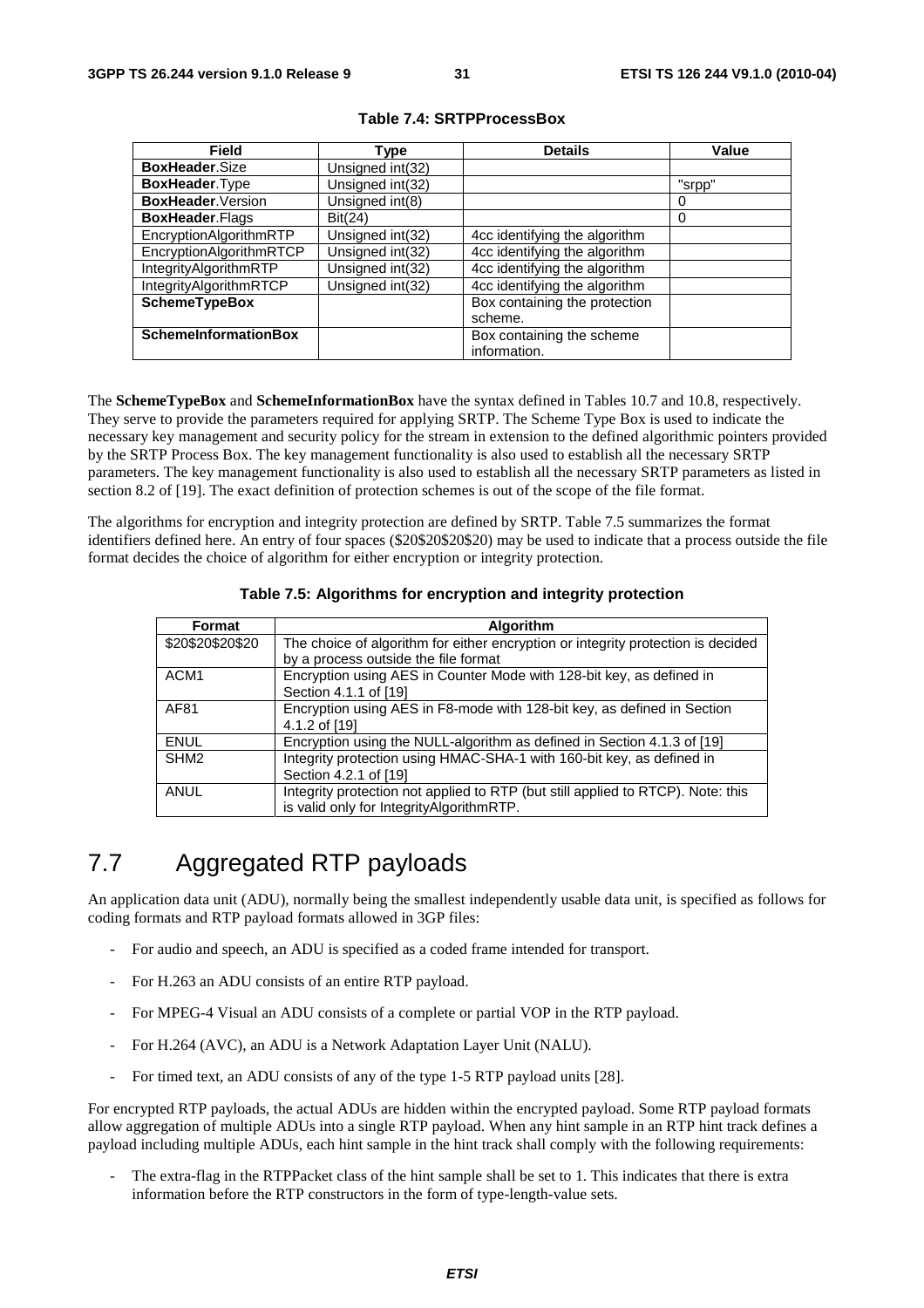The extra information in the hint sample shall include a "3gau" structure as specified below.

```
class 3gppApplicationDataUnitInfoTLV extends Box("3gau") { 
                    unsigned int(16) entrycount; 
                   for(i=1; i\le=entrycount; i++){
                           unsigned int(32) numbytes; 
                          unsigned int(64) decorder;
                           unsigned int(32) timestampoffset 
 } 
}
```
**entrycount** indicates the number of ADUs in the RTP payload.

**numbytes** indicates the number of bytes of the i"th ADU in the RTP payload.

**decorder** indicates the decoding order of ADUs within the RTP hint track. The smaller value of decorder, the earlier the ADU is in decoding order. All ADUs shall have a unique value of decorder, and the assignment shall be done using consecutive numbers. If two or more ADUs can be decoded virtually simultaneously, i.e. their relative decoding order is undefined, they shall still be assigned consecutive numbers.

**timestampoffset** indicates the RTP timestamp offset of the i"th ADU relative to the timestamp of RTP header of the packet it will be transmitted in. Where the ADU's timestamp value is equal to what it would have had if it were transmitted in an RTP packet containing only the ADU.

## 8 Asset information

### 8.1 General

Asset information in a 3GP file describes the contained media. Clause 8.2 defines 3GPP asset meta data that is backward compatible with Release 6. However, in order to provide more enriched information for audio, it is also possible to include ID3 version 2 (ID3v2) tags as described in clause 8.3.

### 8.2 3GPP asset meta data

A user-data box ('udta'), as defined in [7] may be present in conforming files. It should reside within the Movie box, but may reside within the Track box, following the hierarchy of boxes described in Clause 6.2.

Within the user-data box, there may reside sub-boxes that contain asset meta-data, taken from the list of boxes in tables 8.1 through 8.10 below (zero or more sub-boxes of each kind, zero or one for each language or role of location information). Each of the sub-boxes conforms to the definition of a "full box" as specified in [7] (hence the 'Version' and 'Flags' fields).

The following sub-boxes are in use for the following purposes:

- titl title for the media (see table  $8.1$ )
- $d$ scp caption or description for the media (see table 8.2)
- $\text{cpt}$  notice about organisation holding copyright for the media file (see table 8.3)
- perf performer or artist (see table 8.4)
- auth author of the media (see table  $8.5$ )
- $g$ nre genre (category and style) of the media (see table 8.6)
- $rtng media rating$  (see table 8.7)
- $clsf$  classification of the media (see table 8.8)
- kywd media keywords (see table 8.9)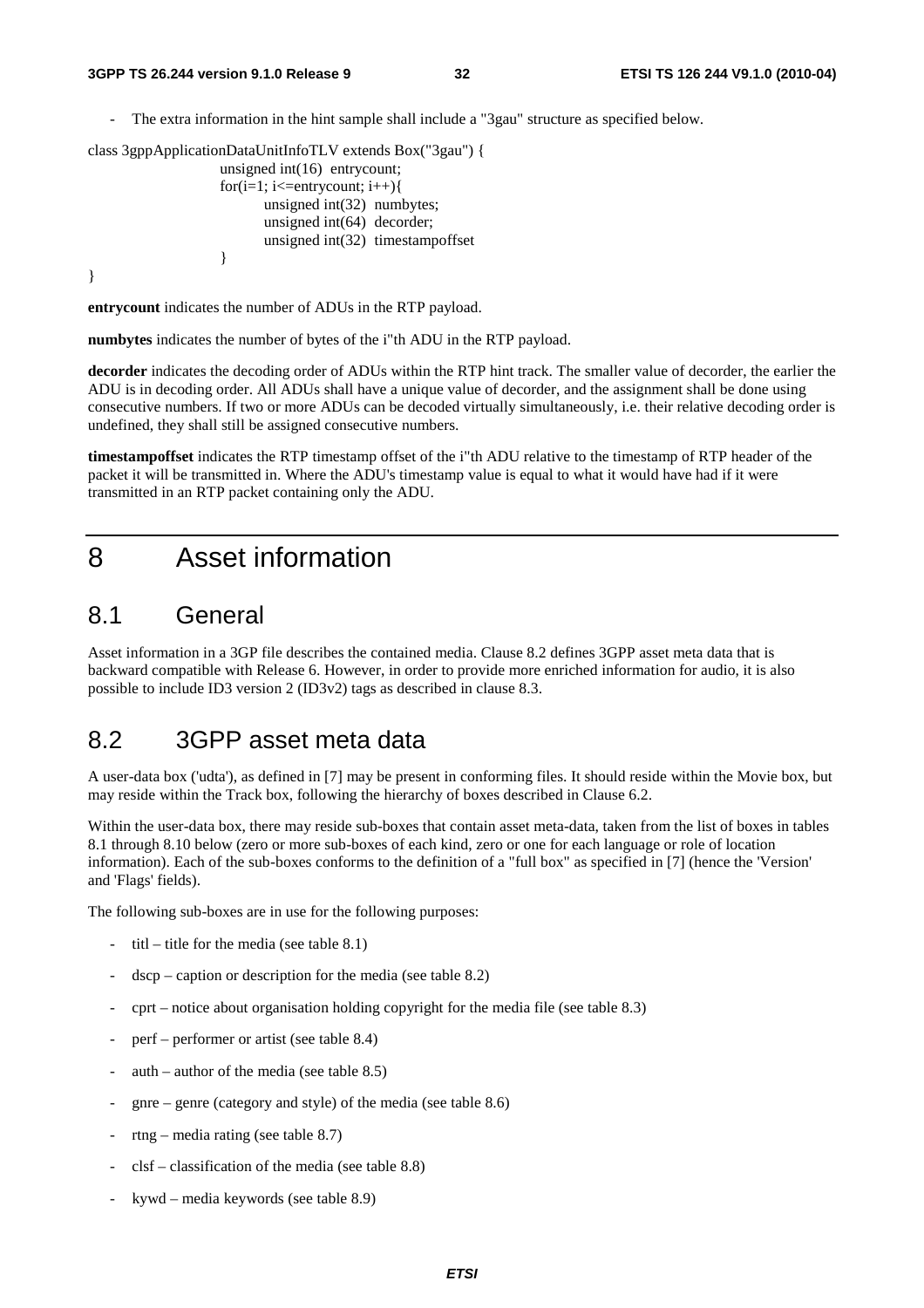- $loci location information$  (see table  $8.10$ )
- $album album$  title and track number for the media (see table 8.11)
- $\text{yrrc}$  recording year for the media (see table 8.12)

#### **Table 8.1: The Title box**

| <b>Field</b>              | Гvре               | <b>Details</b>                   | Value  |
|---------------------------|--------------------|----------------------------------|--------|
| <b>BoxHeader.Size</b>     | Unsigned int(32)   |                                  |        |
| <b>BoxHeader. Type</b>    | Unsigned int(32)   |                                  | 'titl' |
| <b>BoxHeader.</b> Version | Unsigned int(8)    |                                  |        |
| <b>BoxHeader.Flags</b>    | Bit(24)            |                                  |        |
| Pad                       | Bit(1)             |                                  |        |
| Language                  | Unsigned int(5)[3] | Packed ISO-639-2/T language code |        |
| Title                     | String             | Text of title                    |        |

- **Language**: declares the language code for the following text. See ISO 639-2/T for the set of three character codes. Each character is packed as the difference between its ASCII value and 0x60. The code is confined to being three lower-case letters, so these values are strictly positive.
- **Title**: null-terminated string in either UTF-8 or UTF-16 characters, giving a title information. If UTF-16 is used, the string shall start with the BYTE ORDER MARK (0xFEFF).

#### **Table 8.2: The Description box**

| <b>Field</b>              | Type               | <b>Details</b>                   | Value  |
|---------------------------|--------------------|----------------------------------|--------|
| <b>BoxHeader.Size</b>     | Unsigned int(32)   |                                  |        |
| <b>BoxHeader.Type</b>     | Unsigned int(32)   |                                  | 'dscp' |
| <b>BoxHeader.</b> Version | Unsigned int(8)    |                                  | 0      |
| <b>BoxHeader.Flags</b>    | Bit(24)            |                                  |        |
| Pad                       | Bit(1)             |                                  |        |
| Language                  | Unsigned int(5)[3] | Packed ISO-639-2/T language code |        |
| Description               | String             | Text of description              |        |

- **Language**: declares the language code for the following text. See ISO 639-2/T for the set of three character codes. Each character is packed as the difference between its ASCII value and 0x60. The code is confined to being three lower-case letters, so these values are strictly positive.
- **Description**: null-terminated string in either UTF-8 or UTF-16 characters, giving a description information. If UTF-16 is used, the string shall start with the BYTE ORDER MARK (0xFEFF).

| Field                     | ⊺ype                 | <b>Details</b>                   | <b>Value</b> |
|---------------------------|----------------------|----------------------------------|--------------|
| <b>BoxHeader.Size</b>     | Unsigned int(32)     |                                  |              |
| <b>BoxHeader. Type</b>    | Unsigned int(32)     |                                  | 'cprt'       |
| <b>BoxHeader.</b> Version | Unsigned int(8)      |                                  | 0            |
| <b>BoxHeader.Flags</b>    | Bit(24)              |                                  | O            |
| Pad                       | Bit(1)               |                                  |              |
| Language                  | Unsigned $int(5)[3]$ | Packed ISO-639-2/T language code |              |
| Copyright                 | String               | Text of copyright notice         |              |

#### **Table 8.3: The Copyright box**

- **Language**: declares the language code for the following text. See ISO 639-2/T for the set of three character codes. Each character is packed as the difference between its ASCII value and 0x60. The code is confined to being three lower-case letters, so these values are strictly positive.
- **Copyright**: null-terminated string in either UTF-8 or UTF-16 characters, giving a copyright information. If UTF-16 is used, the string shall start with the BYTE ORDER MARK (0xFEFF).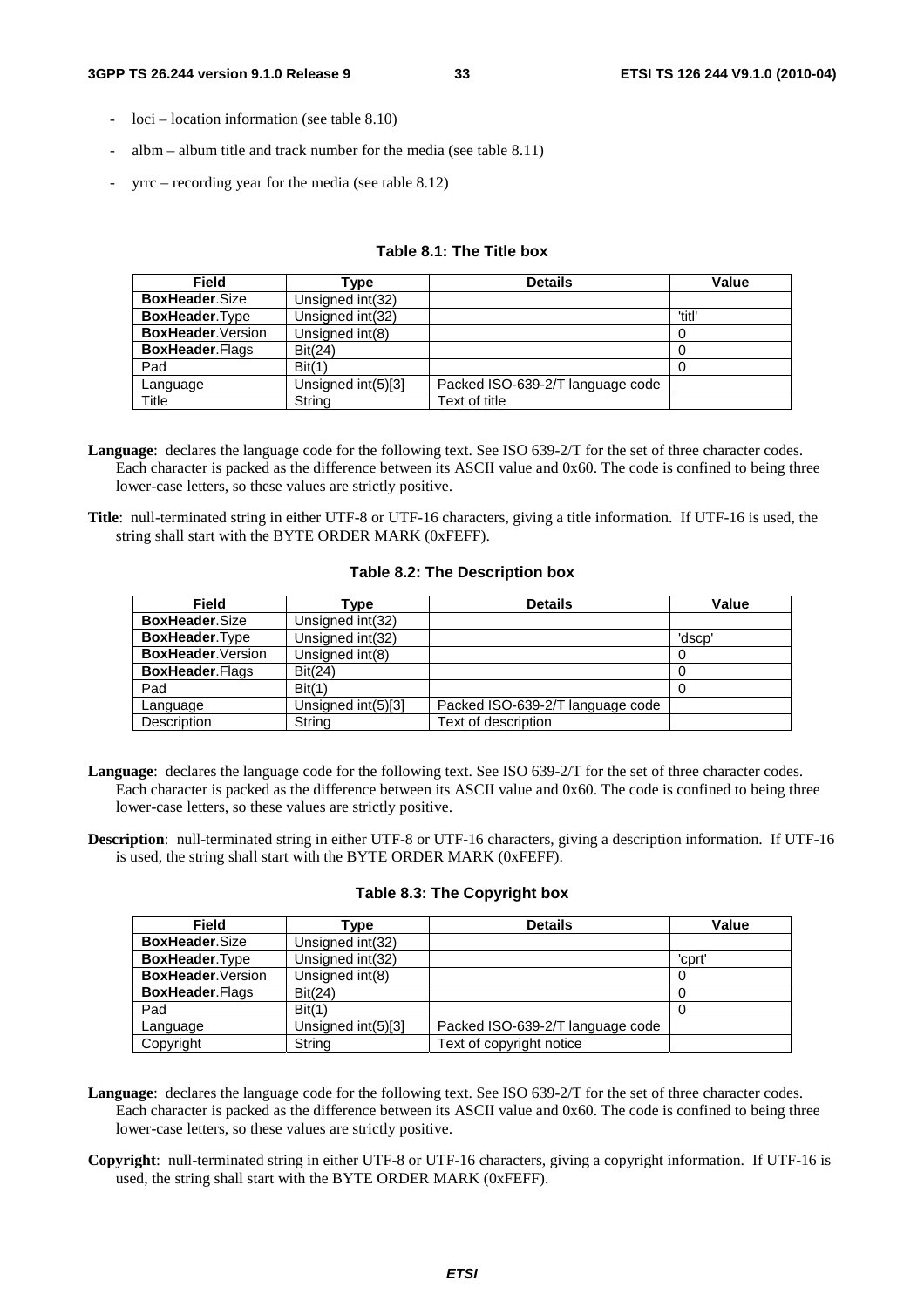| <b>Field</b>              | Type               | <b>Details</b>                   | Value  |
|---------------------------|--------------------|----------------------------------|--------|
| <b>BoxHeader.Size</b>     | Unsigned int(32)   |                                  |        |
| <b>BoxHeader.Type</b>     | Unsigned int(32)   |                                  | 'perf' |
| <b>BoxHeader.</b> Version | Unsigned int(8)    |                                  | υ      |
| <b>BoxHeader.Flags</b>    | Bit(24)            |                                  |        |
| Pad                       | Bit(1)             |                                  |        |
| Language                  | Unsigned int(5)[3] | Packed ISO-639-2/T language code |        |
| Performer                 | String             | Text of performer                |        |

**Table 8.4: The Performer box** 

- **Language**: declares the language code for the following text. See ISO 639-2/T for the set of three character codes. Each character is packed as the difference between its ASCII value and 0x60. The code is confined to being three lower-case letters, so these values are strictly positive.
- **Performer**: null-terminated string in either UTF-8 or UTF-16 characters, giving a performer information. If UTF-16 is used, the string shall start with the BYTE ORDER MARK (0xFEFF).

| <b>Field</b>              | Type               | <b>Details</b>                   | Value  |
|---------------------------|--------------------|----------------------------------|--------|
| <b>BoxHeader.Size</b>     | Unsigned int(32)   |                                  |        |
| <b>BoxHeader.Type</b>     | Unsigned int(32)   |                                  | 'auth' |
| <b>BoxHeader.</b> Version | Unsigned int(8)    |                                  |        |
| <b>BoxHeader.Flags</b>    | Bit(24)            |                                  | O      |
| Pad                       | Bit(1)             |                                  |        |
| Language                  | Unsigned int(5)[3] | Packed ISO-639-2/T language code |        |
| Author                    | String             | Text of author                   |        |

#### **Table 8.5: The Author box**

- **Language**: declares the language code for the following text. See ISO 639-2/T for the set of three character codes. Each character is packed as the difference between its ASCII value and 0x60. The code is confined to being three lower-case letters, so these values are strictly positive.
- **Author**: null-terminated string in either UTF-8 or UTF-16 characters, giving an author information. If UTF-16 is used, the string shall start with the BYTE ORDER MARK (0xFEFF).

#### **Table 8.6: The Genre box**

| <b>Field</b>              | Type               | <b>Details</b>                   | Value  |
|---------------------------|--------------------|----------------------------------|--------|
| <b>BoxHeader.Size</b>     | Unsigned int(32)   |                                  |        |
| <b>BoxHeader.Type</b>     | Unsigned int(32)   |                                  | 'anre' |
| <b>BoxHeader.</b> Version | Unsigned int(8)    |                                  | υ      |
| <b>BoxHeader.Flags</b>    | Bit(24)            |                                  |        |
| Pad                       | Bit(1)             |                                  |        |
| Language                  | Unsigned int(5)[3] | Packed ISO-639-2/T language code |        |
| Genre                     | String             | Text of genre                    |        |

- **Language**: declares the language code for the following text. See ISO 639-2/T for the set of three character codes. Each character is packed as the difference between its ASCII value and 0x60. The code is confined to being three lower-case letters, so these values are strictly positive.
- **Genre**: null-terminated string in either UTF-8 or UTF-16 characters, giving a genre information. If UTF-16 is used, the string shall start with the BYTE ORDER MARK (0xFEFF).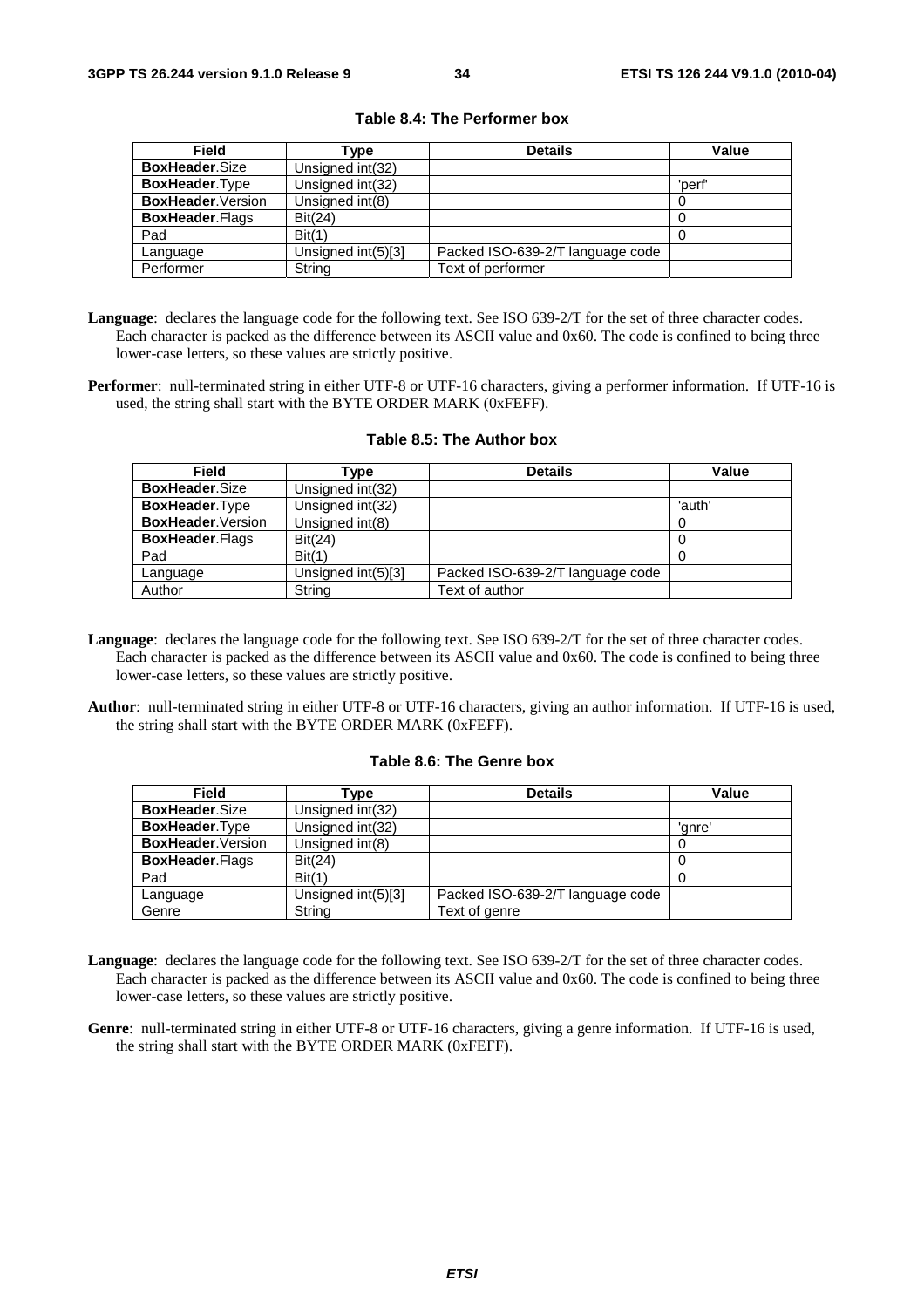| <b>Field</b>              | Type               | <b>Details</b>                      | Value  |
|---------------------------|--------------------|-------------------------------------|--------|
| <b>BoxHeader.Size</b>     | Unsigned int(32)   |                                     |        |
| <b>BoxHeader.Type</b>     | Unsigned int(32)   |                                     | 'rtng' |
| <b>BoxHeader.</b> Version | Unsigned int(8)    |                                     | 0      |
| <b>BoxHeader.Flags</b>    | Bit(24)            |                                     |        |
| RatingEntity              | Unsigned int(32)   | Four-character code rating entity   |        |
| RatingCriteria            | Unsigned int(32)   | Four-character code rating criteria |        |
| Pad                       | Bit(1)             |                                     |        |
| Language                  | Unsigned int(5)[3] | Packed ISO-639-2/T language code    |        |
| RatingInfo                | String             | Text of media-rating information    |        |

#### **Table 8.7: The Rating box**

- **RatingEntity**: four-character code that indicates the rating entity grading the asset, e.g., 'BBFC'. The values of this field should follow common names of worldwide movie rating systems, such as those mentioned in [http://www.movie-ratings.net/, October 2002].
- **RatingCriteria**: four-character code that indicates which rating criteria are being used for the corresponding rating entity, e.g., "PG13".
- **Language**: declares the language code for the following text. See ISO 639-2/T for the set of three character codes. Each character is packed as the difference between its ASCII value and 0x60. The code is confined to being three lower-case letters, so these values are strictly positive.
- **RatingInfo**: null-terminated string in either UTF-8 or UTF-16 characters, giving a rating information. If UTF-16 is used, the string shall start with the BYTE ORDER MARK (0xFEFF).

| <b>Field</b>           | Type               | <b>Details</b>                               | Value  |
|------------------------|--------------------|----------------------------------------------|--------|
| BoxHeader.Size         | Unsigned int(32)   |                                              |        |
| <b>BoxHeader.Type</b>  | Unsigned int(32)   |                                              | 'clsf' |
| BoxHeader.Version      | Unsigned int(8)    |                                              | 0      |
| <b>BoxHeader.Flags</b> | Bit(24)            |                                              |        |
| ClassificationEntity   | Unsigned int(32)   | Four-character code classification<br>entity |        |
| ClassificationTable    | Unsigned int(16)   | Index to classification table                |        |
| Pad                    | Bit(1)             |                                              |        |
| Language               | Unsigned int(5)[3] | Packed ISO-639-2/T language code             |        |
| ClassificationInfo     | String             | Text of media-classification<br>information  |        |

#### **Table 8.8: The Classification box**

- **ClassificationEntity**: four-character code that indicates the classification entity classifying the asset. The values of this field should follow names of worldwide classification systems to be identified, but may be assigned blanks to indicate no specific classification entity.
- **ClassificationTable**: binary code that indicates which classification table is being used for the corresponding classification entity. 0x00 is reserved to indicate no specific classification table.
- **Language**: declares the language code for the following text. See ISO 639-2/T for the set of three character codes. Each character is packed as the difference between its ASCII value and 0x60. The code is confined to being three lower-case letters, so these values are strictly positive.
- **ClassificationInfo**: null-terminated string in either UTF-8 or UTF-16 characters, giving a classification information, taken from the corresponding classification table, if specified. If UTF-16 is used, the string shall start with the BYTE ORDER MARK (0xFEFF).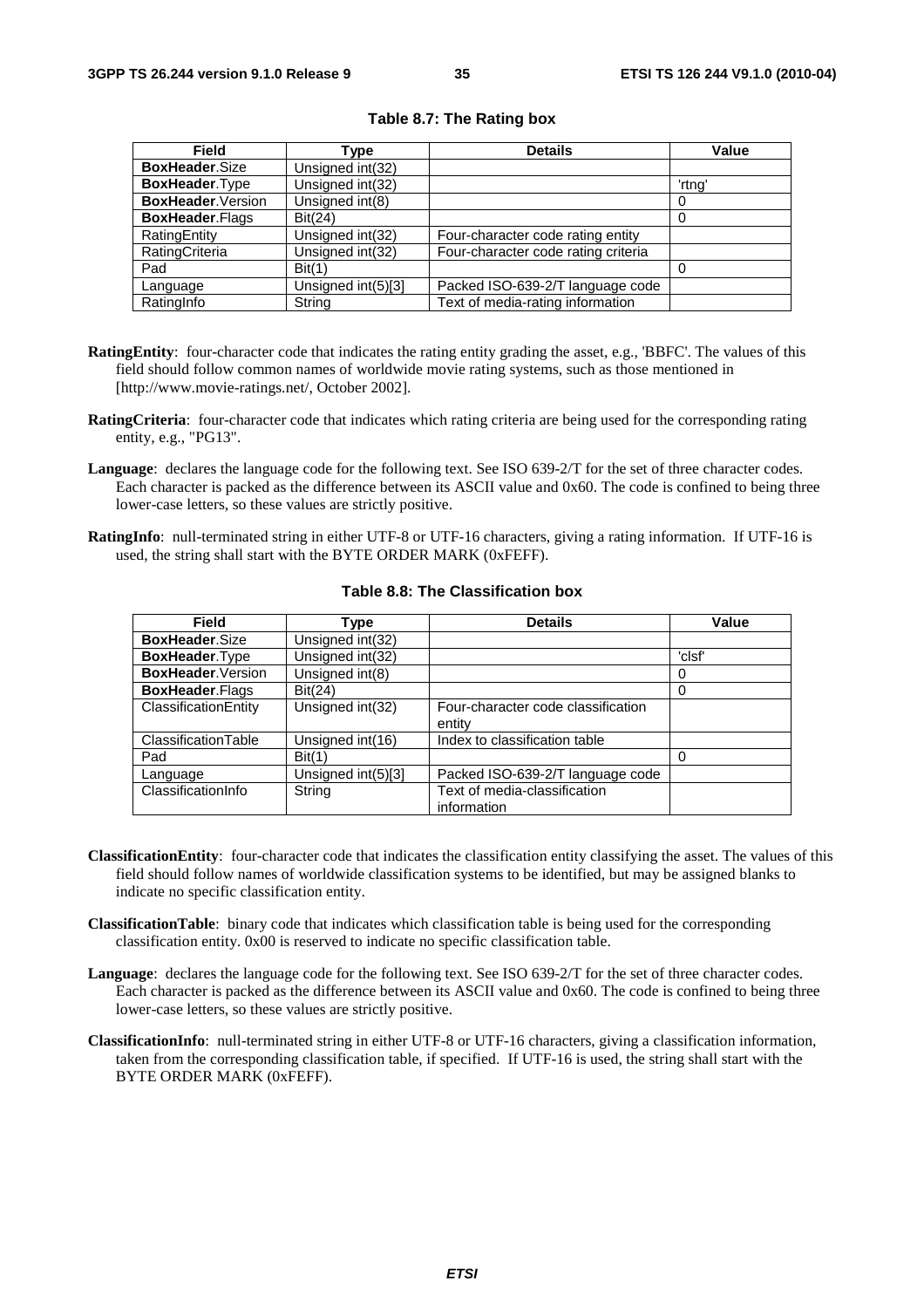| <b>Field</b>           | Type               | <b>Details</b>                    | <b>Value</b> |
|------------------------|--------------------|-----------------------------------|--------------|
| <b>BoxHeader.Size</b>  | Unsigned int(32)   |                                   |              |
| BoxHeader.Type         | Unsigned int(32)   |                                   | 'kywd'       |
| BoxHeader. Version     | Unsigned int(8)    |                                   |              |
| <b>BoxHeader.Flags</b> | Bit(24)            |                                   | O            |
| Pad                    | Bit(1)             |                                   | 0            |
| Language               | Unsigned int(5)[3] | Packed ISO-639-2/T language code  |              |
| KeywordCnt             | Unsigned int(8)    | Binary number of keywords         |              |
| Keywords               | KeywordStruct[Key  | Array of structures that hold the |              |
|                        | wordCnt]           | actual keywords (see Table 8.9.1) |              |

#### **Table 8.9: The Keywords box**

**Language**: declares the language code for the following text. See ISO 639-2/T for the set of three character codes. Each character is packed as the difference between its ASCII value and 0x60. The code is confined to being three lower-case letters, so these values are strictly positive.

**KeywordCnt**: binary code that indicates the number of keywords provided. This number shall be greater than 0.

**Keywords**: Array of structures that hold the actual keywords, according to table 8.9.1.

#### **Table 8.9.1: The Keyword Struct**

| Field       | vpe             | <b>Details</b>         | Value |
|-------------|-----------------|------------------------|-------|
| KevwordSize | Unsigned int(8) | Binary size of keyword |       |
| KevwordInfo | Strina          | Text of kevword        |       |

**KeywordSize**: binary code that indicates the total size (in bytes) of the keyword information field.

**KeywordInfo**: null-terminated string in either UTF-8 or UTF-16 characters, giving a keyword information. If UTF-16 is used, the string shall start with the BYTE ORDER MARK (0xFEFF).

#### **Table 8.10: The Location Information box**

| Field                  | Type               | <b>Details</b>                                     | Value  |
|------------------------|--------------------|----------------------------------------------------|--------|
| <b>BoxHeader.Size</b>  | Unsigned int(32)   |                                                    |        |
| <b>BoxHeader. Type</b> | Unsigned int(32)   |                                                    | 'loci' |
| BoxHeader.Version      | Unsigned int(8)    |                                                    | 0      |
| <b>BoxHeader.Flags</b> | Bit(24)            |                                                    | 0      |
| Pad                    | Bit(1)             |                                                    | 0      |
| Language               | Unsigned int(5)[3] | Packed ISO-639-2/T language code                   |        |
| Name                   | String             | Text of place name                                 |        |
| Role                   | Unsigned int(8)    | Non-negative value indicating role<br>of location  |        |
| Longitude              | Unsigned int(32)   | Fixed-point value of the longitude                 |        |
| Latitude               | Unsigned int(32)   | Fixed-point value of the latitude                  |        |
| Altitude               | Unsigned int(32)   | Fixed-point value of the Altitude                  |        |
| Astronomical_body      | String             | Text of astronomical body                          |        |
| Additional_notes       | String             | Text of additional location-related<br>information |        |

- **Language**: declares the language code for the following text. See ISO 639-2/T for the set of three character codes. Each character is packed as the difference between its ASCII value and 0x60. The code is confined to being three lower-case letters, so these values are strictly positive.
- **Name**: null-terminated string in either UTF-8 or UTF-16 characters, indicating the name of the place. If UTF-16 is used, the string shall start with the BYTE ORDER MARK (0xFEFF).
- **Role**: indicates the role of the place. Value 0 indicates 'shooting location', 1 indicates 'real location', and 2 indicates 'fictional location'. Other values are reserved.

**Longitude**: fixed-point 16.16 number indicating the longitude in degrees. Negative values represent western longitude.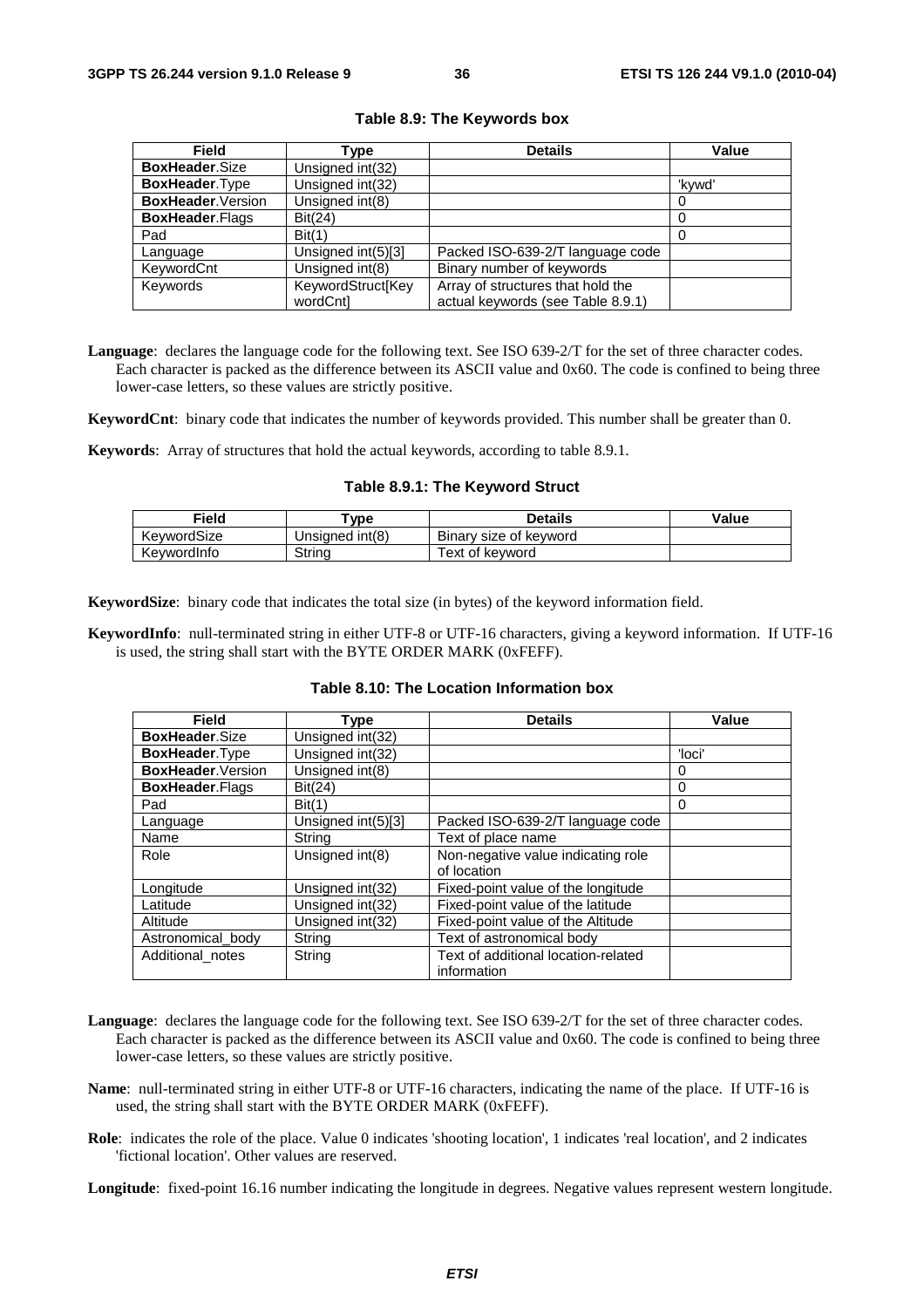**Latitude**: fixed-point 16.16 number indicating the latitude in degrees. Negative values represent southern latitude.

- **Altitude**: fixed-point 16.16 number indicating the altitude in meters. The reference altitude, indicated by zero, is set to the sea level.
- **Astronomical\_body**: null-terminated string in either UTF-8 or UTF-16 characters, indicating the astronomical body on which the location exists, e.g. 'earth'. If UTF-16 is used, the string shall start with the BYTE ORDER MARK (0xFEFF).
- **Additional\_notes**: null-terminated string in either UTF-8 or UTF-16 characters, containing any additional locationrelated information. If UTF-16 is used, the string shall start with the BYTE ORDER MARK (0xFEFF).
	- NOTE 1: If the location information refers to a time-variant location, 'Name' should express a high-level location, such as 'Finland' for several places in Finland or 'Finland-Sweden' for several places in Finland and Sweden. Further details on time-variant locations can be provided as 'Additional notes'.
	- NOTE 2: The values of longitude, latitude and altitude provide cursory Global Positioning System (GPS) information of the media content.
	- NOTE 3: A value of longitude (latitude) that is less than  $-180$  (-90) or greater than 180 (90) indicates that the GPS coordinates (longitude, latitude, altitude) are unspecified, i.e. none of the given values for longitude, latitude or altitude are valid.

| Field                     | Type               | <b>Details</b>                     | Value  |
|---------------------------|--------------------|------------------------------------|--------|
| <b>BoxHeader.Size</b>     | Unsigned int(32)   |                                    |        |
| BoxHeader.Type            | Unsigned int(32)   |                                    | 'albm' |
| <b>BoxHeader.</b> Version | Unsigned int(8)    |                                    |        |
| <b>BoxHeader.Flags</b>    | Bit(24)            |                                    |        |
| Pad                       | Bit(1)             |                                    |        |
| Language                  | Unsigned int(5)[3] | Packed ISO-639-2/T language code   |        |
| AlbumTitle                | String             | Text of album title                |        |
| TrackNumber               | Unsigned int(8)    | Optional integer with track number |        |

**Table 8.11: The Album box** 

- **Language**: declares the language code for the following text. See ISO 639-2/T for the set of three character codes. Each character is packed as the difference between its ASCII value and 0x60. The code is confined to being three lower-case letters, so these values are strictly positive.
- **AlbumTitle**: null-terminated string in either UTF-8 or UTF-16 characters, giving an album information. If UTF-16 is used, the string shall start with the BYTE ORDER MARK (0xFEFF).

**TrackNumber**: the track number (order number) of the media on this album. This is an optional field.

| <b>Field</b>             | Type             | <b>Details</b>                  | Value  |
|--------------------------|------------------|---------------------------------|--------|
| <b>BoxHeader.Size</b>    | Unsigned int(32) |                                 |        |
| <b>BoxHeader.</b> Type   | Unsigned int(32) |                                 | 'vrrc' |
| <b>BoxHeader</b> Version | Unsigned int(8)  |                                 |        |
| <b>BoxHeader.Flags</b>   | Bit(24)          |                                 |        |
| RecordingYear            | Unsigned int(16) | Integer value of recording year |        |

**Table 8.12: The Recording Year box** 

**RecordingYear**: the year when the media was recorded.

## 8.3 ID3 version 2 meta data

ID3 version 2 meta-data can be stored in 3GP files by using the Meta box defined by the ISO base media file format [7]. The procedure is specified by MP4REG, the MP4 Registration Authority [32] and is provided here for information.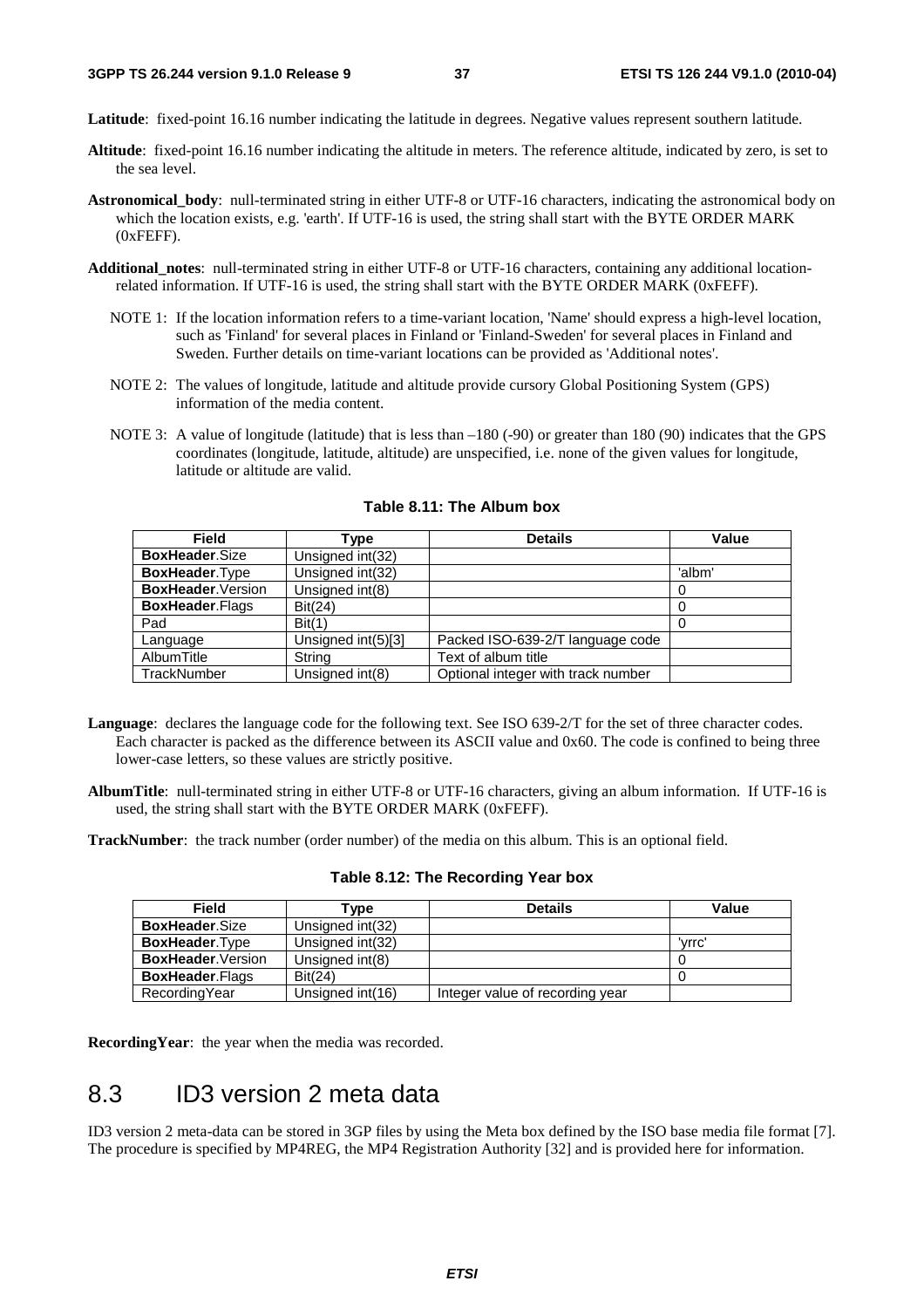The ID3v2 meta data is stored in the Meta box ("meta"), which shall contain a Handler box with handler "ID32". The actual meta data is either stored in one or more ID3v2 box(es) inside the meta-data box, or this entire set of box(es) is referenced as the primary item, and stored elsewhere. The ID3v2 box is defined in Table 8.13.

| Field                     | Type                 | <b>Details</b>                   | Value  |
|---------------------------|----------------------|----------------------------------|--------|
| <b>BoxHeader.Size</b>     | Unsigned int(32)     |                                  |        |
| <b>BoxHeader.Type</b>     | Unsigned int(32)     |                                  | 'ID32' |
| <b>BoxHeader.</b> Version | Unsigned int(8)      |                                  |        |
| <b>BoxHeader.Flags</b>    | Bit(24)              |                                  |        |
| Pad                       | Bit(1)               |                                  |        |
| Language                  | Unsigned int(5)[3]   | Packed ISO-639-2/T language code |        |
| ID3v2data                 | Unsigned $int(8)$ [] | Complete ID3 version 2.x.x data  |        |

| Table 8.13: ID3v2 box |  |
|-----------------------|--|
|-----------------------|--|

- **Language**: declares the language code for the following text. See ISO 639-2/T for the set of three character codes. Each character is packed as the difference between its ASCII value and 0x60. The code is confined to being three lower-case letters, so these values are strictly positive. If there are some language fields inside ID3 tag, language must not conflict with them. Instead codes 'mul' (multiple languages) and 'und' (undetermined language) should be used in such cases.
- **ID3v2data**: binary data that corresponds to ID3v2 tag format (e.g. for v.2.4.0: [http://www.id3.org/id3v2.4.0](http://www.id3.org/id3v2.4.0-structure.txt) [structure.txt\)](http://www.id3.org/id3v2.4.0-structure.txt) and its native frames (e.g. for v.2.4.0: [http://www.id3.org/id3v2.4.0-frames.txt\)](http://www.id3.org/id3v2.4.0-frames.txt). ID3 tag must not contain any footer information, because it is never needed. Both ID3v2 tag format and its native frames must use the same version of the specification. Size of this field can be derived from the box size. The version of the ID3 data may be found by inspecting it

The ID3v2 box contains a complete ID3 version 2.x.x data. It should be parsed according to ID3v2 [33] specifications for v.2.x.x tags. There may be multiple ID3v2 boxes using different language codes.

9 Video buffer information

### 9.1 General

A 3GP file can include video-buffer parameters associated with video streams. For the case when only one set of parameters is associated to an entire video stream, these can be included in the corresponding media-level SDP fragment. However, in order to provide buffer parameters for different operation points, as defined below, and for different synchronization points, a track can contain a video buffer sample grouping. The type of sample grouping depends on which video-buffer model that is used for a particular video codec.

For H.263 and MPEG-4 visual, the PSS buffering model, defined in Annex G of TS 26.234 [3] (PSS Annex G), is used. Buffer parameters for several operation points and synchronization points may be specified by a 3GPP PSS Annex G sample grouping as defined in clause 9.2.1.

For H.264 (AVC), there are two types of buffers:

- H.264 (AVC) Hypothetical Reference Decoder (HRD) model;
- de-interleaving buffer of the interleaved RTP packetization mode of H.264 (AVC).

Buffer parameters for several operation points and synchronization points of the HRD model may be specified by an AVC HRD sample grouping as defined in clause 9.2.2. Only one set of de-interleaving parameters can be associated to a stream and therefore the de-interleaving parameters are included in the corresponding media-level SDP fragment according to the H.264 (AVC) MIME/SDP specification in [30].

NOTE: Any VUI HRD parameters, buffering period SEI message, and picture timing SEI message in H.264 (AVC) streams or included in the sprop-parameter-sets MIME/SDP parameter of a media-level SDP fragment must not contradict each other or the information in the AVC HRD sample grouping, if any.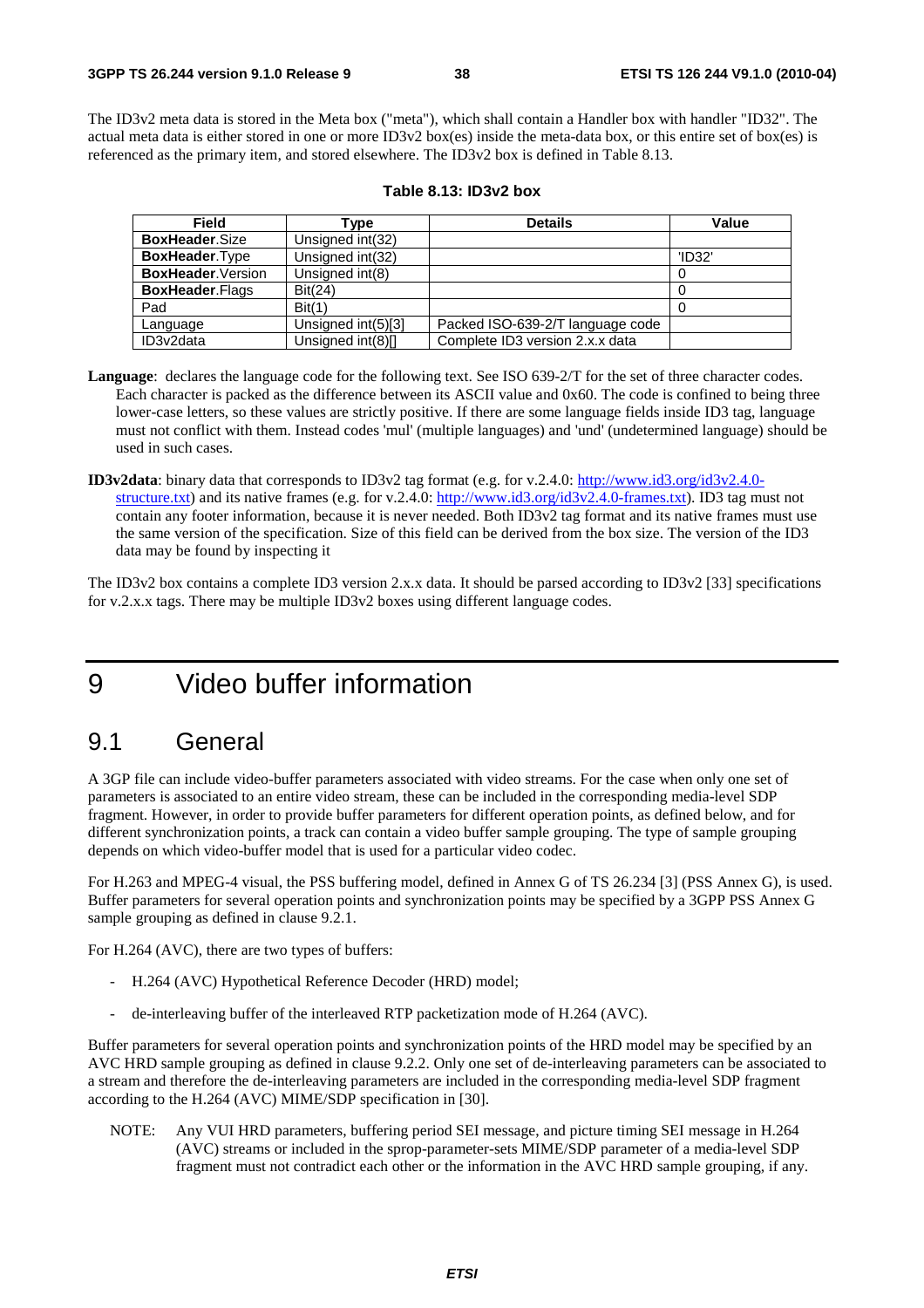## 9.2 Sample groupings for video-buffer parameters

A sample grouping is an assignment of each sample in a track to be a member of one (or none) of several sample groups, based on a grouping criterion. The assignment of buffer parameters to synchronization points (sync samples) provides one sample grouping of the samples in a track. The usage of sample groups in 3GP files shall follow the syntax defined in [20].

Each sample is associated to zero or one sample group entries of any given grouping type in the sample group description box ('sgpd'). Sample group entries for sample groups defined by the grouping type '3gag' are given by the 3GPP PSS Annex G Sample group entry, defined in Table 9.1, and sample group entries for sample groups defined by the grouping type 'avcb' are given by the AVC HRD Sample group entry, defined in Table 9.2.

Sample group entries provide buffer parameters relevant to all samples in the corresponding sample group(s). A sync sample and all following non-sync samples before the next sync sample shall be members of the same sample group with respect to the video-buffer grouping type. The indicated buffer parameters for a sync sample are applicable for the stream from that sync sample onwards.

NOTE: A file, in which some but not all samples are associated with sample groups with respect to the grouping type '3gag' or 'avcb', may have been edited and may therefore no longer conform to corresponding buffer model.

### 9.2.1 3GPP PSS Annex G sample grouping

The grouping type '3gag' defines the grouping criterion for 3GPP PSS Annex G buffer parameters. Zero or one sampleto-group box ('sbgp') for the grouping type '3gag' can be contained in the sample table box ('stbl') of a track. It shall reside in a hint track, if a hint track is used, otherwise in the video track. The presence of this box and grouping type indicates that the associated video stream complies with PSS Annex G. Note that the nature of the track defines the media transport for which the buffer parameters are calculated, e.g. for an RTP hint track, the media transport is RTP.

| Table 9.1: 3GPP PSS Annex G sample group entry |  |  |
|------------------------------------------------|--|--|
|------------------------------------------------|--|--|

| Field                   | vpe         | Details                          | Value |
|-------------------------|-------------|----------------------------------|-------|
| <b>BufferParameters</b> | AnnexGstruc | Structure which holds the buffer |       |
|                         |             | parameters of PSS Annex G        |       |

**BufferParameters**: the structure where the PSS Annex G buffer parameters reside.

AnnexGstruc is defined as follows:

*struct* **AnnexGstruc**{

| Unsigned $int(16)$ operation point count          |                          |
|---------------------------------------------------|--------------------------|
| for $(i = 0; i <$ operation_point_count; $i++)$ { |                          |
| Unsigned int $(32)$                               | tx_byte_rate             |
| Unsigned int $(32)$                               | dec_byte_rate            |
| Unsigned int $(32)$                               | pre dec buf size         |
| Unsigned int $(32)$                               | init_pre_dec_buf_period  |
| Unsigned int $(32)$                               | init_post_dec_buf_period |
|                                                   |                          |

}

The definitions of the AnnexGstruc members are as follows:

**operation\_point\_count:** specifies the number of operation points, each characterized by a pair of transmission byte rate and decoding byte rate. Values of buffering parameters are specified separately for each operation point. The value of operation\_point\_count shall be greater than 0.

**tx\_byte\_rate:** indicates the transmission byte rate (in bytes per second) that is used to calculate the transmission timestamps of media-transport packets for the PSS Annex G buffering verifier as follows. Let t1 be the transmission time of the previous media-transport packet and size1 be the number of bytes in the payload of the previous mediatransport packet in transmission order, excluding the media-transport payload header and any lower-layer headers. For the first media-transport packet of the stream, t1 and size1 are equal to 0. The media track shall comply with PSS Annex G when each sample is packetized in one media-transport packet, the transmission order of media-transport packets is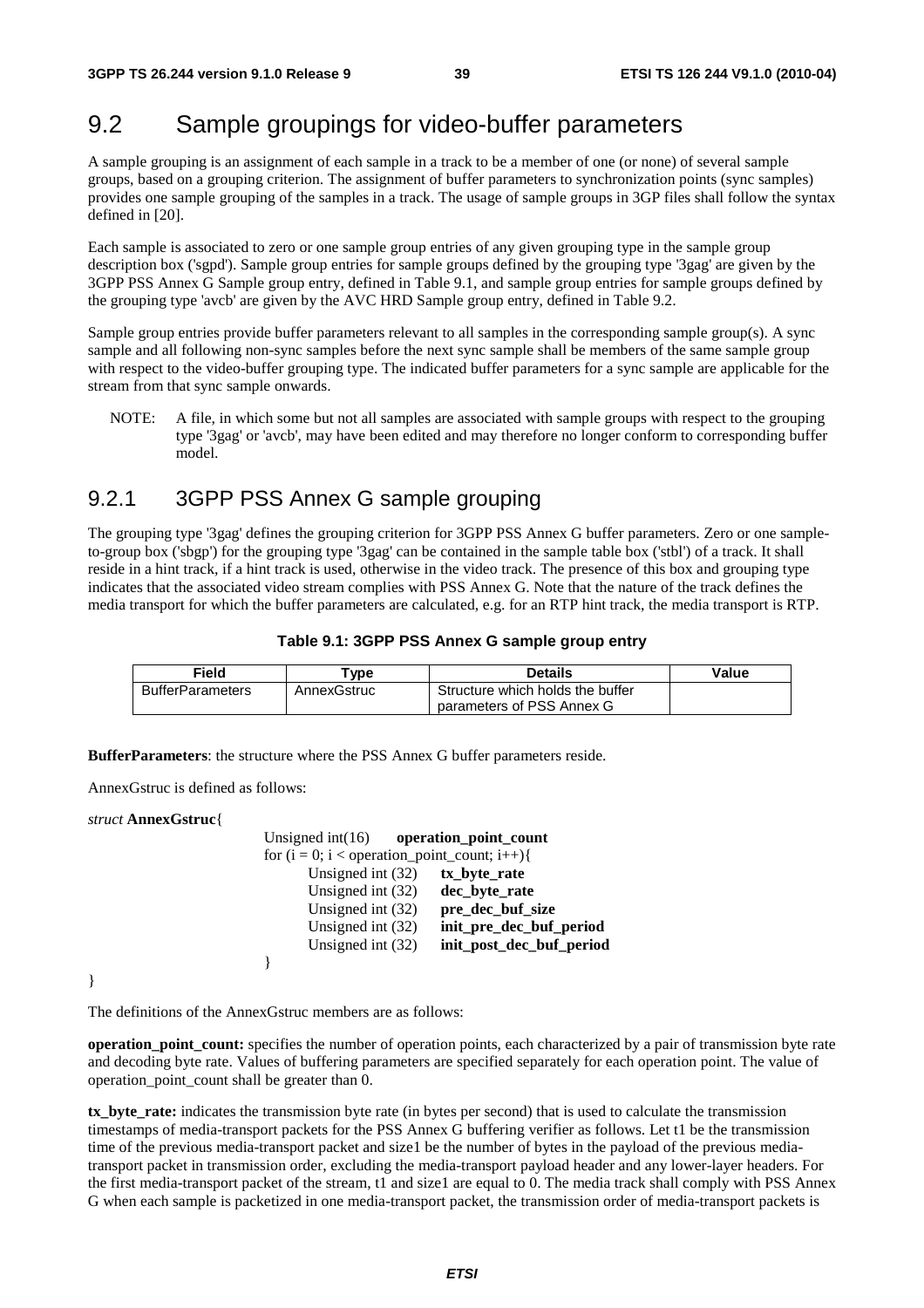the same as their decoding order, and the transmission time of an media-transport packet is equal to  $t_1 + \text{size}$  / tx\_byte\_rate. The value of tx\_byte\_rate shall be greater than 0.

**dec** byte rate: indicates the peak decoding byte rate that was used in this operation point to verify the compatibility of the stream with PSS Annex G. Values are given in bytes per second. The value of dec\_byte\_rate shall be greater than 0.

**pre\_dec\_buf\_size:** indicates the size of the PSS Annex G hypothetical pre-decoder buffer in bytes that guarantees pauseless playback of the entire stream under the assumptions of PSS Annex G.

**init** pre dec buf period: indicates the required initial pre-decoder buffering period that guarantees pauseless playback of the entire stream under the assumptions of PSS Annex G. Values are interpreted as clock ticks of a 90-kHz block. That is, the value is incremented by one for each 1/90 000 seconds. For example, value 180 000 corresponds to a two second initial pre-decoder buffering.

**init\_post\_dec\_buf\_period:** indicates the required initial post-decoder buffering period that guarantees pauseless playback of the entire stream under the assumptions of PSS Annex G. Values are interpreted as clock ticks of a 90-kHz clock.

### 9.2.2 AVC HRD sample grouping

The grouping type 'avcb' defines the grouping criterion for AVC HRD parameters. Zero or one sample-to-group box ('sbgp') for the grouping type 'avcb' can be contained in the sample table box ('stbl') of a track. It shall reside either in a hint track or a video track. The presence of this box and grouping type indicates that the associated video stream complies with AVC HRD with the indicated parameters.

#### **Table 9.2: AVC HRD sample group entry**

| Field                   | vpe                | Details                           | Value |
|-------------------------|--------------------|-----------------------------------|-------|
| <b>AVCHRDParameters</b> | <b>AVCHRDstruc</b> | Structure which holds the AVC HRD |       |
|                         |                    | parameters                        |       |

**AVCHRDParameters**: the structure where the AVC HRD parameters reside.

AVCHRDstruc is defined as follows:

#### *struct* **AVCHRDstruc**{

| Unsigned $int(16)$ operation point count          |                          |
|---------------------------------------------------|--------------------------|
| for $(i = 0; i <$ operation_point_count; $i++)$ { |                          |
| Unsigned int (32)                                 | tx_byte_rate             |
| Unsigned int (32)                                 | pre_dec_buf_size         |
| Unsigned int $(32)$                               | post_dec_buf_size        |
| Unsigned int $(32)$                               | init_pre_dec_buf_period  |
| Unsigned int $(32)$                               | init_post_dec_buf_period |
|                                                   |                          |

}

The definitions of the AVCHRDstruc members are as follows:

**operation\_point\_count**: specifies the number of operation points. Values of AVC HRD parameters are specified separately for each operation point. The value of operation\_point\_count shall be greater than 0.

**tx\_byte\_rate**: indicates the input byte rate (in bytes per second) to the coded picture buffer (CPB) of AVC HRD. The bitstream is constrained by the value of BitRate equal to 8 \* the value of tx\_byte\_rate for NAL HRD parameters as specified in [29]. For VCL HRD parameters, the value of BitRate is equal to tx\_byte\_rate \* 40 / 6. The value of tx byte rate shall be greater than 0.

**pre\_dec\_buf\_size**: gives the required size of the pre-decoder buffer or coded picture buffer in bytes. The bitstream is constrained by the value of CpbSize equal to pre\_dec\_buf\_size \* 8 for NAL HRD parameters as specified in [29]. For VCL HRD parameters, the value of CpbSize is equal to pre\_dec\_buf\_size  $*$  40 / 6.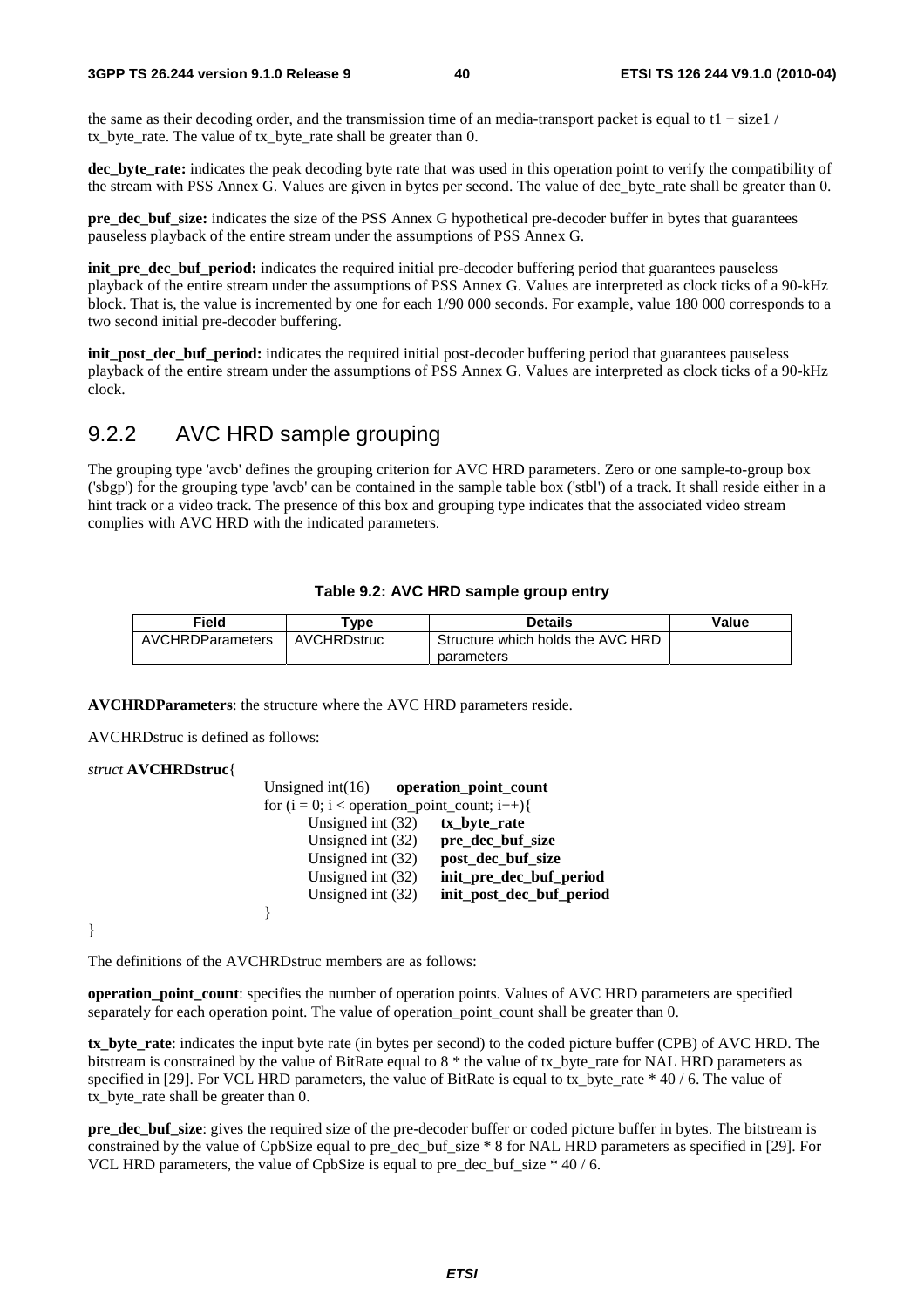At least one pair of values of tx byte rate and pre dec buf size of the same operation point shall conform to the maximum bitrate and CPB size allowed by profile and level of the stream.

**post** dec buf size: gives the required size of the post-decoder buffer, or the decoded picture buffer, in unit of bytes. The bitstream is constrained by the value of max dec\_frame\_buffering equal to Min( 16, Floor( post\_dec\_buf\_size ) / ( PicWidthMbs \* FrameHeightInMbs \* 256 \* ChromaFormatFactor ) ) ) as specified in [29]. If the SDP attribute 3gppvideopostdecbufsize is not present for an H.264 (AVC) stream, the value of max\_dec\_frame\_buffering is inferred as specified in [29].

**init\_pre\_dec\_buf\_period**: gives the required delay between the time of arrival in the pre-decoder buffer of the first bit of the first access unit and the time of removal from the pre-decoder buffer of the first access unit. It is in units of a 90 kHz clock. The bitstream is constrained by the value of the nominal removal time of the first access unit from the coded picture buffer (CPB),  $t_{r,n}(0)$ , equal to init\_pre\_dec\_buf\_period as specified in [29].

**init** post dec buf period: gives the required delay between the time of arrival in the post-decoder buffer of the first decoded picture and the time of output from the post-decoder buffer of the first decoded picture. It is in units of a 90 kHz clock. The bitstream is constrained by the value of dpb\_output\_delay for the first decoded picture in output order equal to init post dec buf period as specified in [29] assuming that the clock tick variable,  $t_c$ , is equal to 1 / 90 000.

## 10 Encryption

### 10.1 General

A 3GP file may include encrypted media together with information on key management and requirements for decrypting and/or serving encrypted media. Tracks containing encrypted media use dedicated sample entries for encrypted media, which will be ignored by 3GP readers not capable of handling encrypted media. 3GP readers capable of detecting encrypted media are able to obtain 'in the clear' the sample entries that apply to the decrypted media as well as all requirements for decrypting the media. Moreover, 3GP readers supporting extended presentations (see clause 11) referring to media files rather than media tracks are provided with all requirements for decrypting media files.

Clause 10.2 and 10.3 are provided here for information in the context of 3GP files. The definitions follow from [7].

## 10.2 Sample entries for encrypted media tracks

The sample entries stored in the sample description box of a media track in a 3GP file identify the format of the encoded media, i.e. codec and other coding parameters. All valid sample entries for unencrypted media in a 3GP file are described in Clause 6. The principle behind storing encrypted media in a track is to 'disguise' the original sample entry with a generic sample entry for encrypted media. Table 10.1 gives an overview of the formats (identifying sample entries) that can be used in 3GP files for signalling encrypted video, audio and text.

| Format | <b>Original format</b>  | Media content                                      |
|--------|-------------------------|----------------------------------------------------|
| 'encv' | 's263', 'mp4v', 'avc1', | encrypted video: H.263, MPEG-4 visual, H.264(AVC), |
| 'enca' | 'samr', 'sawb', 'sawp', | encrypted audio: AMR, AMR-WB, AMR-WB+, Enhanced    |
|        | 'mp4a'. …               | aacPlus. AAC.                                      |
| 'enct' | 'tx3g', …               | encrypted text: timed text,                        |

| Table 10.1: Formats for encrypted media tracks |  |
|------------------------------------------------|--|
|------------------------------------------------|--|

The generic sample entries for encrypted media replicate the original sample entries and include a Protection scheme information box with details on the original format, as well as all requirements for decrypting the encoded media. The EncryptedVideoSampleEntry and the EncryptedAudioSampleEntry are defined in Tables 10.2 and 10.3, where the ProtectionSchemeInfoBox (defined in clause 10.2) is simply added to the list of boxes contained in a sample entry.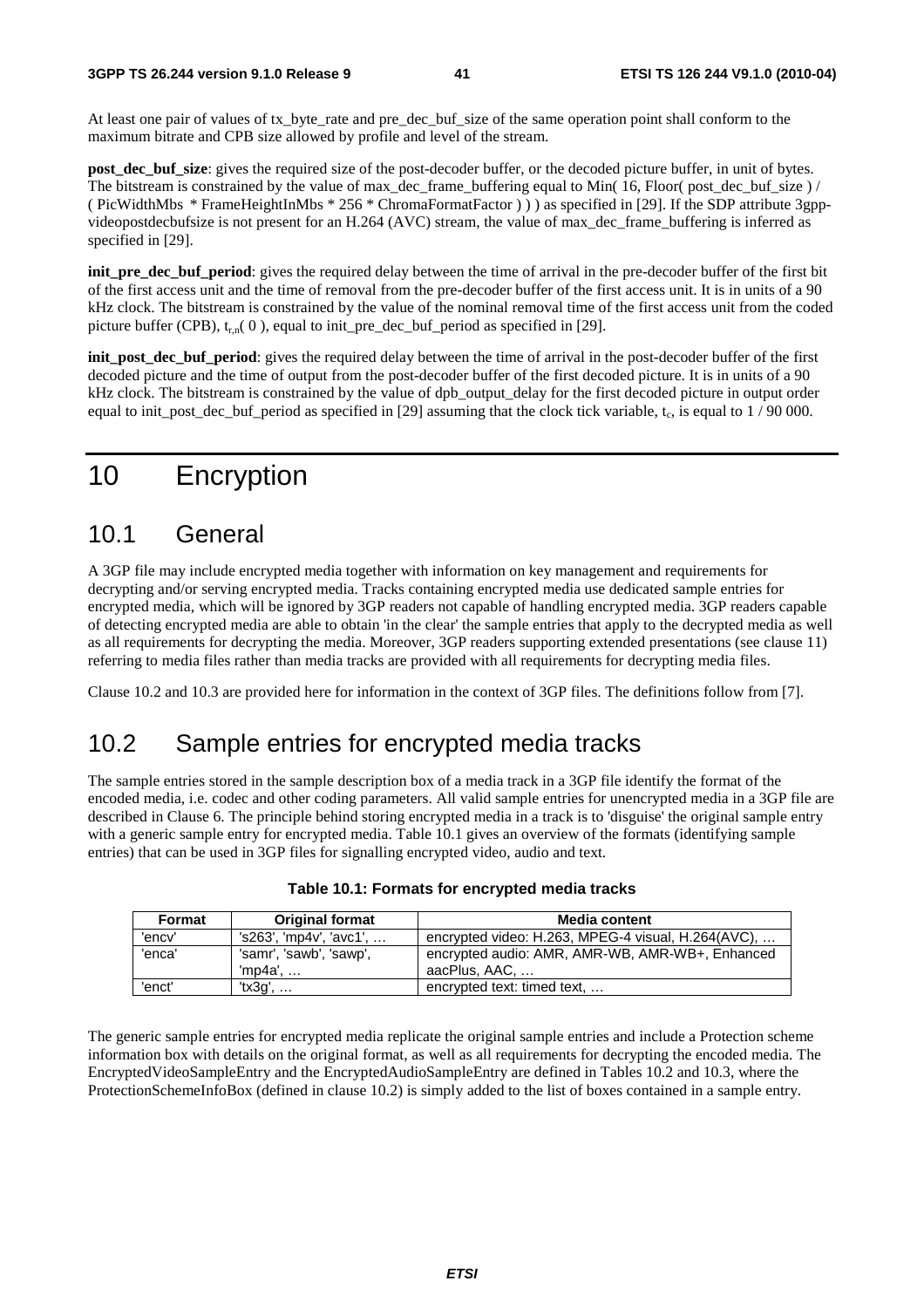| <b>Field</b>                                                                                 | ⊺vpe             | <b>Details</b>                                                | Value  |
|----------------------------------------------------------------------------------------------|------------------|---------------------------------------------------------------|--------|
| <b>BoxHeader.Size</b>                                                                        | Unsigned int(32) |                                                               |        |
| <b>BoxHeader.Type</b>                                                                        | Unsigned int(32) |                                                               | "encv" |
| All fields and boxes of a visual sample entry, e.g. MP4VisualSampleEntry or H263SampleEntry. |                  |                                                               |        |
| <b>ProtectionSchemeInfoBox</b>                                                               |                  | Box with information on the<br>original format and encryption |        |

#### **Table 10.2: EncryptedVideoSampleEntry**

#### **Table 10.3: EncryptedAudioSampleEntry**

| <b>Field</b>                                                                               | ⊺vpe             | <b>Details</b>                                                | Value  |
|--------------------------------------------------------------------------------------------|------------------|---------------------------------------------------------------|--------|
| <b>BoxHeader.Size</b>                                                                      | Unsigned int(32) |                                                               |        |
| <b>BoxHeader.Type</b>                                                                      | Unsigned int(32) |                                                               | "enca" |
| All fields and boxes in an audio sample entry, e.g. MP4AudioSampleEntry or AMRSampleEntry. |                  |                                                               |        |
| <b>ProtectionSchemeInfoBox</b>                                                             |                  | Box with information on the<br>original format and encryption |        |

The EncryptedVideoSampleEntry and the EncryptedAudioSampleEntry can also be used with any additional codecs added to the 3GP file format, as long as their sample entries are based on the SampleEntry of the ISO base media file format [7].

The EncryptedTextSampleEntry is defined in Table 10.4. Text tracks are specific to 3GP files and defined by the Timed text format [4]. In analogy with the cases for audio and video, a ProtectionSchemeInfoBox is added to the list of contained boxes.

| Field                          | Гvре             | <b>Details</b>                                                | Value  |
|--------------------------------|------------------|---------------------------------------------------------------|--------|
| <b>BoxHeader.Size</b>          | Unsigned int(32) |                                                               |        |
| <b>BoxHeader.Type</b>          | Unsigned int(32) |                                                               | "enct" |
|                                |                  | All fields and boxes of TextSampleEntry.                      |        |
| <b>ProtectionSchemeInfoBox</b> |                  | Box with information on the<br>original format and encryption |        |

#### **Table 10.4: EncryptedTextSampleEntry**

NOTE: The boxes within the sample entries defined in Tables 10.2-10.4 may not precede any of the fields. The order of the boxes (including the ProtectionSchemeInfoBox) is not important though.

## 10.3 Key management

The necessary requirements for decrypting media are stored in the Protection scheme information box. For the case of media tracks, it contains the Original format box, which identifies the codec of the decrypted media. For both media tracks and media files, it contains the Scheme type box, which identifies the protection scheme used to protect the media, and the Scheme information box, which contains scheme-specific data (defined for each scheme). It is out of the scope of this specification to define a protection scheme.

The Protection scheme information box and its contained boxes are defined in Tables  $10.5 - 10.8$ .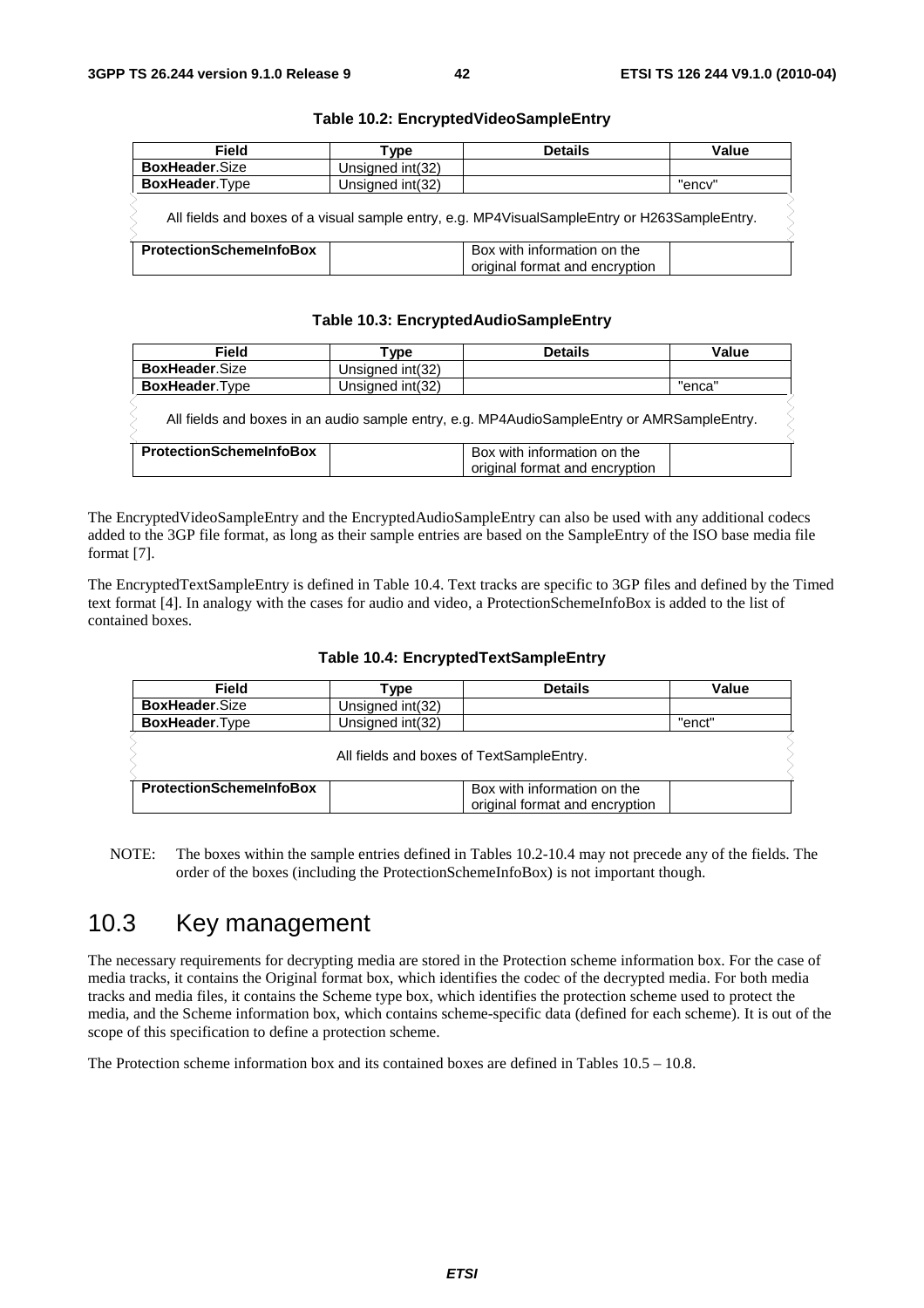| <b>Field</b>                | vpe`             | <b>Details</b>                                     | <b>Value</b> |
|-----------------------------|------------------|----------------------------------------------------|--------------|
| <b>BoxHeader.Size</b>       | Unsigned int(32) |                                                    |              |
| <b>BoxHeader.Type</b>       | Unsigned int(32) |                                                    | "sinf"       |
| <b>OriginalFormatBox</b>    |                  | Box containing identifying the<br>original format  |              |
| <b>SchemeTypeBox</b>        |                  | Optional box containing the<br>protection scheme.  |              |
| <b>SchemeInformationBox</b> |                  | Optional box containing the<br>scheme information. |              |

#### **Table 10.5: ProtectionSchemeInfoBox**

#### **Table 10.6: OriginalFormatBox**

| Field                 | vpe "            | <b>Details</b>  | Value  |
|-----------------------|------------------|-----------------|--------|
| <b>BoxHeader.Size</b> | Unsigned int(32) |                 |        |
| <b>BoxHeader.Type</b> | Unsigned int(32) |                 | "frma" |
| <b>DataFormat</b>     | Unsigned int(32) | original format |        |

**DataFormat** identifies the format (sample entry) of the decrypted, encoded data. The currently defined formats in 3GP files include 'mp4v', 'h263', 'avc1', 'mp4a', 'samr', 'sawb', 'sawp' and 'tx3g'.

#### **Table 10.7: SchemeTypeBox**

| <b>Field</b>           | Type              | <b>Details</b>                  | Value  |
|------------------------|-------------------|---------------------------------|--------|
| <b>BoxHeader.Size</b>  | Unsigned int(32)  |                                 |        |
| BoxHeader.Type         | Unsigned int(32)  |                                 | "schm" |
| BoxHeader.Version      | Unsigned int(8)   |                                 |        |
| <b>BoxHeader.Flags</b> | Bit(24)           |                                 | 0 or 1 |
| SchemeType             | Unsigned int(32)  | four-character code identifying |        |
|                        |                   | the scheme                      |        |
| SchemeVersion          | Unsigned int(32)  | Version number                  |        |
| SchemeURI              | Unsigned int(8)[] | Browser URI (null-terminated    |        |
|                        |                   | UTF-8 string). Present if       |        |
|                        |                   | (Flags & 1) true                |        |

**SchemeType** and **SchemeVersion** identifiy the encryption scheme and its version. As an option, it is possible to include **SchemeURI** with an URI pointing to a web page for users that don"t have the encryption scheme installed.

#### **Table 10.8: SchemeInformationBox**

| <b>Field</b>          | vpe'             | <b>Details</b>                                         | Value  |
|-----------------------|------------------|--------------------------------------------------------|--------|
| <b>BoxHeader.Size</b> | Unsigned int(32) |                                                        |        |
| <b>BoxHeader.Type</b> | Unsigned int(32) |                                                        | "schi" |
|                       |                  | Box(es) specific to scheme<br>identified by SchemeType |        |

The boxes contained in the Scheme information box are defined by the scheme type, which is out of the scope of this specification to define.

## 11 Extended presentation format

## 11.1 General

A 3GP file may include an extended presentation that consists of media files in addition to tracks for audio, video and text. Examples of such media files are static images, e.g. JPEG files, which can be stored in a 3GP 'container file'. A 3GP container file that includes an extended presentation must include a scene description that governs the rendering of all parts of the 3GP file.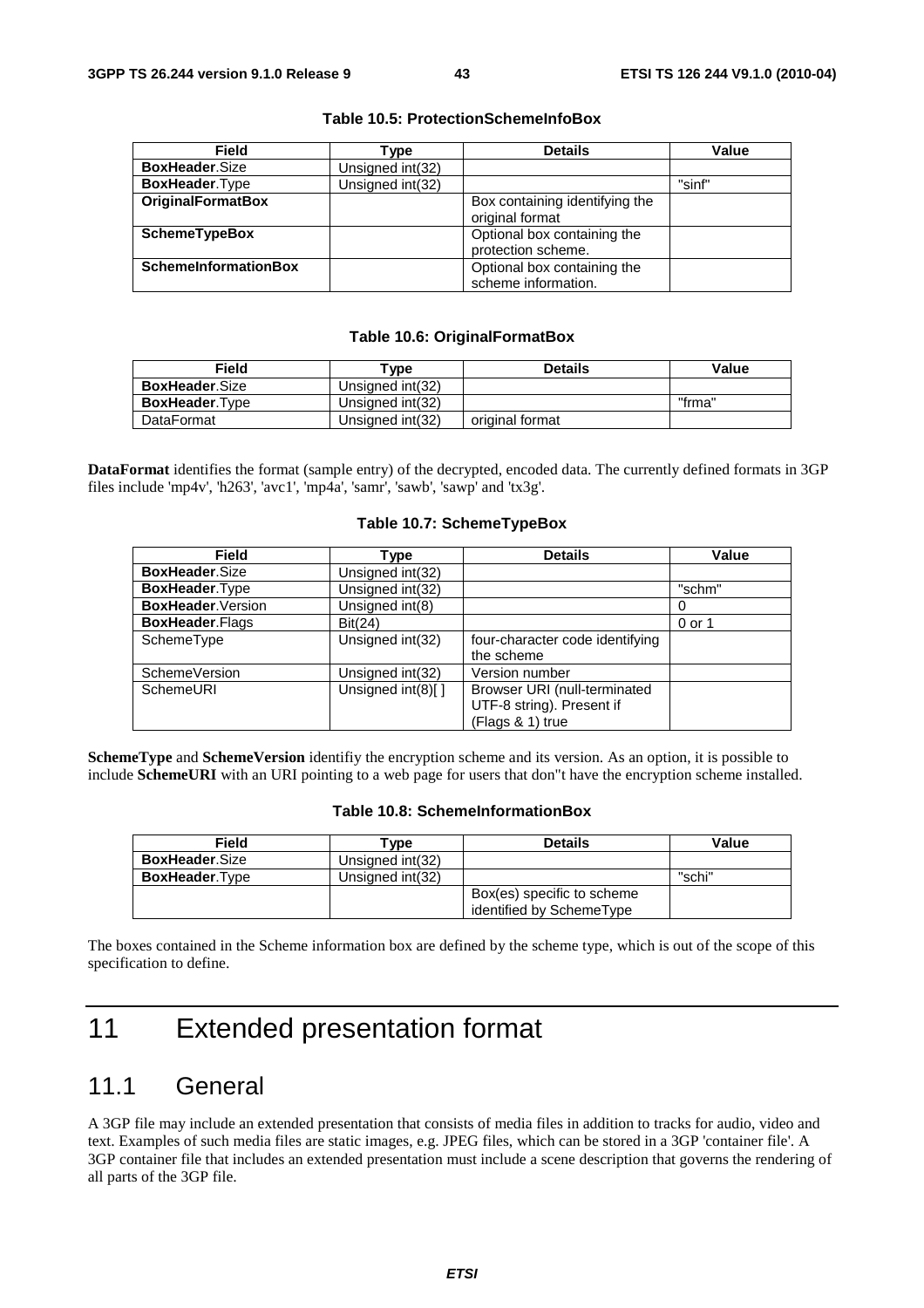### 11.2 Storage format

A 3GP file with an extended presentation shall include a Meta box ("meta") at the top level of the file as defined in [7]. The Meta box shall include the following boxes:

- Handler box with handler type "3gsd" (3GPP scene description);
- Primary item box or XML box identifying the scene description;
- Item information box:
- Item location box (see below).

A scene description (e.g. an SVG scene, in the case of DIMS, or a SMIL file) shall be included either in an XML box or as an item located by the Item location box. The scene description may refer to both tracks and media files (items).

A 3GP file that contains media files and/or a scene description not stored in an XML box shall include an Item location box locating all contained files and the scene description. Each item corresponding to a media file of the Item location box shall also be included in the Item information box in order to specify its filename (item name) and MIME type. The Item information box shall also include an entry for the scene description that specifies its MIME type. By referring to a Protection scheme information box in the Item protection box, the Item information box can also indicate whether the content of an item is protected (encrypted) as defined in [7] and discussed in clause 10 of the present specification.

### 11.3 URL forms for items and tracks

All media files and the scene description included in a 3GP file are logically located in the same directory as the 3GP file itself. In general, the Meta box of a 3GP file serve as a container of files that logically 'shadow' files outside the 3GP file. See the description of URL forms for Meta boxes in [7] for further details. The Movie box ("moov") of a 3GP file contains all media tracks and possible scene description update tracks.

The scene description (primary item) of a 3GP file addresses other resources by using relative URLs. In particular it addresses

- media files (items) by referring to their filenames;
- media tracks by referring to the Movie box with the relative URL "#box=moov".

The default is to address all tracks of the Movie box. However, it is possible to address individual media tracks in the Movie box by referring to their track IDs. The relative URL of a track is defined in terms of ABNF [31] as follows:

relative-track-URL = "#box=moov;track ID=" track-number\* ("," track-number)

track-number  $= 1*$ digit

Hence, individual tracks are referenced by listing their numbers, e.g. "#box=moov;track\_ID=1,3".

A DIMS (SVG) scene description (primary item) can also address scene updates in a track using the above URL forms. For instance, applying updates to the scene description stored in track 1 after 10 seconds is done as follows:

<updates xlink:href="#box=moov;track\_ID=1" begin="10"/>

Note: It is possible to include a 3GP file with tracks as a media file (addressed by filename) rather than using a top-level Movie box for tracks. However, this way the included 3GP file will be 'hidden' one layer and interleaving between individual tracks and items less transparent.

### 11.4 Examples

#### 11.4.1 SMIL presentation

The following example consists of a slide show in SMIL consisting of three images shown with the duration of 3 seconds each and an AMR clip that is played in parallel. The presentation is built from a number of separate files: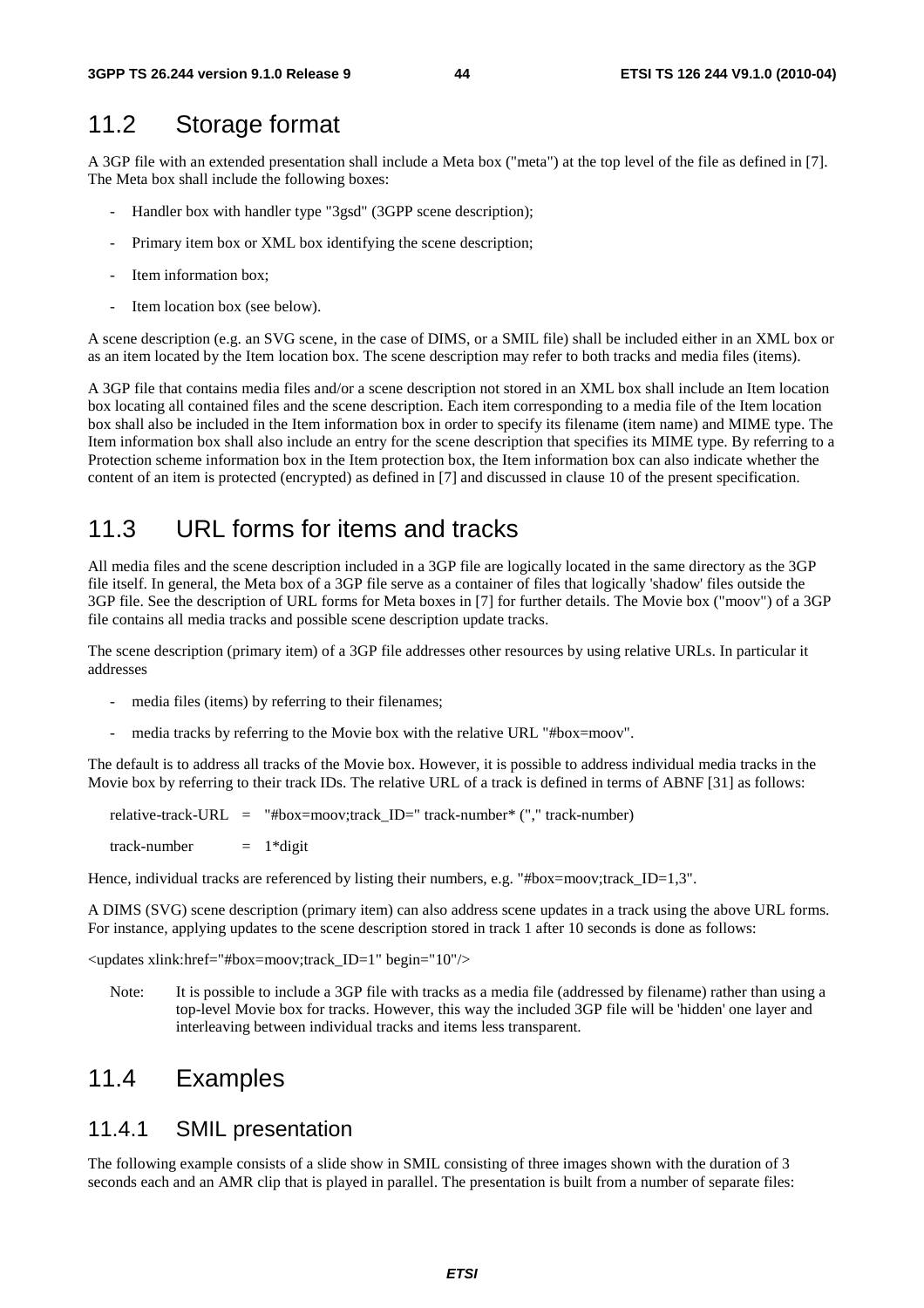- SMIL file: "scene.smil";
- 3GP file with AMR: "audioclip.3gp";
- Image files: "pic1.jpg", "pic2.jpg" and "pic3.jpg".

These files can be packaged into a single 3GP file "presentation.3gp" as an extended presentation. The overall presentation is governed by the SMIL file located as the primary item of "presentation.3gp":

```
<smil xmlns="http://www.w3.org/2001/SMIL20/Language"> 
   <head> 
     <layout> 
        <root-layout width="176" height="144"/> 
        <region id="pics" left="0" width="176" height="144"/> 
      </layout> 
   </head> 
   <body> 
      <par> 
        <audio src="#box=moov" dur="9s"/> 
        <seq> 
 <img region="pics" src="pic1.jpg" dur="3s"/> 
 <img region="pics" src="pic2.jpg" dur="3s"/> 
           <img region="pics" src="pic3.jpg" dur="3s"/> 
        </seq> 
      </par> 
   </body> 
</smil>
```
The audio track resides in the Movie box and is referred to as "#box=moov", whereas the images are included as media files in the Meta box.

#### 11.4.2 DIMS presentation

The following example consists of a DIMS presentation that refers to images, an AMR clip and scene updates. The presentation is contained in a single Extended-presentation profile 3GP file containing:

- DIMS scene description (SVG scene) stored as item 1 identified by a Primary item box;
- DIMS updates stored as a DIMS track (track ID 1);
- AMR clip stored as an AMR track (track ID 2);
- Image files: "pic1.jpg", "pic2.jpg" and "pic3.jpg" stored as items 2, 3 and 4.

All references to the DIMS and AMR tracks and the images are made by relative URLs from the DIMS Unit in the primary item:

```
<svg xmlns="http://www.w3.org/2000/svg" version="1.2" baseProfile="tiny" 
   xmlns:xlink=http://www.w3.org/1999/xlink 
   width="320" height="240" viewBox="0 0 320 240"> 
     <desc>DIMS example</desc> 
     <updates xlink:href="#box=moov;track_ID=1" begin="10"/> 
     <audio xlink:href="#box=moov;track_ID=2" audio-level="0.7" 
        type="audio/AMR" begin="10"/> 
 <image x="0" y="0" width="100" height="100" xlink:href="pic1.jpg"> 
 <image x="0" y="100" width="100" height="100" xlink:href="pic2.jpg"> 
     <image x="100" y="0" width="100" height="100" xlink:href="pic3.jpg"> 
</svg>
```
An Item information box specifies the MIME type of the scene description (SVG scene) and the filenames and MIME types of the image files. An Item location box specifies the locations of all items.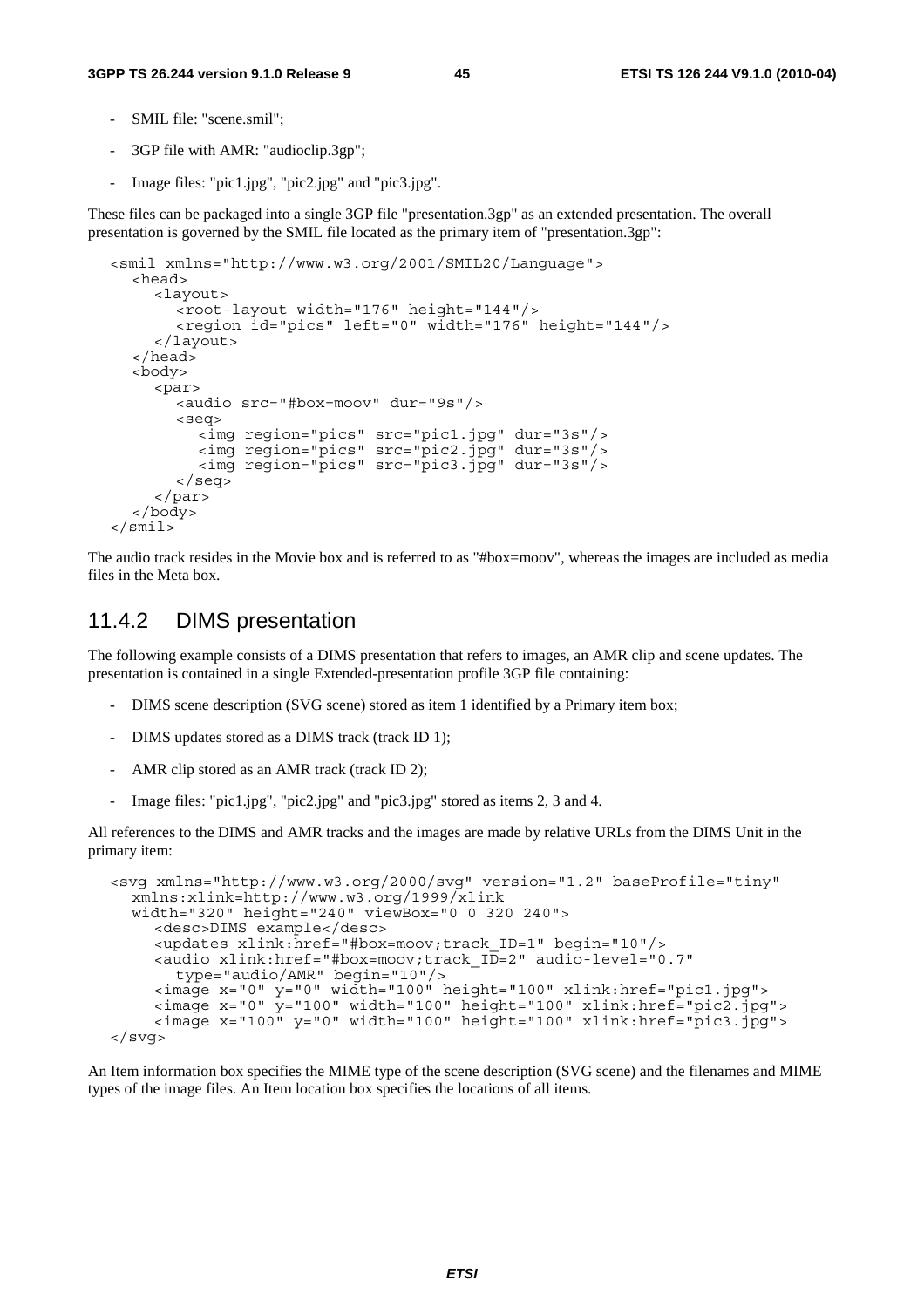## 12 Media Stream Recording

## 12.1 Unprotected Stream Recording

Received RTP media streams may be stored in 3GP files conforming to the Media Stream Recording profile. RTP packets may be stored in RTP reception hint tracks. RTCP packets may be stored in RTCP reception hint tracks.

## 12.2 Protected Stream recording

SRTP protected media may be stored in 3GP files conforming to the 3GP Media Stream Recording Profile. SRTP and corresponding SRTCP packets are stored in SRTP reception hint tracks and SRTCP reception hint tracks, respectively, as described in [38]. Corresponding MIKEY MBMS Traffic Key messages are stored in OMA BCAST STKM tracks as described in clause 12.2.1. Additionally, SDP and Protection Description information is stored as described in clauses 12.3 and 12.2.2.

### 12.2.1 Key message tracks

MIKEY MBMS Traffic Key messages as defined in [39] shall be stored in OMA BCAST STKM tracks "oksd" as defined in [37]. A 3GP file with SRTP recording extensions shall contain at least one STKM track. Furthermore, all key messages related a specific SRTP reception hint track shall be recorded in the same STKM track. Track references of type "cdsc" shall be used to link STKM tracks to SRTP reception hint tracks as described in [37].

In the Sample Description Entry of the STKM track, the filed sample version shall be set to 0x00 and the field sample\_type shall be set to 0xf7. The value 0xf7 indicates MIKEY MBMS Traffic Key messages.

Each Sample Entry of a STKM track shall contain exactly one MIKEY MBMS Traffic Key messages in the STKM field. That is, the STKM field shall contain the payload of the received MIKEY package (without IP and UDP headers) including all MIKEY headers and all MIKEY payloads and the MIKEY MAC/Signature field.

### 12.2.2 Protection Description

The ServiceProtectionDescription box shall be defined as stated in table 12.1. The ServiceProtectionDescription box shall be included for each Sample Description Entry of a SRTP reception hint track as a sub box of the SchmeInformationBox "schi" in the SRTPProcessBox box "srpp" as defined in [7].

| <b>Field</b>               | 'vpe                 | <b>Details</b>                                      | Value  |
|----------------------------|----------------------|-----------------------------------------------------|--------|
| <b>BoxHeader.Size</b>      | Unsigned int(32)     |                                                     |        |
| <b>BoxHeader.Type</b>      | Unsigned int(32)     |                                                     | "spdb" |
| <b>BoxHeader.</b> Version  | Unsigned int(8)      |                                                     |        |
| <b>SecurityDescription</b> | Unsigned $int(8)$ [] | Service Protection Description<br>Metadata Fragment |        |

|  | Table 12.1: ServiceProtectionDescription box |  |
|--|----------------------------------------------|--|
|--|----------------------------------------------|--|

**BoxHeader Size, Type, Version:** indicate the size, type and version of the ServiceProtectionDescription box. The type shall be "spdb" and the version shall be 0.

**SecurityDescription:**. This field shall contain the XML encoded Service Protection Description Metadata Fragment as specified in [40] with the restriction that only the mediaFlow element referring to the SRTP stream from which this SRTP reception hint track was recorded is contained. That is, the SecurityDescription shall contain exactly one mediaFlow element and this element shall correspond to the stored SRTP packets described by the Sample Description which also contains this SecurityDescription.

## 12.3 SDP

Fragments that together constitute an SDP description shall be contained in a 3GP file with Media Stream recording extensions. Session-level SDP, i.e. all lines before the first media-specific line ('m=' line), shall be stored as Movie SDP information within the User Data box, as specified in [7]. Media-level SDP, i.e. an 'm=' line and the lines before the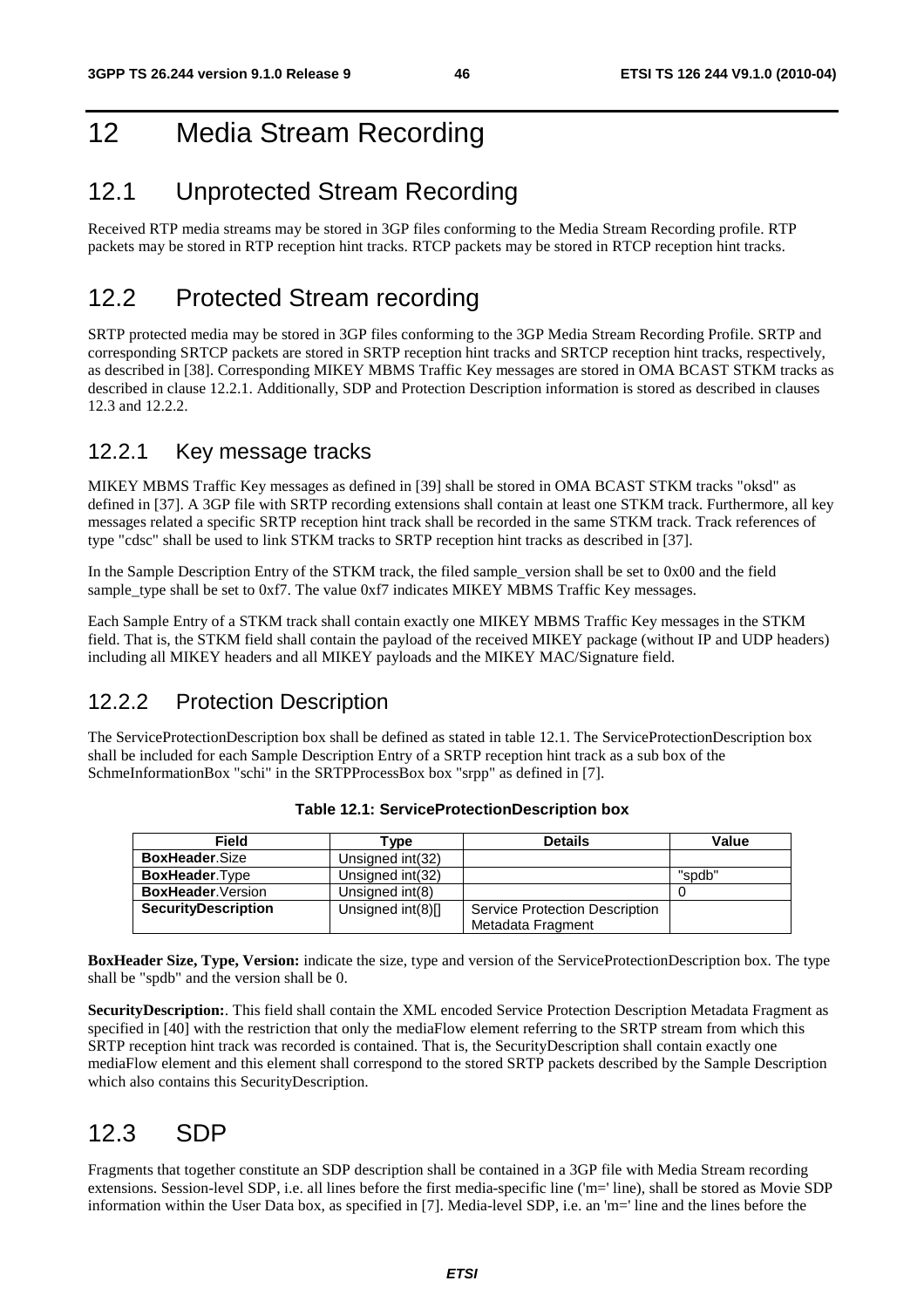next 'm=' line (or end of SDP) shall be stored as Track SDP information within the User data box of the corresponding track. Media-level SDP shall be contained in each corresponding reception hint track or media track.

## 13 HTTP streaming extensions

### 13.1 Introduction

This section describes extensions to the 3GP file format related to HTTP Streaming.

### 13.2 Segment types

It is possible in HTTP streaming to form segment files that are not fully compliant 3GP files (e.g. they do not contain a movie box). If such segments are stored in separate files (e.g. on a standard HTTP server) it is recommended that these "segment files" start with a segment-type box, to enable identification of those files, and declaration of the specifications with which they are compliant.

A segment type box is formatted exactly the same an 'ftyp' box [7], except that it takes the signature 'styp'. The brands within it should include the same brands that were included in the 'ftyp' box that preceded the moov box, and may also include additional brands to indicate the compatibility of this segment with various specification(s) such as the 3GP Media Segment Profile defined in section 5.4.10 of this specification.

Valid segment type boxes shall be the first box in a segment. Segment type boxes may be removed if segments are concatenated (e.g. to form a full 3GP file), but this is not required. Segment type boxes that are not first in their files may be ignored.

## 13.3 Track Fragment Adjustment Box

Edit-list style functionality is defined for movie fragments to provide synchronization between tracks. These are called track fragment adjustment boxes in this document, but for simplicity when splicing and splitting files the syntax is the same as edit lists. A piece of the media of one of the tracks can be removed (or its playback delayed) generating synchronization between tracks

The syntax described below is identical to that of edit-lists, but are instead applied to the movie fragment in which they occur.

The container of the Track Fragment Adjustment Box is the Track Fragment Box. If present, the Track Fragment Adjustment Box should be positioned after the Track Fragment Header Box and before the first Track Fragment Run box. The Track Fragment Adjustment Box is a container for the Track Fragment Media Adjustments.

```
aligned(8) class TrackFragmentAdjustmentBox extends Box("tfad") { 
}
```
The Track Fragment Media Adjustment Box provides explicit time line offsets. By indicating "empty" time, or by defining a "dwell", the offset can advantageously delay the playback time of the media in the track so that media in different tracks can be synchronized. Alternatively, the media\_time may be used to discard part of the 'earlier' tracks.

```
aligned(8) class TrackFragmentMediaAdjustmentBox extends FullBox("tfma", version, 0) { 
   unsigned int(32) entry_count; 
  for (i=1; i \leq = entry_count; i++) if (version==1) { 
      unsigned int(64) segment duration;
       int(64) media_time; 
     } else { // version==0 
       unsigned int(32) segment_duration; 
       int(32) media_time; 
 } 
     int(16) media_rate_integer; 
    int(16) media rate fraction = 0;
 } 
}
```
**version** is an integer that specifies the version of this box (0 or 1)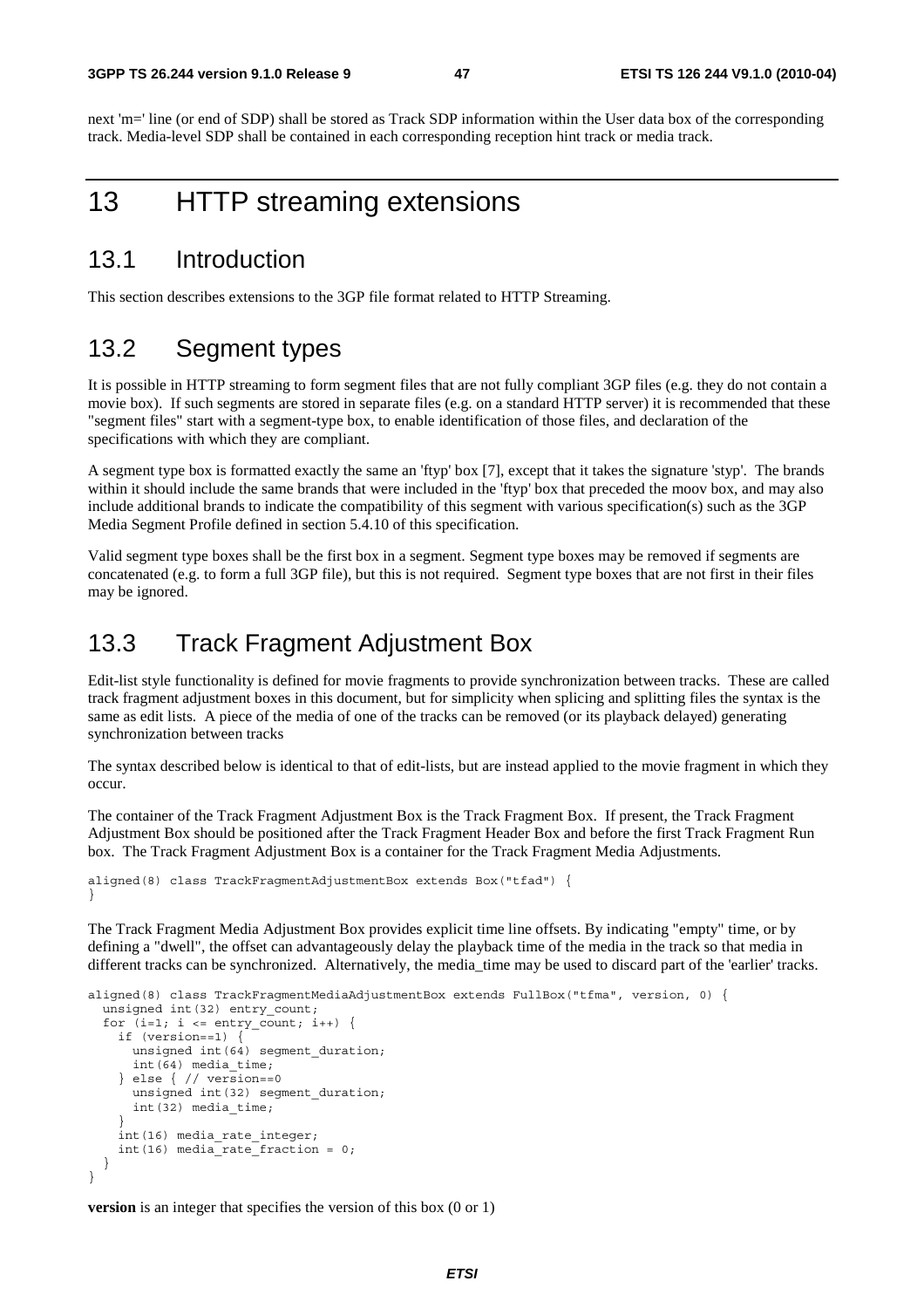**entry** count is an integer that gives the number of entries in the following table

**segment\_duration** is an integer that specifies the duration of this adjustment segment in units of the timescale in the Movie Header Box

**media time** is an integer containing the starting time within the media of this adjustment segment (in media time scale units, in composition time). If this field is set to  $-1$ , it is an empty edit. The last adjustment in a track shall never be an empty edit.

**media\_rate** specifies the relative rate at which to play the media corresponding to this adjustment segment. If this value is 0, then the adjustment is specifying a "dwell": the media at media-time is presented for the segment-duration. Otherwise this field shall contain the value 1.

### 13.4 Segment Index Box

The Segment Index Box ('sidx') provides a compact index of the movie fragments and other segment index boxes in a segment. One track (normally a track in which not every sample is a random access point, such as video) is selected as a reference track. At least one movie fragment is documented by this box, and the decode time of the first sample in that first movie fragment of at least the reference track is supplied. The decode times of the first samples of other tracks may also be supplied, and the documentation of other movie fragment boxes or subsequent "hierarchical" segment indexes also supplied.

The reference type defines whether the reference is to a movie fragment box or segment index box; the first reference shall be to a movie fragment box. The offset gives the distance, in bytes, from the first byte of the enclosing segment index box to the first byte of the referenced box.

Segment Index boxes "inherit" a decoding time from their first movie fragment, and "inherit" whether they contain a random access point if any of the references contain a random access point.

The decode time is documented for all tracks by the first segment index box after a movie box "moov" should be 0. The decode times documented by subsequent segment indexes shall be the same decode times as would be calculated by accumulating the samples between the previous segment index and the segment index in question, for each track documented.

The container for 'sidx' box is the file directly, and it should be placed directly before the first 'moof' that it references.

```
aligned(8) class SegmentIndexBox extends FullBox("sidx", version, 0) { 
    unsigned int(32) reference_track_ID; 
   unsigned int(16) track count;
   unsigned int(16) reference_count;
   for (i=1; i<= track count; i++) { 
       unsigned int(32) track ID;
        if (version==0) 
\{unsigned int(32) decode time;
         else
\{unsigned int(64) decode time;
        } 
 } 
   for(i=1; i \leq r eference_count; i++) { 
       bit (1) reference type;
       unsigned int(31) reference offset;
       unsigned int(32) reference_delta_time;
       bit(1) contains rap;
       unsigned int(31) RAP delta time;
    } 
}
```
**reference\_track\_id** provides the track\_ID for the used in the following information

**track** count: the number of tracks indexed in the following loop; track count must be 1 or greater; **reference** count: the number of elements indexed by second loop; reference count must be 1 or greater;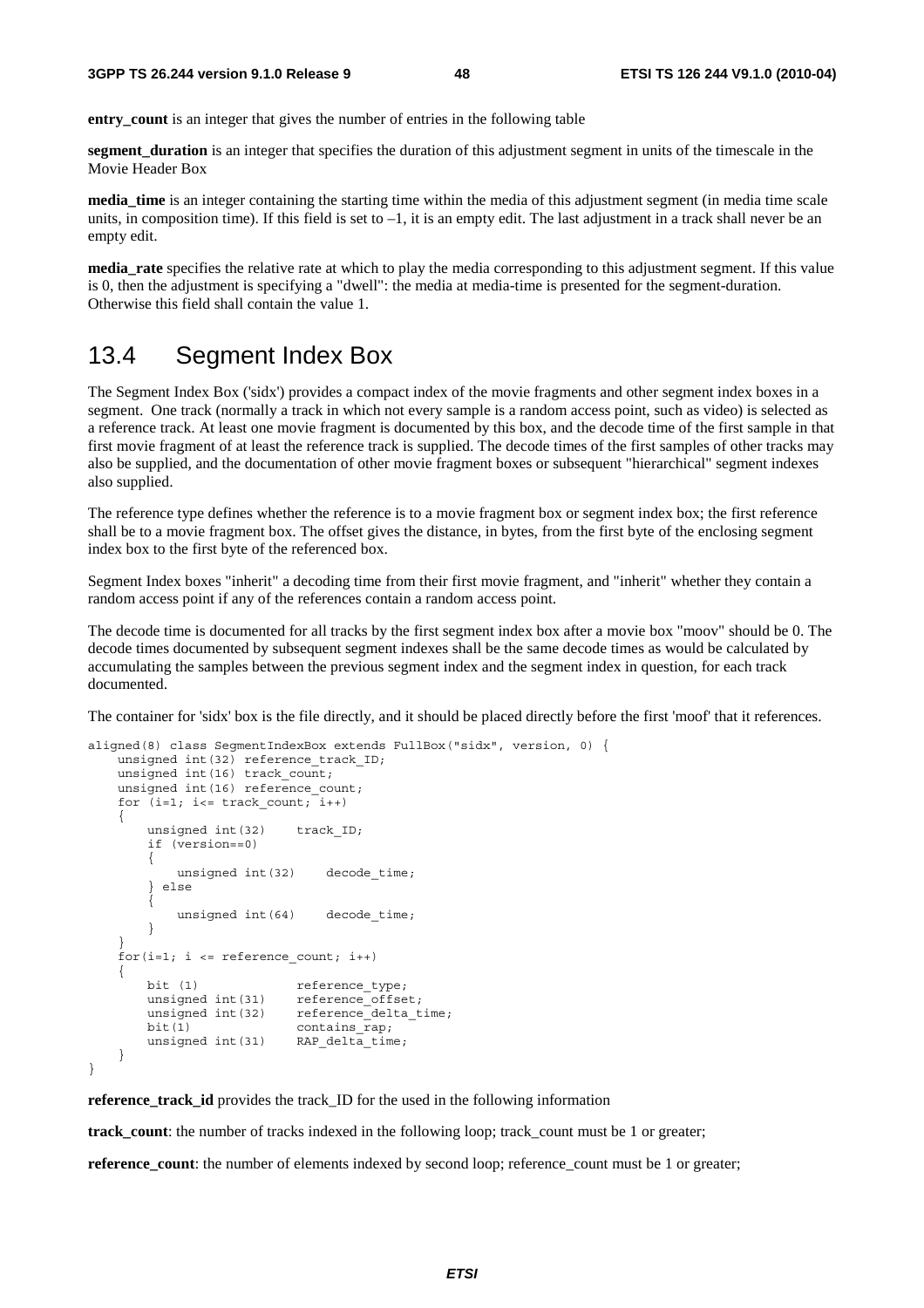**track** ID: the ID of a track in the identified first movie fragment identified by this index; exactly one track ID in this loop must be equal to the reference\_track\_id;

**decode\_time**: The computed decode time for the first sample in the track identified by track\_ID in the movie fragment identified by the first item in the reference loop;

**reference** type: when set to 0 indicates that the reference is to a movie fragment ("moof") box; when set to 1 indicates that the reference is to a segment index ("sidx") box; the first item in the loop must set this bit to 0 ("moof" reference);

**reference\_offset**: the distance in bytes from the first byte of the containing segment index box, to the first byte of the referenced box;

**reference** delta time: when the reference is to a movie fragment, when added to the decode time for the track with ID reference track id this provides the decode time of the first sample of the track fragment for the track with ID reference track id; when the reference is to a segment index, this provides the same information for the first movie fragment referenced by that segment index;

**contains\_RAP**: when the reference is to a movie fragment, then this bit may be 1 if the track fragment within that movie fragment for the track with ID reference\_track\_id contains at least one random access point, otherwise this bit is set to 0; when the reference is to a segment index, then this bit shall be set to 1 only if any of the references in that segment index have this bit set to 1, and 0 otherwise;

**RAP\_delta\_time**: the decoding time difference between the first random access point and the first sample identified by the reference, in the track with ID reference track id; only relevant if contains  $\overline{RAP}$  is 1, and reserved with the value 0 if contains\_RAP is 0.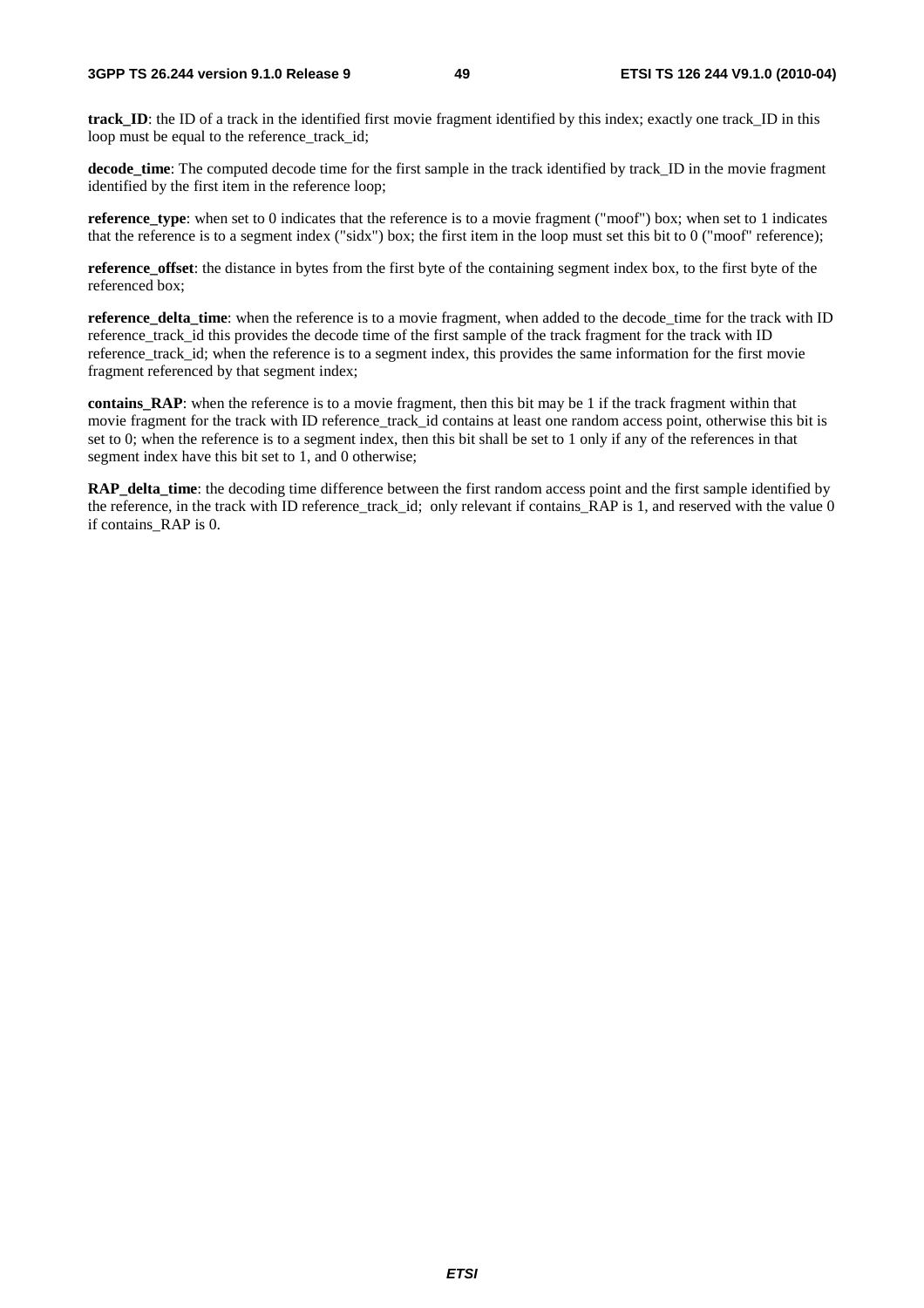## Annex A (normative): MIME Type Registrations for 3GP files

## A.1 MIME Types

## A.1.1 General

This registration is an update and replacement of RFC 3839. It applies to all files defined as using the '3GP' file format and identified with a suitable brand in a 3GPP specification. The usual file suffix for all these files is ".3gp". The difference between the current registration and RFC 3839 is the inclusion of two optional parameters.

## A.1.2 Files with audio but no visual content

The type "audio/3gpp" may be used for files containing audio but no visual presentation (neither video nor timed text, for example).

Type name: audio

Subtype name: 3gpp

Required parameters: none

#### Optional parameters:

| codecs:                             | is a single value or a comma-separated list that identifies the codec(s) needed for rendering the<br>content contained (in tracks) of a file. The codecs parameter is defined in RFC 4281 [32]. The ISO<br>file format name space and ISO syntax in clauses 3.2 and 3.3 of RFC 4281, respectively, shall be<br>used together with additions defined in clause A.2.2 of the present document. |
|-------------------------------------|----------------------------------------------------------------------------------------------------------------------------------------------------------------------------------------------------------------------------------------------------------------------------------------------------------------------------------------------------------------------------------------------|
| types:                              | is a single value or a comma-separated list that identifies the MIME media types of the content<br>contained (in items) in a file. It is defined in clause A.2.3 of the present document.                                                                                                                                                                                                    |
|                                     | Encoding considerations: files are binary and should be transmitted in a suitable encoding without CR/LF conversion,<br>7-bit stripping etc.; base64 (RFC 4648 [35]) is a suitable encoding.                                                                                                                                                                                                 |
|                                     | Security considerations: see the security considerations section in A.3 of the present document.                                                                                                                                                                                                                                                                                             |
|                                     | Interoperability considerations: The 3GPP organization has defined the specification, interoperability, and conformance.<br>IMTC conducts interoperability testing.                                                                                                                                                                                                                          |
|                                     | Published specification: 3GPP TS 26.234, Release 5; 3GPP TS 26.244, Release 6 or later. 3GPP specifications are<br>publicly accessible at the 3GPP web site, www.3gpp.org.                                                                                                                                                                                                                   |
|                                     | Applications which use this media type: Multi-media                                                                                                                                                                                                                                                                                                                                          |
|                                     | Additional information: The type "audio/3gpp" may be used for files containing audio but no visual presentation. Files<br>served under this type must not contain any visual material. (Note that timed text is visually<br>presented and is considered to be visual material).                                                                                                              |
| Magic number(s):                    | None. However, the file-type box must occur first in the file, and must contain a 3GPP brand in its<br>compatible brands list.                                                                                                                                                                                                                                                               |
| File extension(s):                  | '3gp' and '3gpp' are both declared at http://www.nist.gov/nics/; 3gp is preferred                                                                                                                                                                                                                                                                                                            |
| Macintosh File Type Code(s): '3gpp' |                                                                                                                                                                                                                                                                                                                                                                                              |
| Intended usage: COMMON              |                                                                                                                                                                                                                                                                                                                                                                                              |

*ETSI*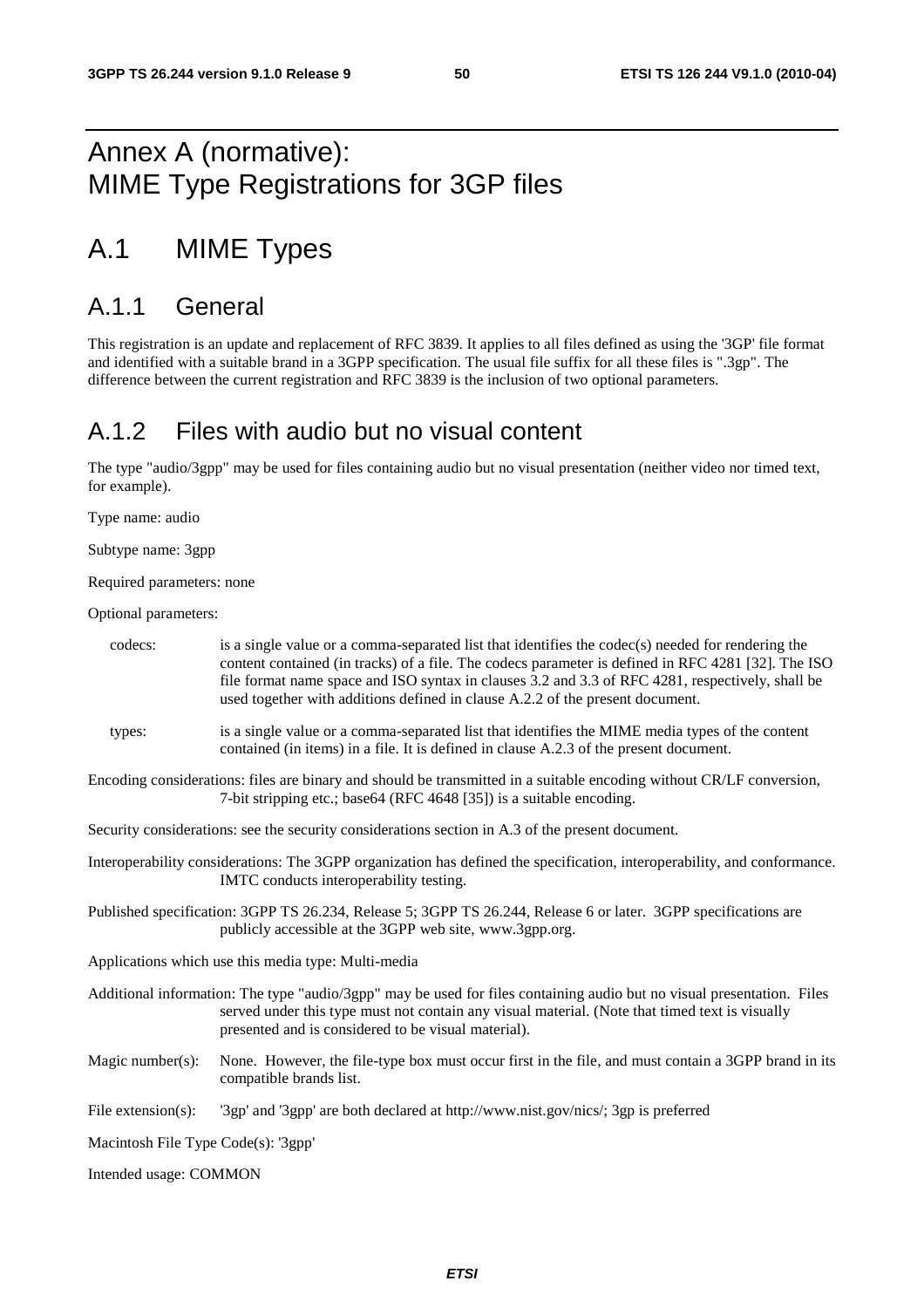Restrictions on usage: Note that this MIME type is used only for files; separate types are used for real-time transfer, such as for the RTP payload format for AMR audio (RFC 4867 [15]).

Author:

3GPP TSG SA WG4

Change controller: 3GPP TSG SA

### A.1.3 Any files

The type "video/3gpp" is valid for all files. It is valid to serve an audio-only file as "video/3gpp".

MIME media type name: video MIME subtype name: 3gpp

Required parameters: none

Optional parameters:

| codecs: | is a single value or a comma-separated list that identifies the codec(s) needed for rendering the  |
|---------|----------------------------------------------------------------------------------------------------|
|         | content contained (in tracks) of a file. The codecs parameter is defined in RFC 4281 [32]. The ISO |
|         | file format name space and ISO syntax in clauses 3.2 and 3.3 of RFC 4281, respectively, shall be   |
|         | used together with additions defined in clause A.2.2 of the present document.                      |
|         |                                                                                                    |

types: is a single value or a comma-separated list that identifies the MIME media types of the content contained (in items) in a file. It is defined in clause A.2.3 of the present document.

Encoding considerations: files are binary and should be transmitted in a suitable encoding without CR/LF conversion, 7-bit stripping etc.; base64 (RFC 4648 [35]) is a suitable encoding.

Security considerations: see the security considerations section in A.3 of the present document.

Interoperability considerations: The 3GPP organization has defined the specification, interoperability, and conformance. IMTC conducts interoperability testing.

Published specification: 3GPP TS 26.234, Release 5; 3GPP TS 26.244, Release 6 or later. 3GPP specifications are publicly accessible at the 3GPP web site, www.3gpp.org.

Applications which use this media type: Multi-media

Additional information:

Magic number(s): None. However, the file-type box must occur first in the file, and must contain a 3GPP brand in its compatible brands list.

File extension(s): '3gp' and '3gpp' are both declared at http://www.nist.gov/nics/; 3gp is preferred

Macintosh File Type Code(s): '3gpp'

Intended usage: COMMON

Restrictions on usage: Note that this MIME type is used only for files; separate types are used for real-time transfer, such as for the RTP payload format for AMR audio (RFC 4867 [15]).

Author:

3GPP TSG SA WG4

Change controller: 3GPP TSG SA

## A.1.4 video/vnd.3gpp.segment

Type name: video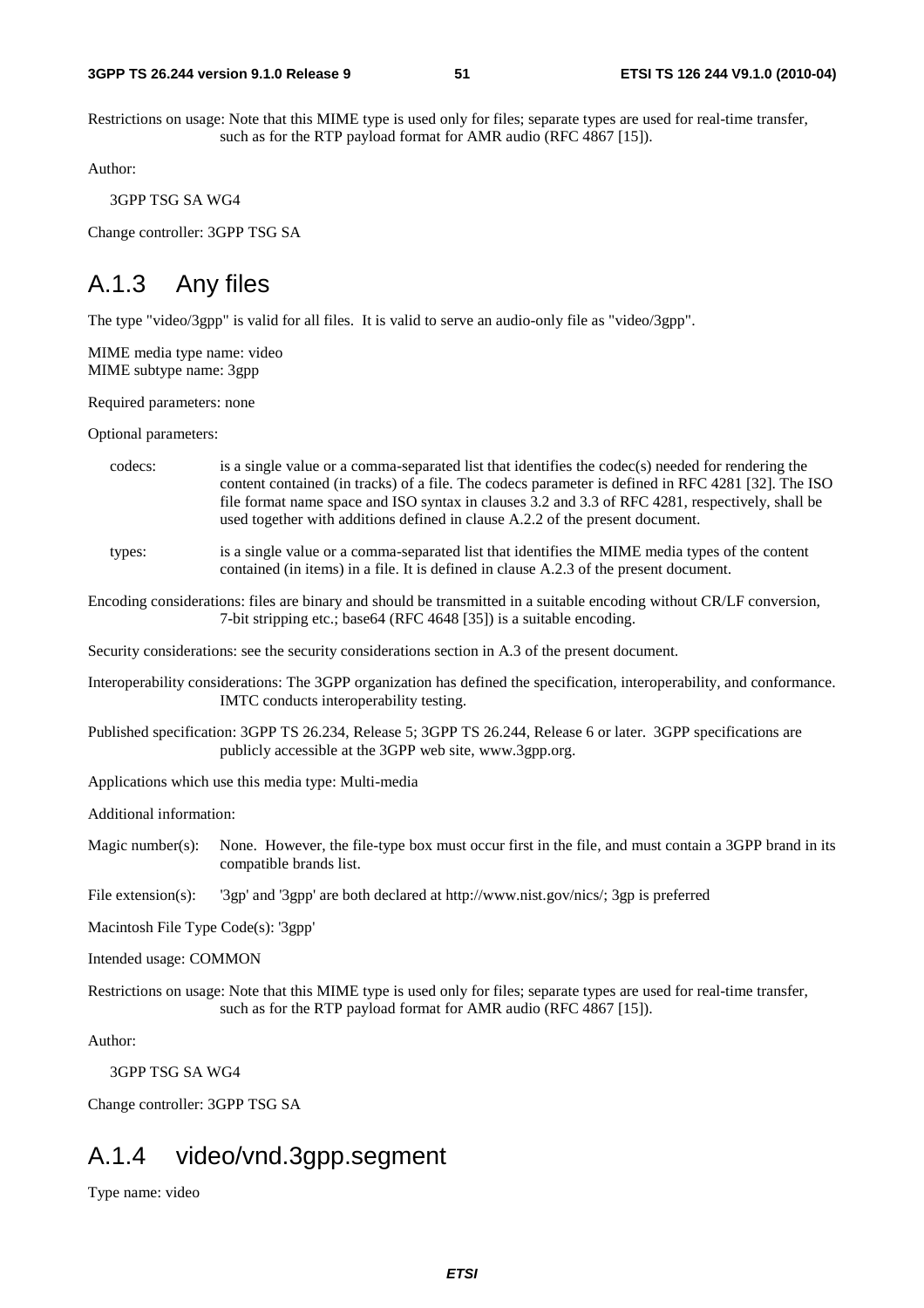Subtype name: vnd.3gpp.segment

Required parameters:

None.

Optional parameters:

None.

Encoding considerations:

Files are binary and should be transmitted in a suitable encoding without CR/LF conversion, 7-bit stripping etc.; base64 (RFC 4648 [35]) is a suitable encoding.

Security considerations:

See the security considerations section in A.3 of the present document.

Interoperability considerations:

None.

Published specification:

3GPP TS 26.244, Release 9.

Applications which use this media type:

Third Generation Partnership Project (3GPP) Adaptive HTTP Streaming.

Additional information:

Magic number(s):

None

File extension(s):

3gs

Person & email address to contact for further information:

John Meredith (john.meredith@etsi.org)

Intended usage:

Common

Restrictions on usage:

Author:

3GPP TSG SA WG4

Change controller:

3GPP TSG SA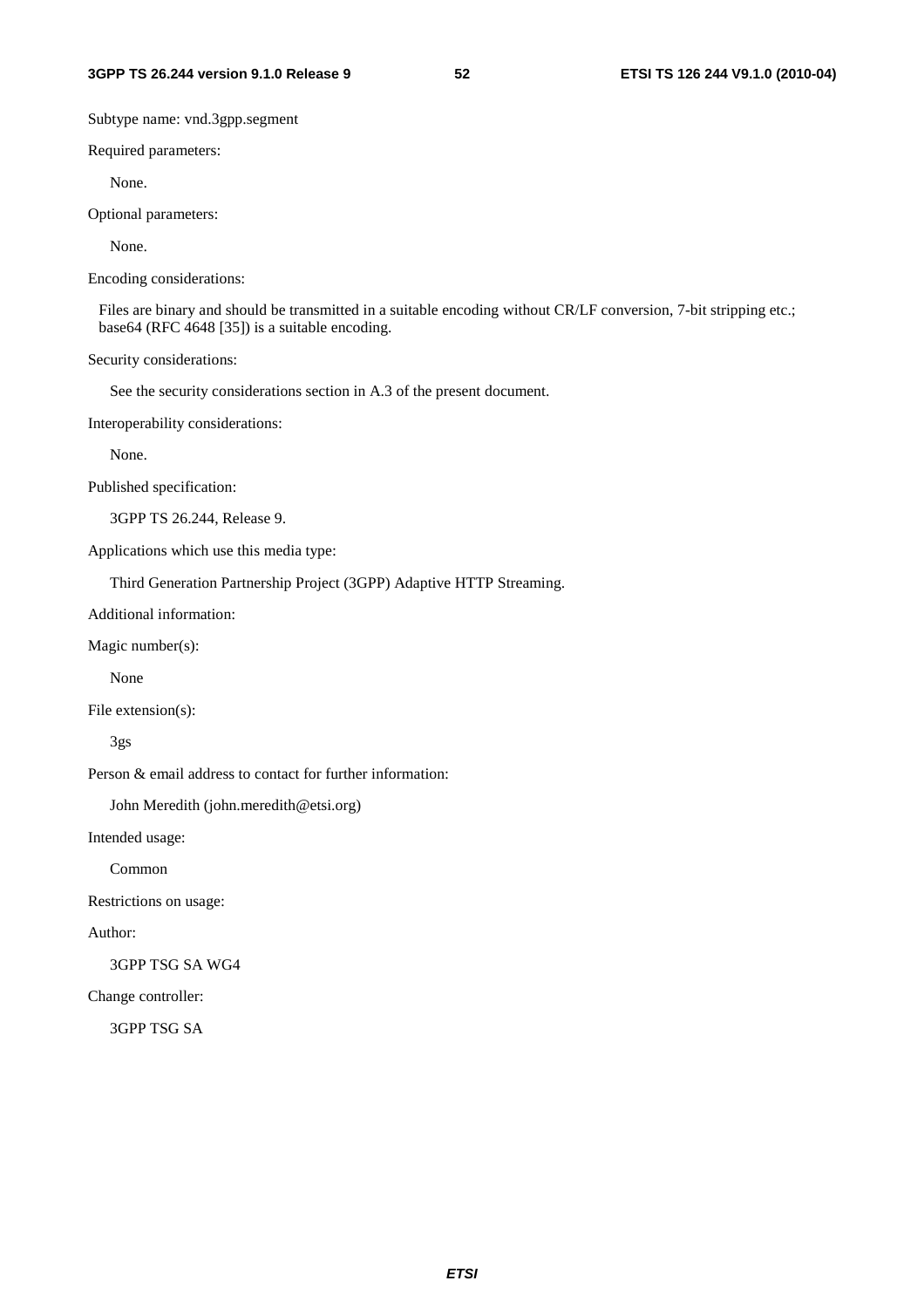## A.2 Optional parameters

## A.2.1 General

Two optional parameters are defined here for the "audio/3gpp" and "video/3gpp" media types. Additional parameters may be specified by updating the media type registrations. Any unknown parameter shall be ignored.

## A.2.2 Codecs parameter

The codecs parameter is defined in RFC 4281. The ISO file format name space and ISO syntax in clauses 3.2 and 3.3 of RFC 4281 [32] shall be used together with extensions to the ISO syntax specified here.

The syntax in clause 3.3 of RFC 4281 defines the usage of the codecs parameter for files based on the ISO base media file format and specifies that the first element of a parameter value is a sample description entry four-character code. It also includes specific definitions for MPEG audio ('mp4a') and MPEG video ('mp4v') where each value in addition to the four-character code includes two elements signalling Object Type Indications and Profile Level Indications (video only). These definitions apply to the MPEG codecs used by the 3GP file format, such as MPEG-4 Visual [10], MPEG-4 AAC [13] and Enhanced aacPlus [23, 24, 25]. Values for other codecs used by the 3GP file format are specified below.

When the first element of a value is 's263', indicating H.263 video [9], the second element is the decimal representation of the profile, e.g., 0 or 3, and the third element is the decimal representation of the level, e.g. 10 or 45.

When the first element of a value is 'avc1', indicating H.264 (AVC) video [29], the second element is the hexadecimal representation of the following three bytes in the sequence parameter set NAL unit specified in  $[29]$ : 1) profile idc, 2) a byte composed of the values of constraint set0 flag, constraint set1 flag, constraint set2 flag, constraint set3 flag, and reserved\_zero\_4bits in bit-significance order, starting from the most significant bit, and 3) level\_idc. Note that reserved zero 4bits is required to be equal to 0 in [29], but other values for it may be specified in the future by ITU-T or ISO/IEC.

When the first element of a value is one of the following elements, no other elements are defined for that value:

- 'samr', indicating AMR narrow-band speech [11];
- 'sawb', indicating AMR wide-band speech [12];
- 'sawp', indicating Extended AMR wide-band audio [21];
- 'tx3g', indicating timed text [4].

The following syntax defines all values above in ABNF (RFC 4234 [31]) by extending the definition in clause 3.3 of RFC 4281:

| id-iso     | $=$ iso-gen / iso-mpega / iso-mpegv / iso-amr / iso-amr-wb / iso-amr-wbp / iso-tt / iso-h263 /<br>$iso-h264$ |  |  |  |  |  |
|------------|--------------------------------------------------------------------------------------------------------------|--|--|--|--|--|
|            | ; iso-gen, iso-mepga, iso-mpegy as defined in RFC 4281                                                       |  |  |  |  |  |
| iso-amr    | $=$ %x73.61.6d.72 ; 'samr'                                                                                   |  |  |  |  |  |
|            | iso-amr-wb = $\%x73.61.77.62$ ; 'sawb'                                                                       |  |  |  |  |  |
|            | iso-amr-wbp = $\%x73.61.6d.74$ ; 'sawp'                                                                      |  |  |  |  |  |
| iso-tt     | $=$ %x74.78.33.67; 'tx3g'                                                                                    |  |  |  |  |  |
| $iso-h263$ | $=$ s263"." h263-profile"." h263-level                                                                       |  |  |  |  |  |
| iso-h264   | $=$ avc1 "." h264-plid                                                                                       |  |  |  |  |  |
| s263       | $=$ %x73.32.36.33; 's263'                                                                                    |  |  |  |  |  |
| avc1       | $=$ %x61.76.63.31; 'avc1'                                                                                    |  |  |  |  |  |
|            |                                                                                                              |  |  |  |  |  |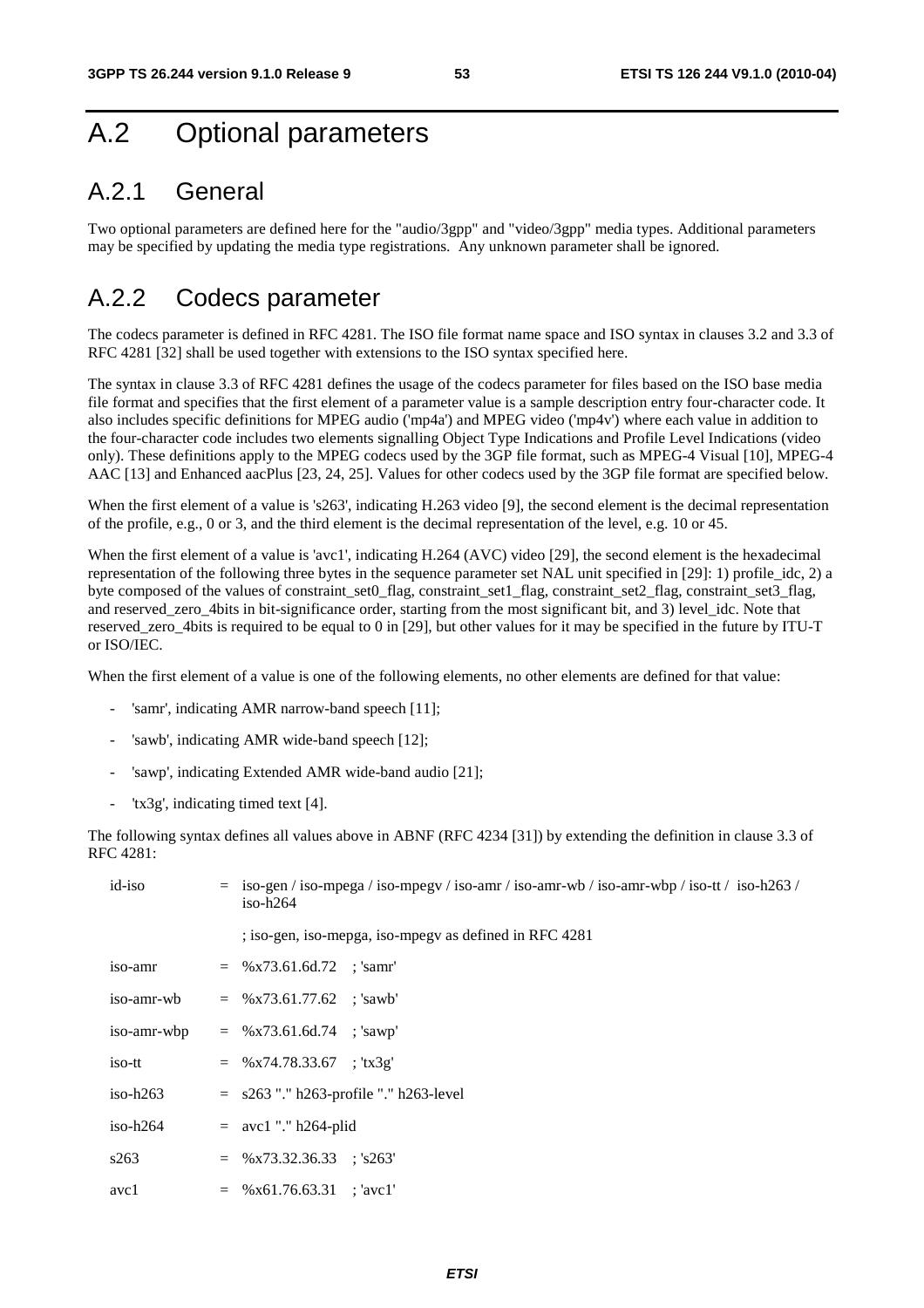| $h263$ -profile = $1*Diff$ |                                                                                     |
|----------------------------|-------------------------------------------------------------------------------------|
| $h263$ -level = $1*Diff$   |                                                                                     |
| h264-plid                  | $=$ 6(DIGIT / "a"/ "b" / "c" / "d" / "e" / "f" / "A" / "B" / "C" / "D" / "E" / "F") |
|                            | ; leading " $0x$ " omitted                                                          |

## A.2.3 Types parameter

The types parameter is a single value or a comma-separated list that identifies the MIME media types of the content contained (in items) of a 3GP file. Each value consists of a type-subtype pair and corresponds to a value of the content\_type field provided for an item in the item information box.

If the types parameter is present, then it shall include all MIME types needed for rendering the content contained (in items) of a file.

The types parameter is defined in ABNF (RFC 5234 [44]) below:

| types      | $=$ "types" "=" type-list                                   |
|------------|-------------------------------------------------------------|
| type-entry | $=$ type-name "/" subtype-name $*($ *WSP";" *WSP parameter) |
| parameter  | $=$ attribute *WSP "=" *WSP value                           |
| attribute  | $=$ token                                                   |
| value      | $=$ token / quoted-string                                   |
| token      | $= 1*(\%x21/\%x23-27/\%x2A-2B/\%x2D-2E/\%x30-39$            |
|            | / $\%x41-5A$ / $\%x5E-7E$ )                                 |
|            | $;1^*$ < any CHAR except SP, CTLs or tspecials >            |
| type-list  | $=$ DQUOTE type-entry $*($ "," type-entry ) DQUOTE          |
|            |                                                             |

'type-name' and 'subtype-name' are defined in RFC4288[42].

"tspecials" is defined in RFC2045[45]

'quoted-string' is defined in RFC5322[43].

"CHAR", "CTL", "SP", 'WSP' and 'DQUOTE' are defined in RFC 5234 [31].

NOTE: any <"> character in "type-entry" needs to be escaped with "\". This is not shown in the above grammar.

## A.3 Security considerations

The 3GPP file format may contain audio, video, displayable text data, images, graphics, scene descriptions, etc. Clearly it is possible to author malicious files which attempt to call for an excessively large picture size, high sampling-rate audio etc. However, clients can and usually do protect themselves against this kind of attack. It should be noted that selected metadata fields may encompass information partly intended to protect the media against unauthorized use or distribution. In this case, the intention is that alteration or removal of the data in the field would be treated as an offense under national agreements based on World Intellectual Property Organization (WIPO) treaties.

There is no current provision in the standards for signing or authentication of these file formats.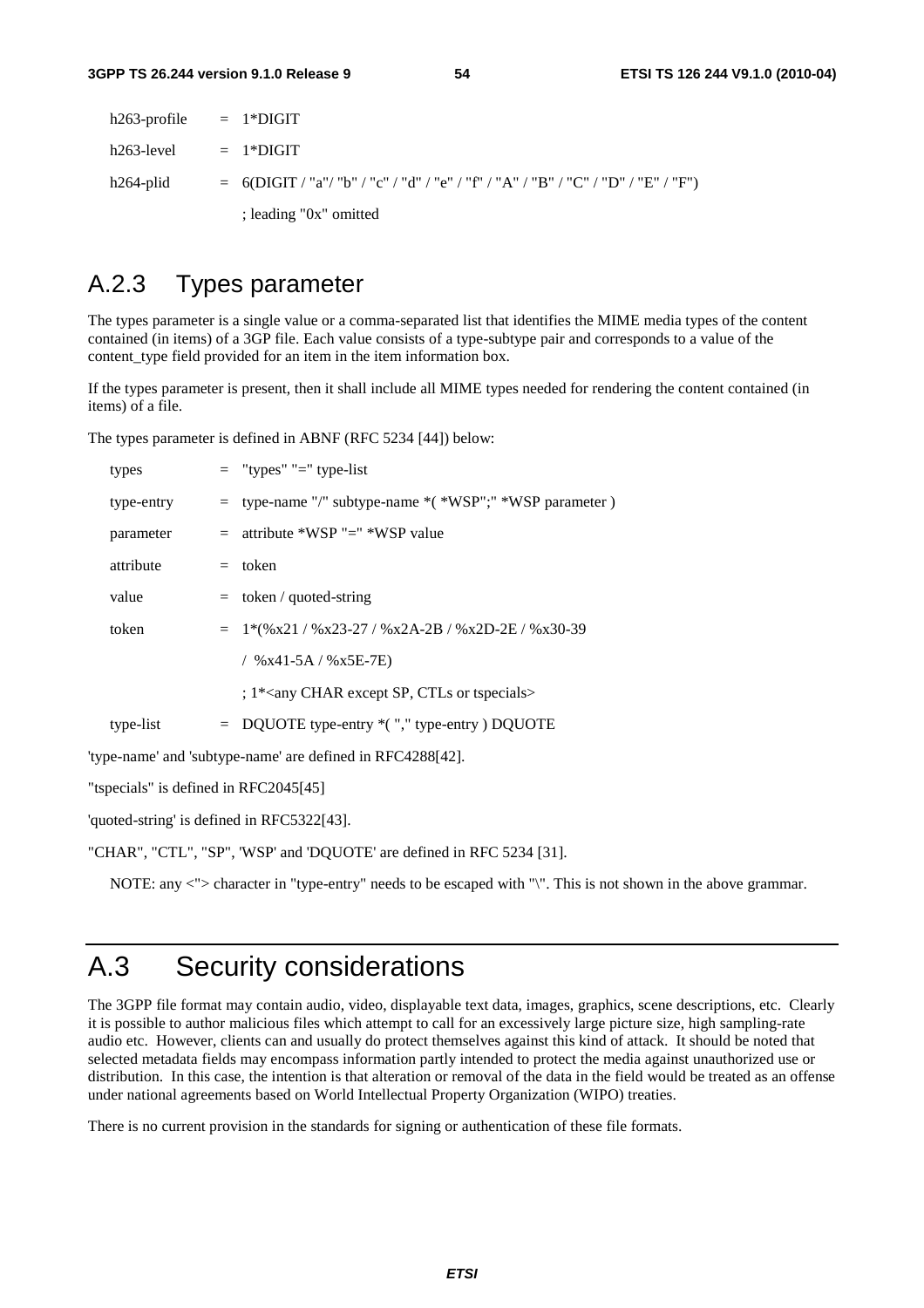## Annex B (informative): Change history

| <b>Change history</b> |      |                 |           |                |                                                         |       |            |
|-----------------------|------|-----------------|-----------|----------------|---------------------------------------------------------|-------|------------|
| <b>Date</b>           | TSG# | <b>TSG Doc.</b> | <b>CR</b> | Rev            | Subject/Comment                                         | Old   | <b>New</b> |
| 2004-03               | 23   | SP-040065       |           |                | Approved at TSG#23                                      |       | 6.0.0      |
| 2004-09               | 25   | SP-040643       | 002       | 1              | Storage of AMR-WB+ audio in 3GP files                   | 6.0.0 | 6.1.0      |
| 2004-09               | 25   | SP-040654       | 003       |                | Additional Release 6 update to 3GP file format          | 6.0.0 | 6.1.0      |
| 2004-09               | 25   | SP-040657       | 004       | 1              | Storage of H.264 (AVC) video in 3GP files               | 6.0.0 | 6.1.0      |
| 2004-09               | 25   | SP-040643       | 005       | 1              | Storage of Enhanced aacPlus audio in 3GP files          | 6.0.0 | 6.1.0      |
| 2004-12               | 26   | SP-040839       | 006       | $\mathbf{1}$   | Correction of syntax of encryption boxes and outdated   | 6.1.0 | 6.2.0      |
|                       |      |                 |           |                | references                                              |       |            |
| 2004-12               | 26   | SP-040839       | 007       |                | Correction of sample structure for AMR-WB+ in 3GP files | 6.1.0 | 6.2.0      |
| 2005-03               | 27   | SP-050094       | 008       | 1              | Extended presentations in 3GP files for MBMS            | 6.2.0 | 6.3.0      |
| 2005-09               | 29   | SP-050427       | 0009      | 1              | New UDTA sub-box "albm" – album for the media           | 6.3.0 | 6.4.0      |
| 2005-09               | 29   | SP-050427       | 0010      |                | Correction of SDP bandwidth modifiers                   | 6.3.0 | 6.4.0      |
| 2005-09               | 29   | SP-050427       | 0011      |                | Correction regarding sample groups in 3GP file format   | 6.3.0 | 6.4.0      |
| 2006-06               | 32   | SP-060355       | 0012      |                | Correction of references in the 3GP file format         | 6.4.0 | 6.5.0      |
| 2006-06               | 32   | SP-060359       | 0013      | 1              | Support for ID3v2 in 3GP files                          | 6.5.0 | 7.0.0      |
| 2007-03               | 35   | SP-070025       | 0015      | $\overline{2}$ | MIME Type Registrations for 3GP files                   | 7.0.0 | 7.1.0      |
| 2007-03               | 35   | SP-070025       | 0017      | 1              | Correction of sampling rate information                 | 7.0.0 | 7.1.0      |
| 2007-06               | 36   | SP-070314       | 0019      |                | Correction of references in the 3GP file format         | 7.1.0 | 7.2.0      |
| 2007-06               | 36   | SP-070319       | 0020      | 1              | Inclusion of DIMS in the 3GP file format                | 7.1.0 | 7.2.0      |
| 2007-12               | 38   | SP-070761       | 0021      |                | Correction of reference in the 3GP file format          | 7.2.0 | 7.3.0      |
| 2008-12               | 42   | SP-080681       | 0023      | 1              | Addition of file delivery support                       | 7.3.0 | 8.0.0      |
| 2008-12               | 42   | SP-080681       | 0024      |                | Recording of Media Stream Data                          | 7.3.0 | 8.0.0      |
| 2009-06               | 44   | SP-090256       | 0025      |                | Correction of signaling of sample_type in key message   | 8.0.0 | 8.1.0      |
|                       |      |                 |           |                | tracks                                                  |       |            |
| 2009-06               | 44   | SP-090248       | 0027      |                | Correction to ABNF syntax                               | 8.0.0 | 8.1.0      |
| 2009-09               | 45   | SP-090567       | 0028      |                | Clean-up corrections                                    | 8.1.0 | 8.2.0      |
| 2009-12               | 46   | SP-090710       | 0029      | $\overline{2}$ | New Profile to support Adaptive HTTP-based Streaming    | 8.2.0 | 9.0.0      |
|                       |      |                 |           |                | in 3GP File Format                                      |       |            |
| 2009-12               | 46   | SP-090710       | 0030      | $\overline{2}$ | File format video and branding updates                  | 8.2.0 | 9.0.0      |
| 2010-03               | 47   | SP-100024       | 0031      | $\overline{2}$ | File Format updates for HTTP Streaming                  | 9.0.0 | 9.1.0      |